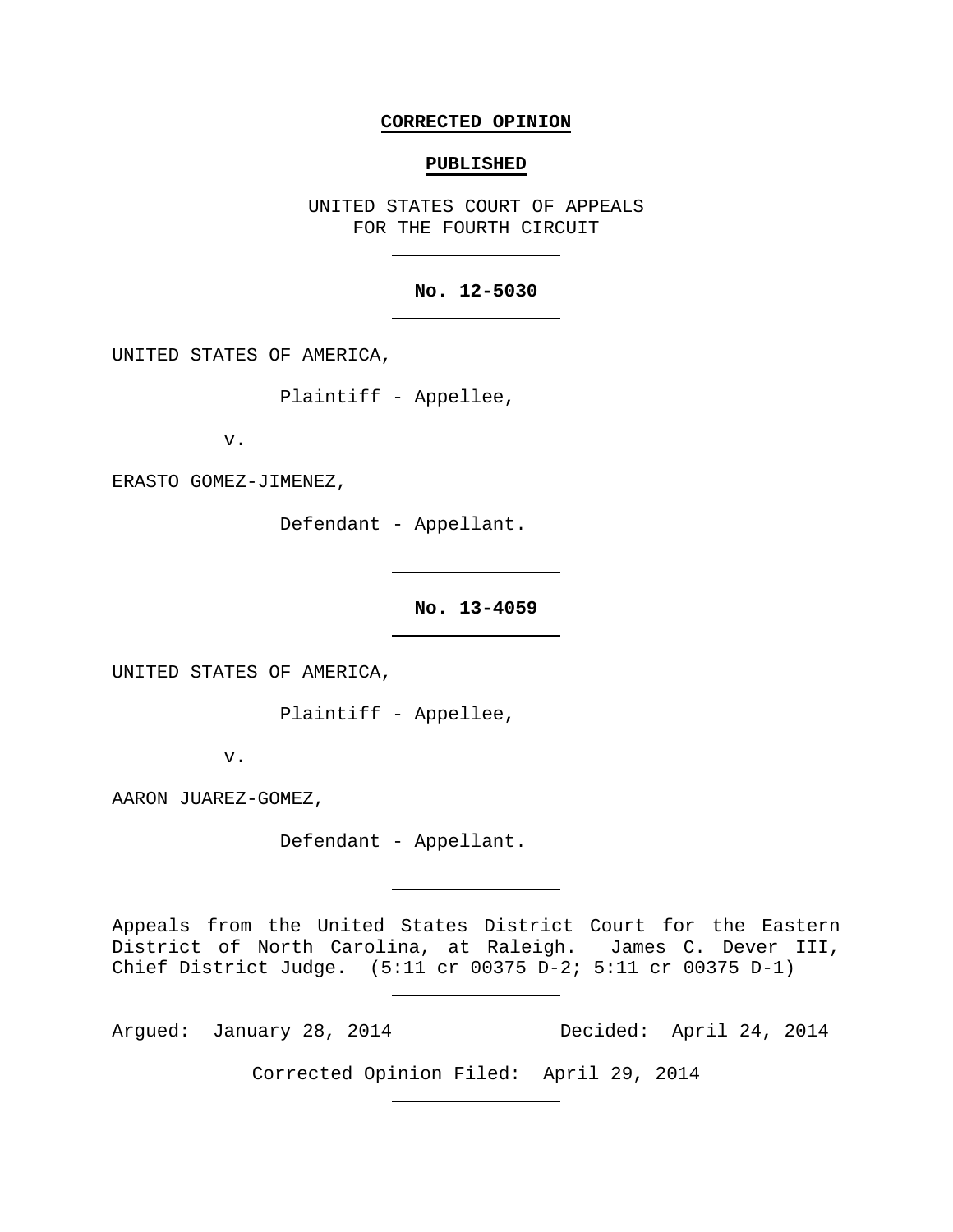Before NIEMEYER, GREGORY, and AGEE, Circuit Judges.

Affirmed by published opinion. Judge Agee wrote the opinion, in which Judge Niemeyer joined. Judge Gregory wrote a separate opinion concurring in part and dissenting in part.

**ARGUED:** Paul K. Sun, Jr., ELLIS & WINTERS LLP, Raleigh, North Carolina, for Appellant Erasto Gomez-Jimenez; Joseph Bart Gilbert, OFFICE OF THE FEDERAL PUBLIC DEFENDER, Raleigh, North Carolina, for Appellant Aaron Juarez-Gomez. Joshua L. Rogers, OFFICE OF THE UNITED STATES ATTORNEY, Raleigh, North Carolina, for Appellee. **ON BRIEF:** Thomas P. McNamara, Federal Public Defender, Stephen C. Gordon, Assistant Federal Public Defender, OFFICE OF THE FEDERAL PUBLIC DEFENDER, Raleigh, North Carolina, for Appellant Aaron Juarez-Gomez. Thomas G. Walker, United States Attorney, Jennifer P. May-Parker, Yvonne V. Watford-McKinney, Assistant United States Attorneys, OFFICE OF THE UNITED STATES ATTORNEY, Raleigh, North Carolina, for Appellee.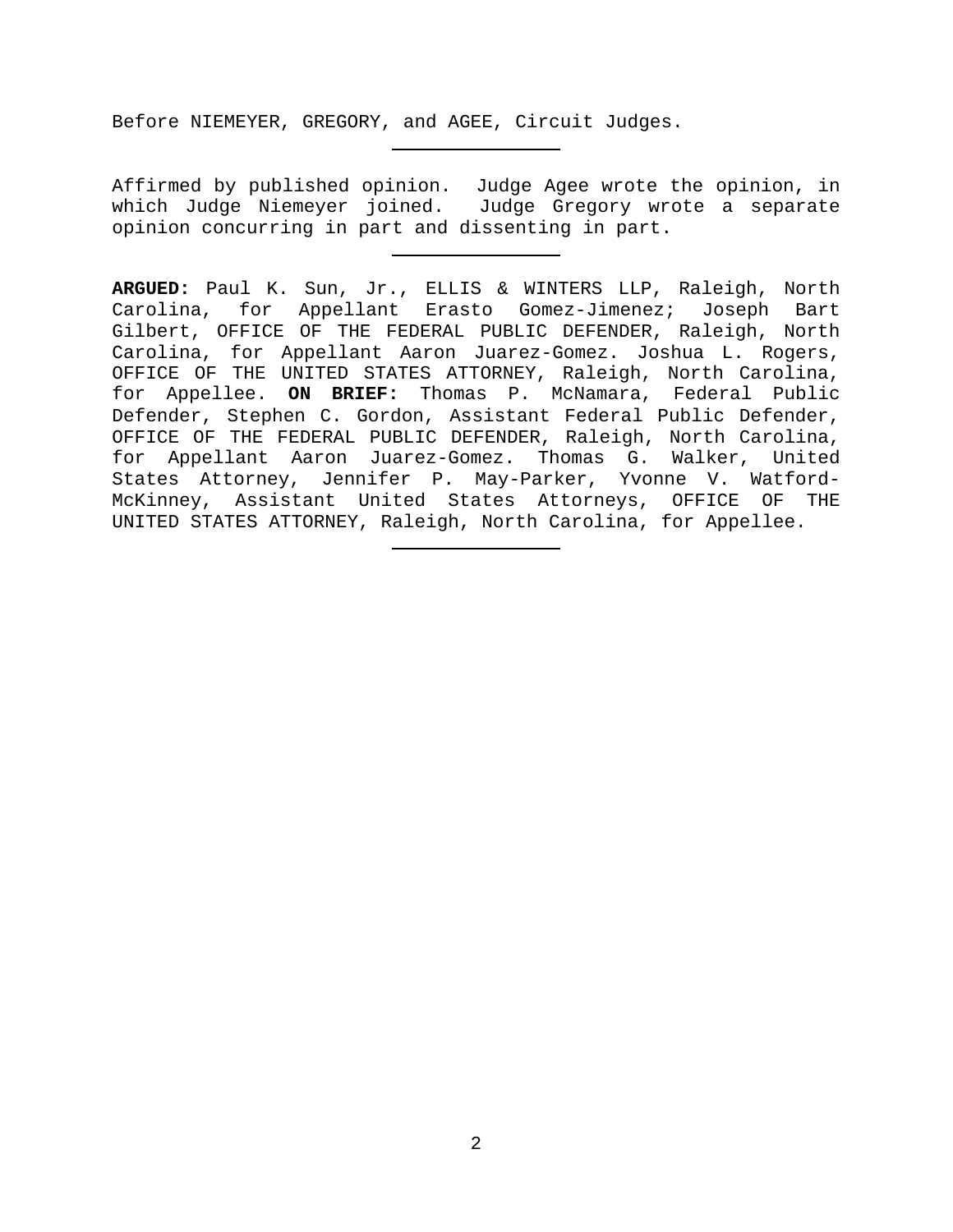AGEE, Circuit Judge:

Before the court are two related cases that we have consolidated. In one case, Erasto Gomez-Jimenez ("Erasto") appeals the district court's judgment sentencing him to 180 months' imprisonment by challenging the application of several sentencing enhancements. In the other case, Aaron Juarez-Gomez ("Juarez-Gomez") seeks review of two of the six counts of which he was convicted and also argues that the district court erred in the application of several sentencing enhancements in determining his sentence of 390 months' imprisonment.

For the reasons set forth below, we affirm the judgment of the district court in each case.

I

Sergeant Todd Marshburn, an officer with the Raleigh, North Carolina Police Department, received a tip from an informant regarding a man selling cocaine in the Raleigh area. Upon Sgt. Marshburn's request, the informant introduced another individual, the confidential informant ("CI"), to the suspected drug dealer. The CI arranged to meet the suspect at a Burger King restaurant to purchase 14 grams of cocaine.

At the time of the arranged meeting, Juarez-Gomez arrived at the Burger King driving a yellow, four-door Chevrolet S-10 truck with a personalized, North Carolina license plate that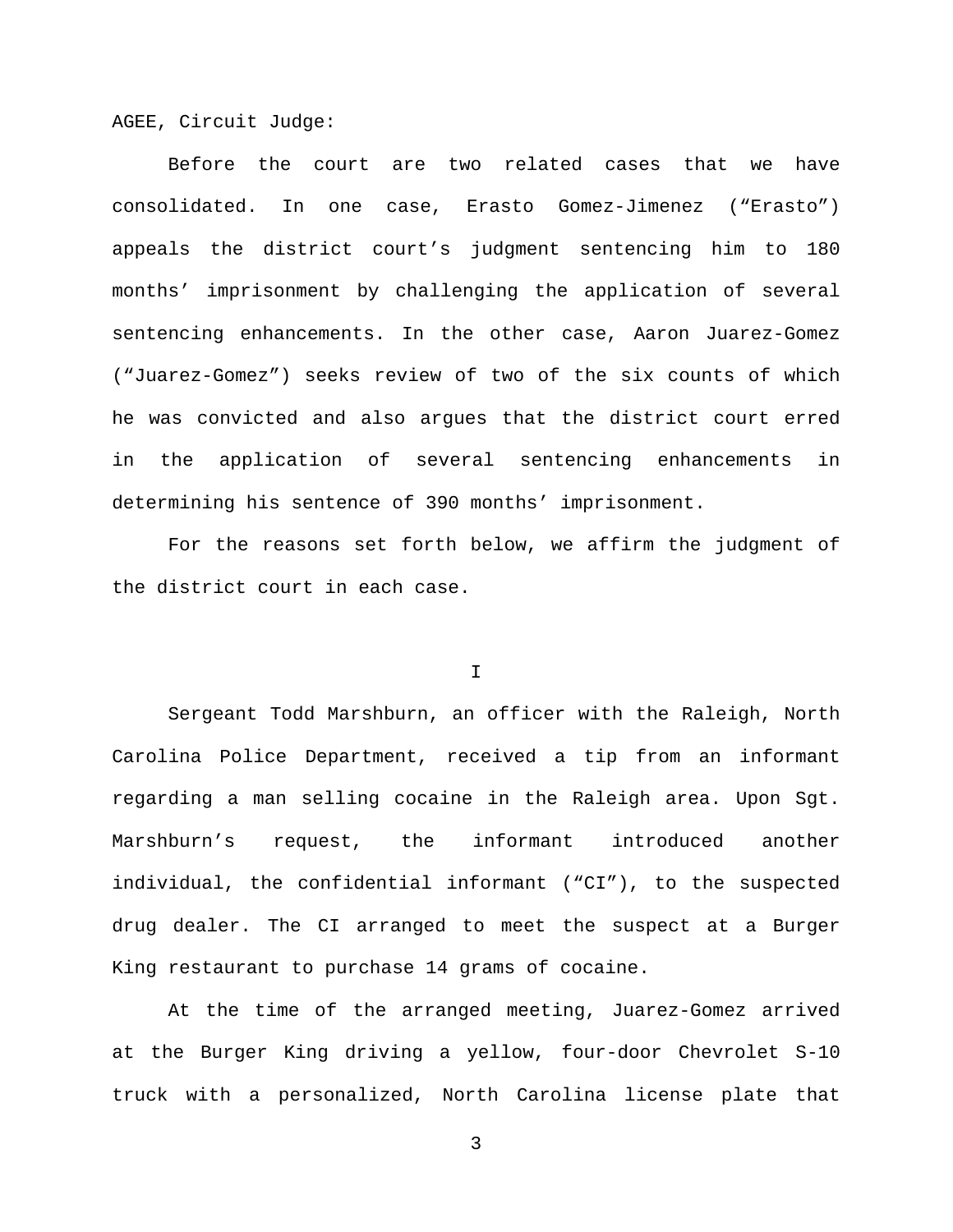read "GOMEZ. $^1$  $^1$  The CI purchased 13.7 grams of cocaine from Juarez-Gomez for \$500 and took Juarez-Gomez's phone number to arrange future meetings directly.

The next day, the CI contacted Juarez-Gomez and asked to purchase another 14 grams of cocaine. Juarez-Gomez agreed to make another sale in the parking lot of a grocery store. Juarez-Gomez arrived at the parking lot in the same yellow truck and exchanged 14.1 grams of cocaine for \$500 with the CI. During this meeting, the CI asked Juarez-Gomez if he was able to sell a solid piece of cocaine rather than powder cocaine. Juarez-Gomez indicated that he had only powder cocaine but provided the CI with a small sample of crack cocaine. Following the drug transaction, Raleigh Police Detective Jeffrey Marbrey and other officers followed Juarez-Gomez, who eventually led them to a mobile home, where the officers observed the parked yellow truck adjacent to the trailer.

The following day, the CI arranged to purchase 28 grams of cocaine from Juarez-Gomez. The CI met Juarez-Gomez at a gas station, where Juarez-Gomez arrived in the same yellow truck. Juarez-Gomez exchanged 27.9 grams of cocaine for \$900 with the CI, who asked Juarez-Gomez to sell him greater quantities of

<span id="page-3-0"></span> $1$  Officers later checked the motor vehicle registration of the truck and found that it was not registered to Juarez-Gomez, but the truck matched the description that the informant previously gave police of the suspect's vehicle.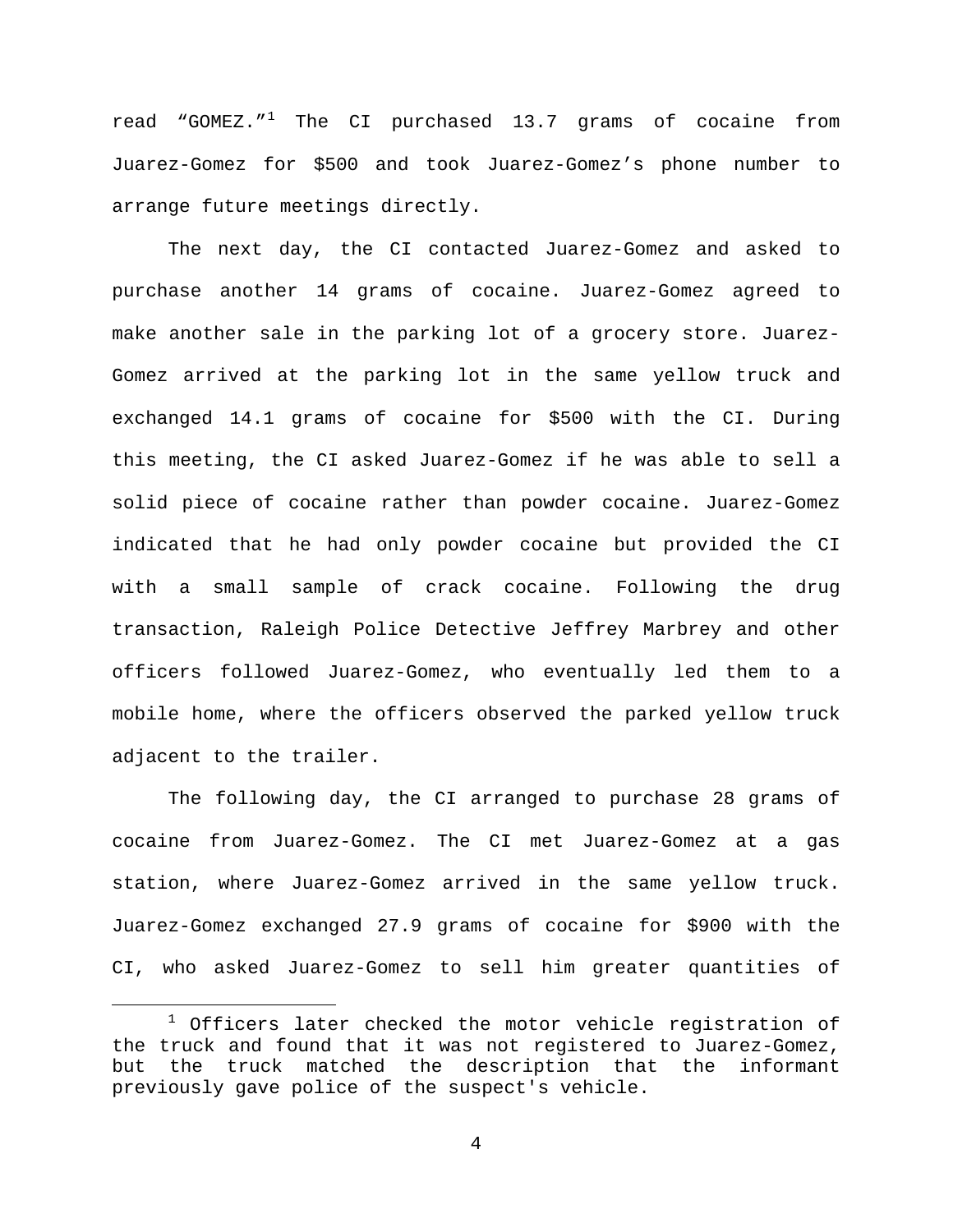cocaine, stating that he had "lots of money" and did not want to have to meet every day to purchase smaller amounts. Juarez-Gomez told the CI that he would introduce him to his boss for that purpose.

Following the drug transaction, Detective Marbrey again followed Juarez-Gomez to the trailer and parked in a position that allowed observation of the road to the trailer. Detective Marbrey then made contact with the landlord of the trailer, and asked the landlord to call him when the yellow truck left the trailer.

The next day, the CI again arranged to meet with Juarez-Gomez to purchase two ounces of cocaine for \$2,000. About one hour before the meeting, the landlord called Detective Marbrey and informed him that the yellow truck had left the trailer. Juarez-Gomez arrived at the location of the drug sale in the same yellow truck, entered the CI's vehicle, and began speaking with the CI. Upon the CI's signal, officers took both men into custody and seized two ounces of cocaine, one gram of crack, and an additional small amount of powder cocaine from the headliner of the yellow truck.

Following the arrest, police officers approached the mobile home and knocked on the door. A.G., a minor later revealed to be Juarez-Gomez's son, answered the door and granted officers permission to enter the trailer. At that point, officers noticed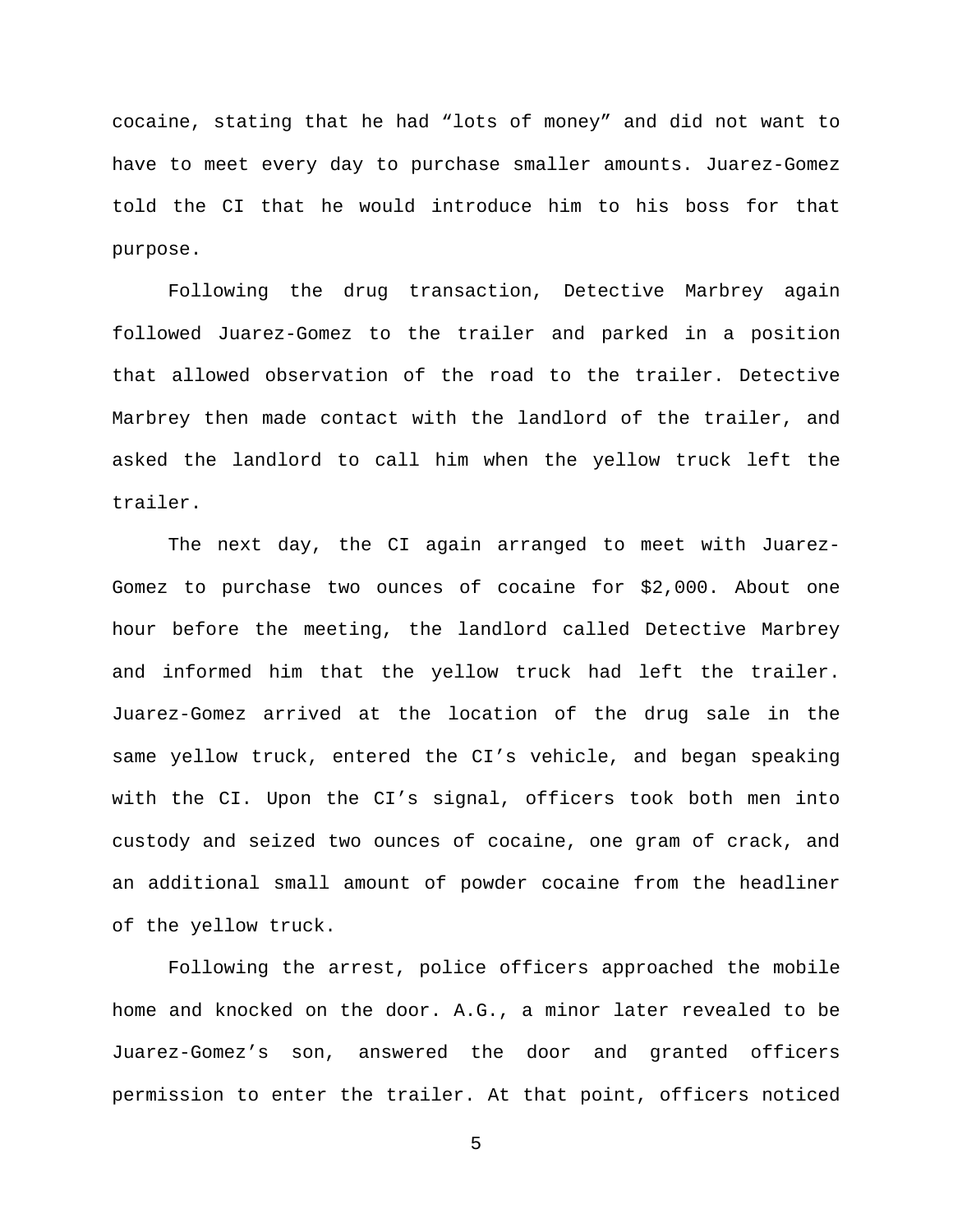another man in the trailer, Erasto Gomez-Jimenez. At the same time, Pedro Gomez-Jimenez ("Pedro") fled the trailer into the surrounding woods, but was pursued and apprehended by police.

A.G. then consented to a search of the trailer for narcotics. Officers conducted a cursory search of the trailer for safety and observed, in plain view, digital scales, clear plastic bags, and a pistol. Officers then obtained a search warrant and conducted a full search of the trailer. Among other things, officers found over 700 grams of crack cocaine, a ledger of drug sales, pictures of Pedro posing with firearms, a small amount of marijuana, five kilograms of powder cocaine (some in brick form), several cell phones, several firearms, 1615 grams of liquid cocaine, and over \$55,000 cash. Officers also found a rental receipt for the trailer in A.G.'s wallet and an electric bill for the trailer bearing Erasto's name.

A cooperating witness ("CW") provided officers additional information regarding the drug activities of Juarez-Gomez, Pedro, and Erasto. The CW stated that he engaged in a number of drug transactions with Pedro and Erasto together, and that A.G. attended several of these drug deals. The CW further stated that he met Pedro and A.G. at a storage facility where Pedro was extracting cocaine base from liquid cocaine with A.G.'s assistance.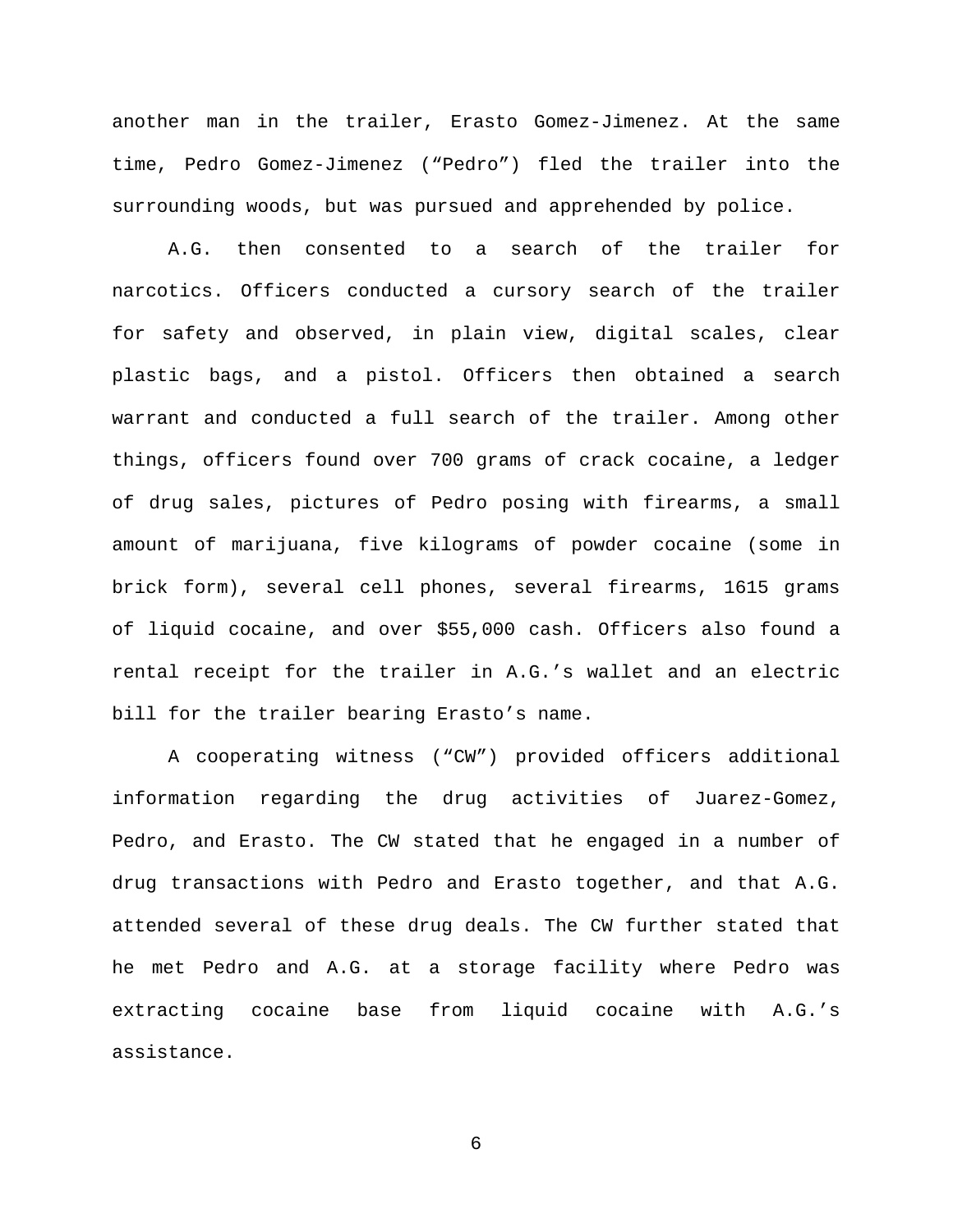Juarez-Gomez, Pedro, and Erasto were then named in a sevencount indictment filed in the Eastern District of North Carolina. Count One charged all three men with conspiracy to distribute and possess with intent to distribute 280 grams or more of cocaine base and five kilograms or more of cocaine in violation of 21 U.S.C. §§ 841(a)(1) & 846. Counts Two through Five charged Juarez-Gomez with distribution of a quantity of cocaine on four separate dates in violation of 21 U.S.C. § 841(a)(1). Count Six charged all three men with possession with intent to distribute 280 grams or more of cocaine base and five kilograms or more of cocaine and aiding and abetting the same in violation of 21 U.S.C. § 841(a)(1) and 18 U.S.C. § 2. Count Seven charged Juarez-Gomez with being an alien in possession of a firearm in violation of 18 U.S.C. §§ 922(g)(5) & 924.

Without the benefit of a plea agreement, Pedro and Erasto pleaded quilty to Counts One and  $Six.^2$  $Six.^2$  Juarez-Gomez pleaded not guilty to all counts and proceeded to a trial by jury, where he

<span id="page-6-0"></span> $2$  The district court held a sentencing hearing for Pedro, sentencing him to 180 months' imprisonment on Counts One and Six. Pedro appealed his sentence, and we affirmed in a separate proceeding. See United States v. Gomez-Jimenez, No. 12-5009, 2013 WL 5977153 (4th Cir. Nov. 12, 2013). No aspect of Pedro's guilty plea or sentence is before us in this appeal. References to Pedro herein are for the purpose of analyzing the evidence in regard to the issues raised by Juarez-Gomez and Erasto.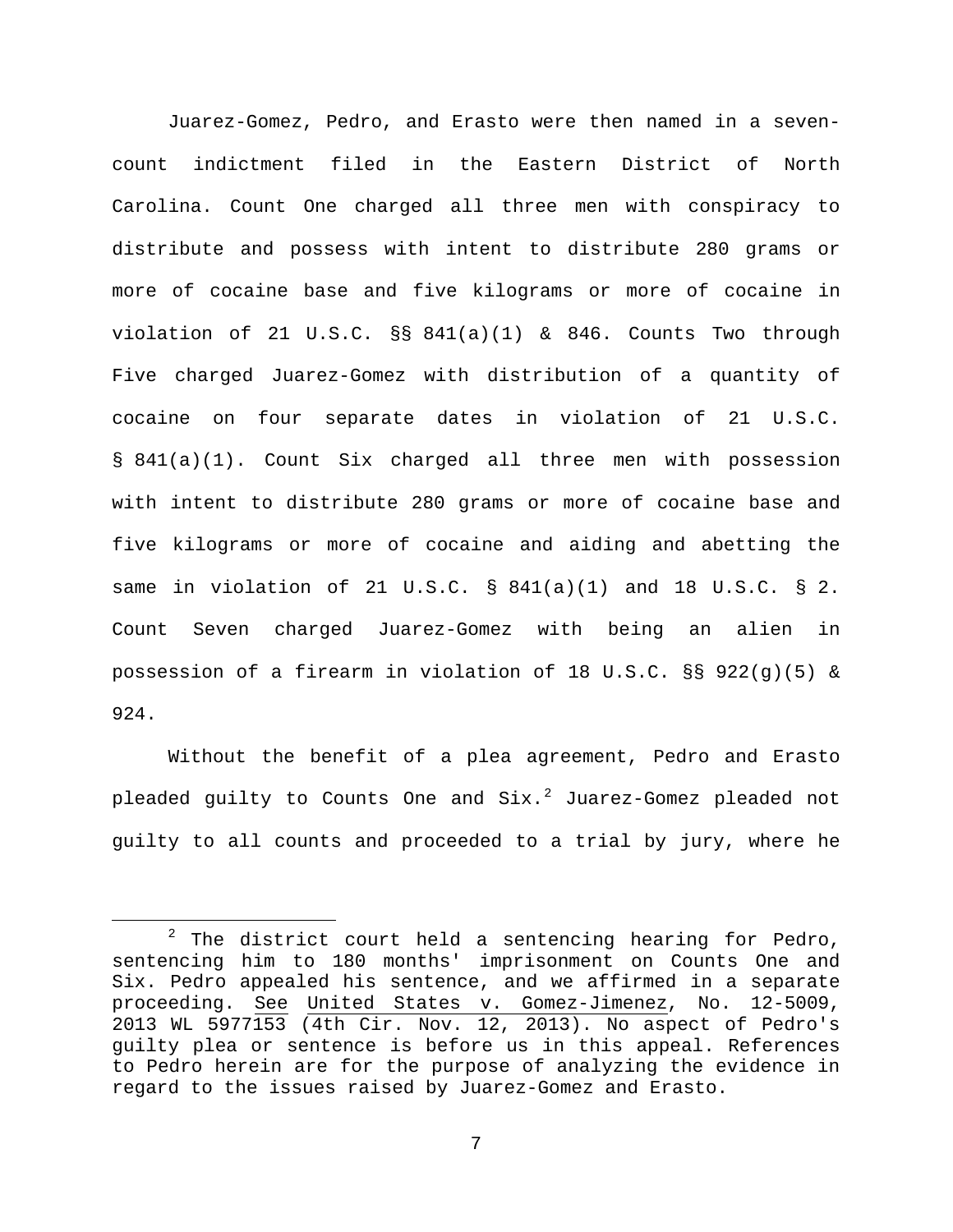was found guilty of Counts One through Six and not guilty of Count Seven.

The United States Probation Office prepared a presentence investigation report ("PSR") for each defendant. In Erasto's PSR, the probation officer concluded that he was accountable for 8,463.62 grams of cocaine and 732.15 grams of cocaine base, resulting in a base offense level of 34. The probation officer applied a two-level enhancement for possession of a firearm pursuant to section 2D1.1(b)(1) of the United States Sentencing Guidelines (the "Guidelines"). Another two-level enhancement was applied for the use of a minor under Guidelines section 3B1.4, but three levels were subtracted under section 3E1.1(b) for acceptance of responsibility, giving Erasto a total offense level of 35.

The probation officer concluded that Erasto had one criminal history point, resulting in a criminal history category of I. Based upon the total offense level of 35 and criminal history category of I, the probation officer concluded that the Guidelines recommended range of imprisonment was 168 to 210 months. Erasto objected to the two-level enhancements for possession of a firearm and for use of a minor.

At his sentencing hearing, Erasto argued that there was no evidence of A.G.'s participation in the conspiracy beyond his presence at the trailer, which he argued was insufficient to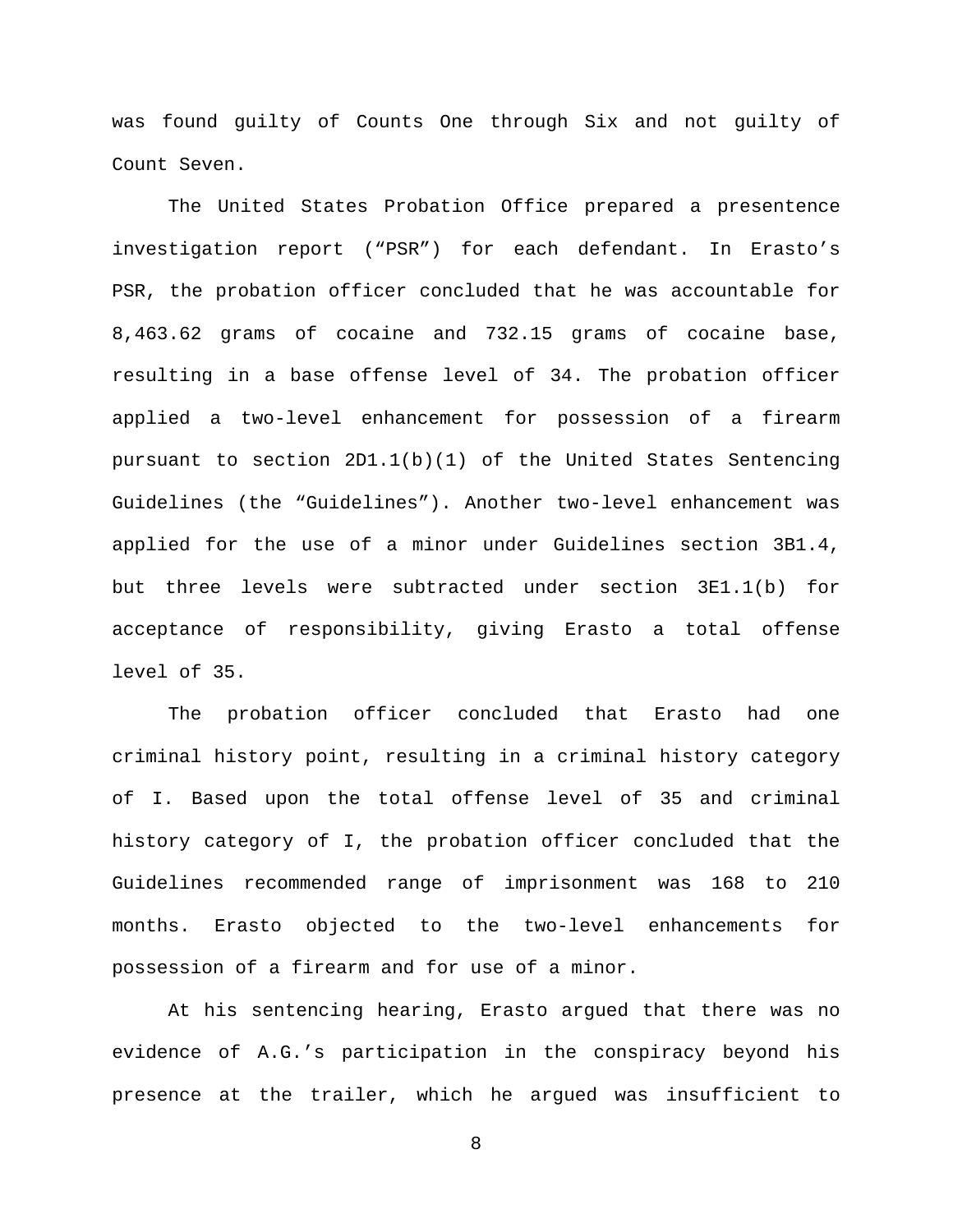warrant the enhancement for use of a minor. In response, government counsel argued that the use of a minor enhancement applied because A.G. had paid rent on the trailer, accompanied Erasto to drug deals, and lived in the trailer with Erasto where the drugs and firearms were seized. The district court concluded that Erasto took "an affirmative act to involve a minor in the offense charged," specifically having A.G. accompany him on drug deals. (J.A. No. 12-5030 157–58.) In overruling Erasto's objection, the district court stated that the facts presented were enough to allow the court to draw a reasonable inference that Erasto used A.G. in the commission of his offenses and that A.G.'s involvement was more than mere presence.

Erasto's counsel further argued that the only evidence linking him to the firearms found in the trailer was his presence at the trailer when he was arrested. The district court concluded that the enhancement applied because in addition to his presence in the trailer at the time of his arrest, the energy bills for the trailer were in his name.

The district court then considered the factors listed in 18 U.S.C. § 3553(a), finding that Erasto actively participated in the conspiracy, possessed with intent to distribute both cocaine and cocaine base, and had entered a criminal enterprise to make money as a drug dealer. Further, the district court concluded that the large quantity of drugs combined with the presence of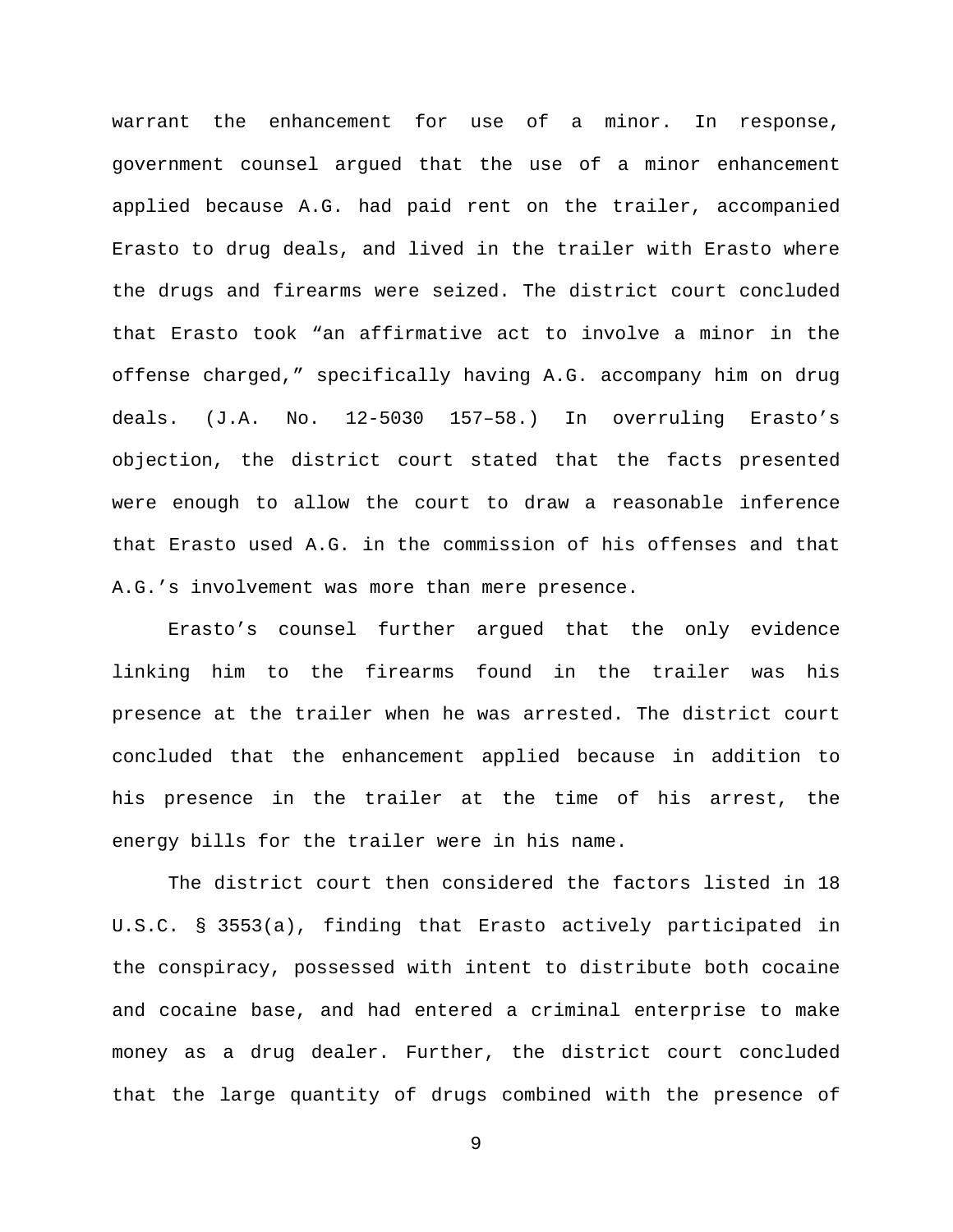firearms indicated that the enterprise was not a small operation. In announcing a sentence of 180 months' imprisonment for Erasto, the district court stated:

> I do believe that I have calculated the advisory guideline[s] range properly. If, however, it's determined that I have not, I announce pursuant to [United States v. Keene, 470 F.3d 1347 (11th Cir. 2006), and United States v. Savillon-Matute, 636 F.3d 119 (4th Cir. 2011)], that I would have imposed this same sentence as an alternative variant sentence in light of all the 3553 factors.

(J.A. 12-5030 170.)

Juarez-Gomez's PSR found him accountable for 8,575.88 grams of cocaine and 733.55 grams of cocaine base, resulting in a base offense level of 34. The probation officer applied a two-level enhancement for possession of a dangerous weapon pursuant to Guidelines section 2D1.1(b)(1). In addition, a two-level enhancement was applied under section 3B1.1(c) for being an organizer, leader, manager, or supervisor of criminal activity and a further two-level enhancement for use of a minor under section 3B1.4.

The probation officer reviewed Juarez-Gomez's criminal history, finding seven felony convictions and three misdemeanor convictions, resulting in six criminal history points. Two points were added to Juarez-Gomez's criminal history score because he committed the offenses of conviction while on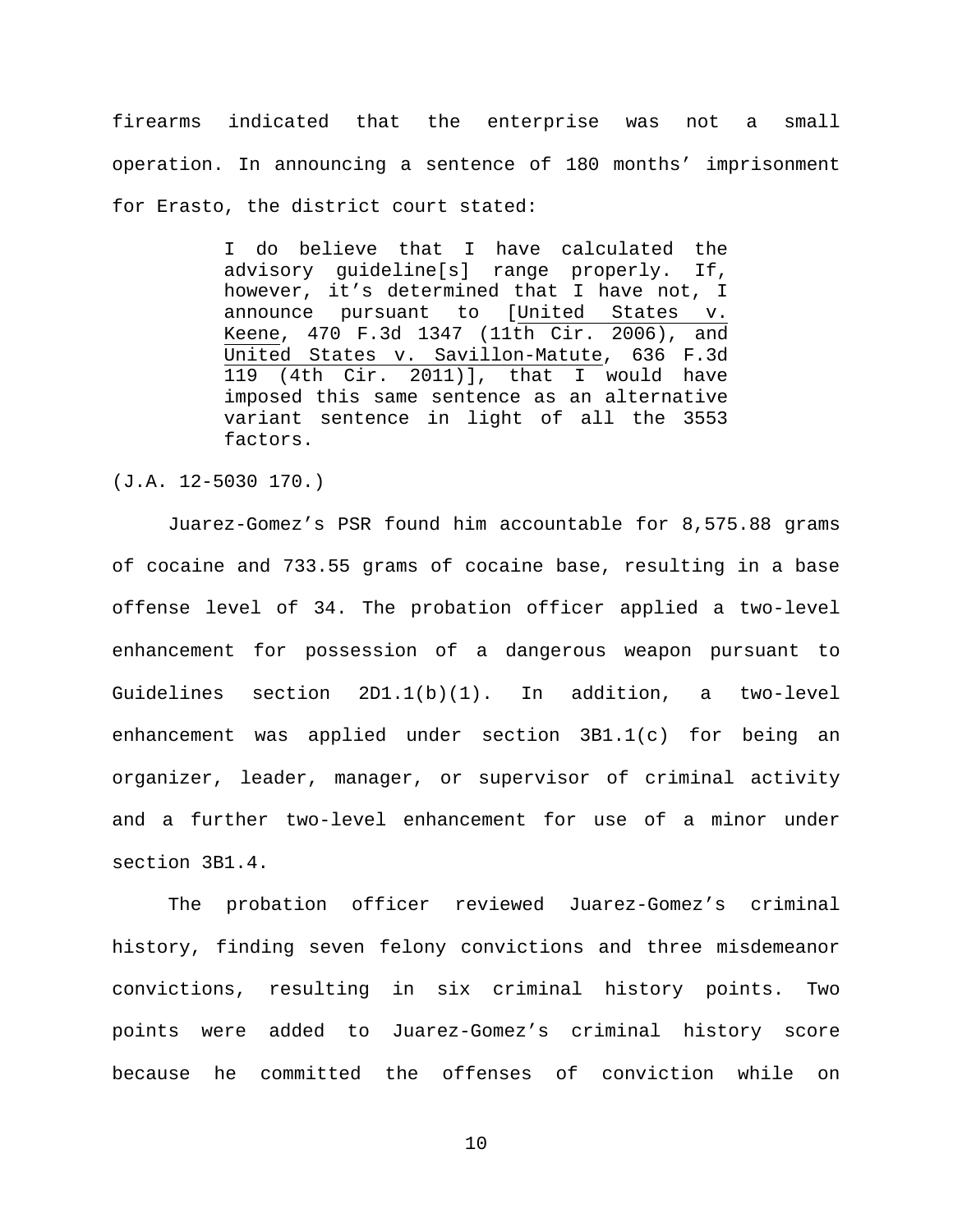supervised release, thereby yielding a criminal history category of IV. Based upon a total offense level of 40 and a criminal history category of IV, the Guidelines range of imprisonment was between 360 months to life for Counts One and Six and 240 months for Counts Two through Five.

Juarez-Gomez objected to the PSR, contending that he did not live at the trailer and should not be held accountable for the drugs, money, and firearms found there. He also objected to the leadership and use of a minor enhancements, but provided no explanation for those objections.

At Juarez-Gomez's sentencing hearing, the Government presented testimony that Juarez-Gomez had personally leased the trailer and that his son, A.G., paid rent on the trailer "from time to time." (J.A. No. 13-4059 476.) The government presented further testimony that officers found a rental receipt for the trailer in A.G.'s wallet and that A.G. identified one of the bedrooms in the trailer as belonging to Juarez-Gomez. The testimony further showed that A.G. assisted Pedro in extracting cocaine base from liquid cocaine.

After hearing argument from both parties, the district court found that the evidence established Juarez-Gomez's participation in a drug conspiracy based in the trailer. Based upon this finding, the district court concluded that Juarez-Gomez was properly held accountable for the contents of the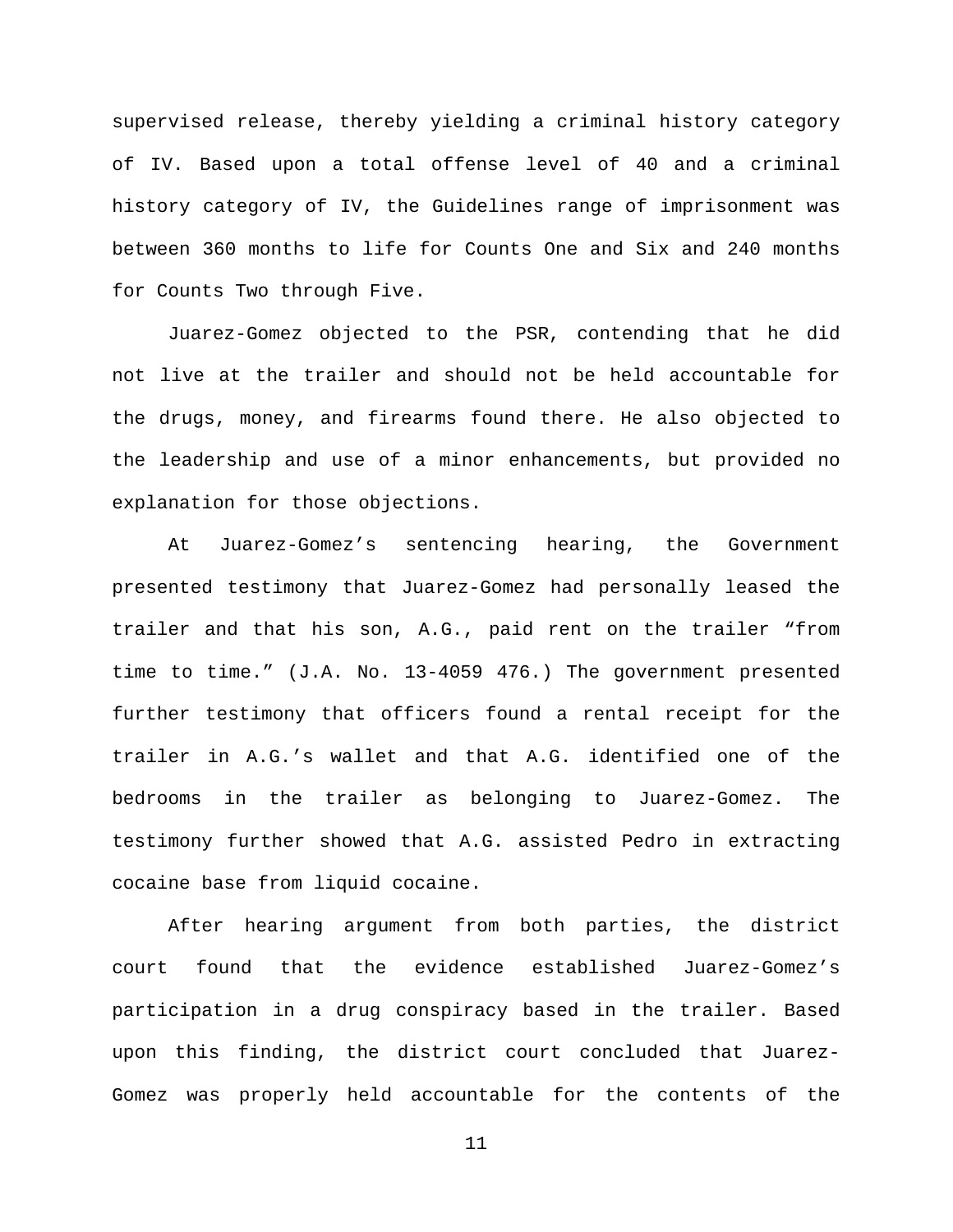trailer and that the PSR's drug weight calculation was accurate. With respect to the leadership enhancement, the district court found that Juarez-Gomez was, at the least, "the organizer, leader, manager, or supervisor of his son[, A.G.,] who was residing in" the trailer that Juarez-Gomez leased. The district court further found that Juarez-Gomez sent A.G. to make the rental payments on the trailer. Although there was no evidence that Juarez-Gomez claimed a larger share of the fruits of the conspiracy than his co-conspirators, the district court found that Juarez-Gomez involved A.G. in the conspiracy and was aware of A.G.'s role in it.

As to the use of a minor enhancement, the district court found that Juarez-Gomez had enlisted A.G. in the drug conspiracy by having him pay rent on the trailer and by having him live in the trailer, which was used as a drug stash house. The district court also found that A.G.'s attendance and participation in drug deals with Pedro and Erasto was reasonably foreseeable to Juarez-Gomez.

The district court then considered the factors listed in 18 U.S.C. § 3553(a) and sentenced Juarez-Gomez to concurrent terms of imprisonment of 390 months on Counts One and Six and 240 months on Counts Two through Five. The district court stated that, although it believed it had properly calculated the Guidelines range, it would have imposed the same sentence as a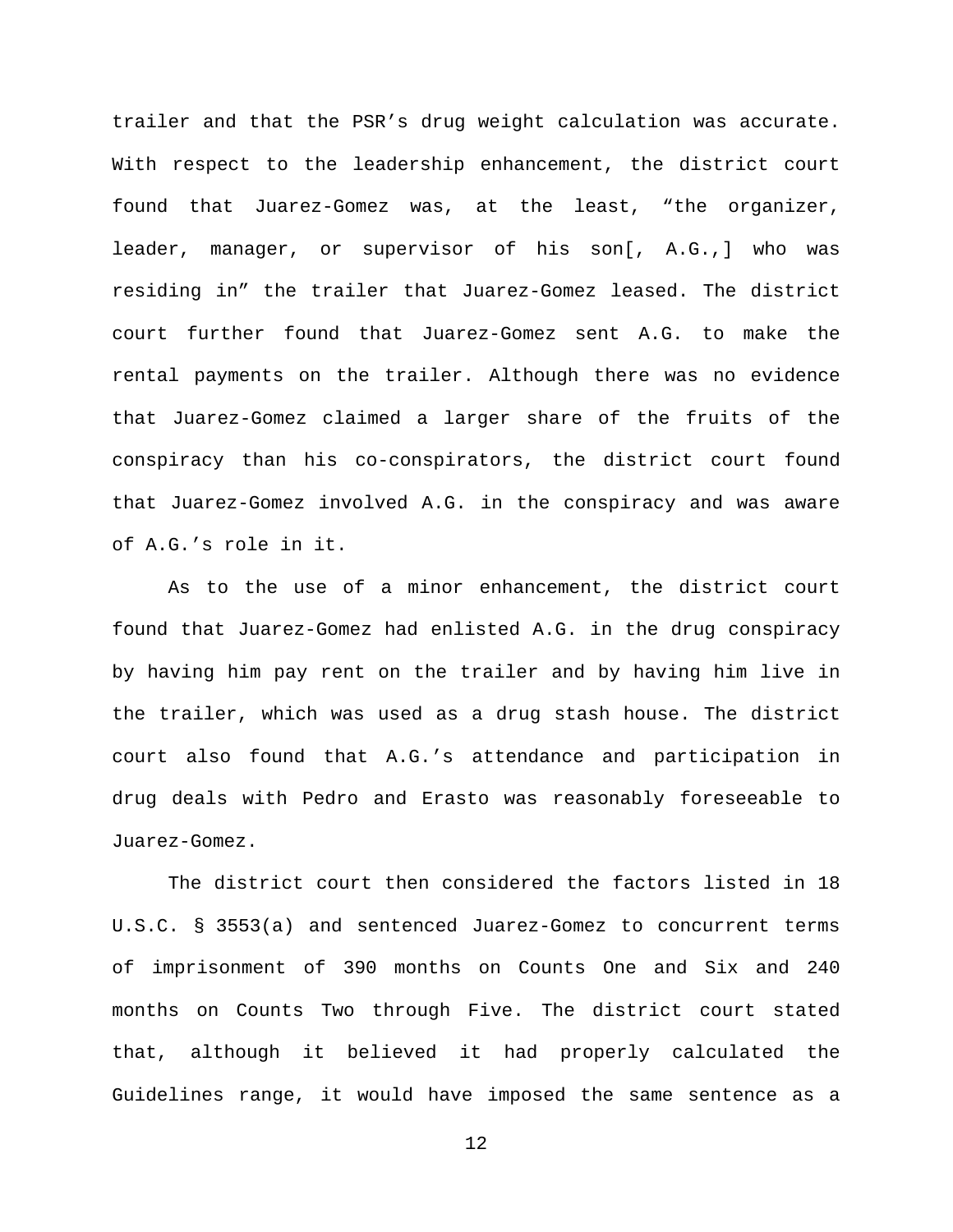variant sentence pursuant to Keene, 470 F.3d 1347, Savillon-Matute, 636 F.3d 119, and United States v. Hargrove, 701 F.3d 156 (4th Cir. 2012).

Erasto and Juarez-Gomez have each timely appealed. We have jurisdiction pursuant to 28 U.S.C. § 1291 and 18 U.S.C. § 3742(a) as to each appeal.

#### II

On appeal, Juarez-Gomez challenges the sufficiency of the evidence supporting his conviction on Count One, conspiracy to distribute and possess with intent to distribute 280 grams or more of cocaine base and five kilograms or more of cocaine and Count Six, aiding and abetting the same.<sup>[3](#page-12-0)</sup> He also challenges the procedural reasonableness of his sentence, arguing that the district court erred in applying the section 3B1.4 use of a minor enhancement as well as the section 3B1.1(c) leadership enhancement.

Erasto challenges the procedural reasonableness of his sentence, arguing that the district court erred in applying the section  $2D1.1(b)(1)$  possession of a dangerous weapon enhancement and the section 3B1.4 use of a minor enhancement. Erasto also

<span id="page-12-0"></span> <sup>3</sup> Juarez-Gomez does not challenge his convictions on Counts Two through Five. His convictions on those counts are thus final and not part of this appeal.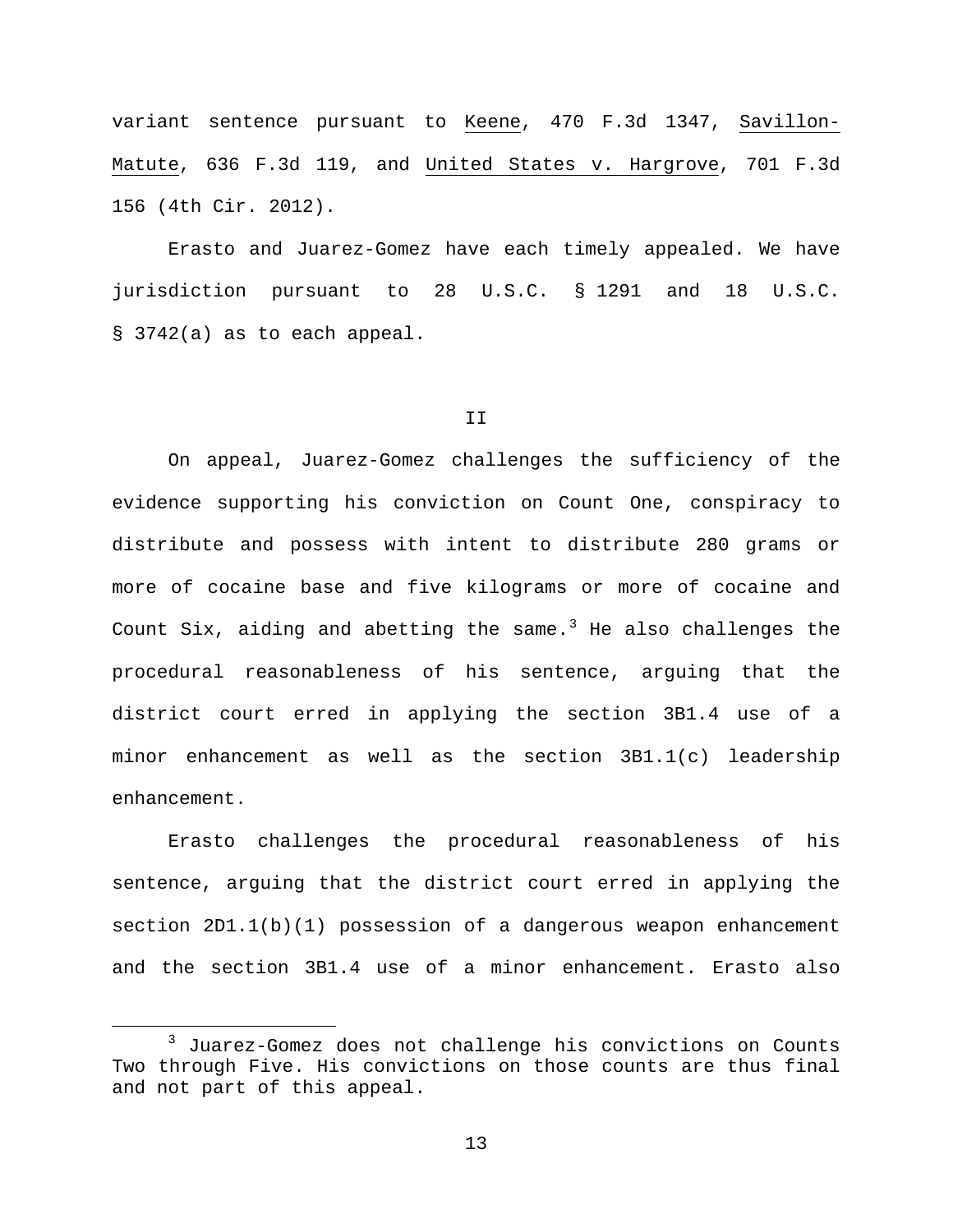challenges the substantive reasonableness of his sentence, arguing that his Guidelines range resulted only from the quantity of drugs found in the trailer, rather than from his conduct or criminal history.

# A Juarez-Gomez: Sufficiency of the Evidence

When considering a criminal defendant's challenge to the sufficiency of the evidence supporting his conviction, we "must uphold [the jury's] verdict if there is substantial evidence, viewed in the light most favorable to the Government, to support it." United States v. Cardwell, 433 F.3d 378, 390 (4th Cir. 2005). "Substantial evidence is that evidence which a 'reasonable finder of fact could accept as adequate and sufficient to support a conclusion of a defendant's guilt beyond a reasonable doubt.'" Id. (quoting United States v. Burgos, 94 F.3d 849, 862 (4th Cir. 1996) (en banc)). "In our inquiry, the Government is given 'the benefit of all reasonable inferences from the facts proven to those sought to be established.'" United States v. Allen, 491 F.3d 178, 185 (4th Cir. 2007) (quoting United States v. Tresvant, 677 F.2d 1018, 1021 (4th Cir. 1982)).

To prove conspiracy, the government must demonstrate beyond a reasonable doubt (1) an agreement between two or more persons to engage in conduct that violates a federal drug law, (2) the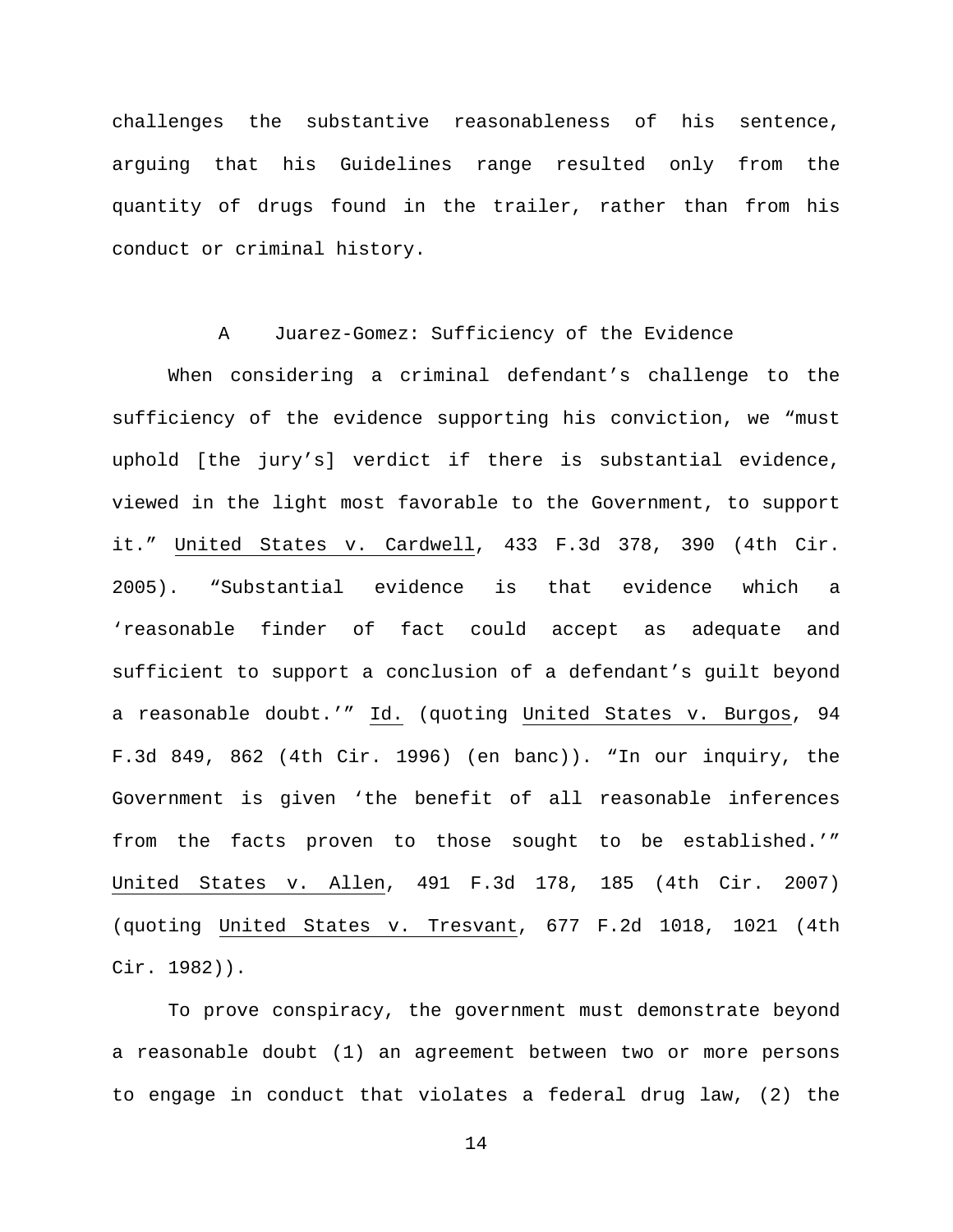defendant's knowledge of the conspiracy, and (3) the defendant's knowing and voluntary participation in the conspiracy. See United States v. Hackley, 662 F.3d 671, 678 (4th Cir. 2011). Such an agreement need not be formal and may instead be a "tacit or mutual understanding between the defendant and his accomplice." Id. at 679 (quotation marks omitted). "Circumstantial evidence alone is sufficient to support a conviction for conspiracy." Id. "The same evidence establishing a defendant's participation in a conspiracy may support a conclusion that a defendant participated in the principal's unlawful intent to possess and distribute drugs, thereby proving guilt of aiding and abetting as well." United States v. Burgos, 94 F.3d 849, 873 (4th Cir. 1996).

On appeal, Juarez-Gomez argues that the only evidence linking him to the trailer's drug activity was testimony that police followed him there after he completed two drug transactions. Further, Juarez-Gomez argues that the government did not prove at trial that A.G. was his son, that Juarez-Gomez lived in the trailer, or that Juarez-Gomez was observed to be physically present inside the trailer. $4$  In sum, Juarez-Gomez

<span id="page-14-0"></span> <sup>4</sup> The government did not present evidence at trial that Juarez-''Gomez had personally leased the trailer. This evidence was only tendered at the sentencing hearing and thus is not considered in the sufficiency of the evidence analysis on Counts One and Six.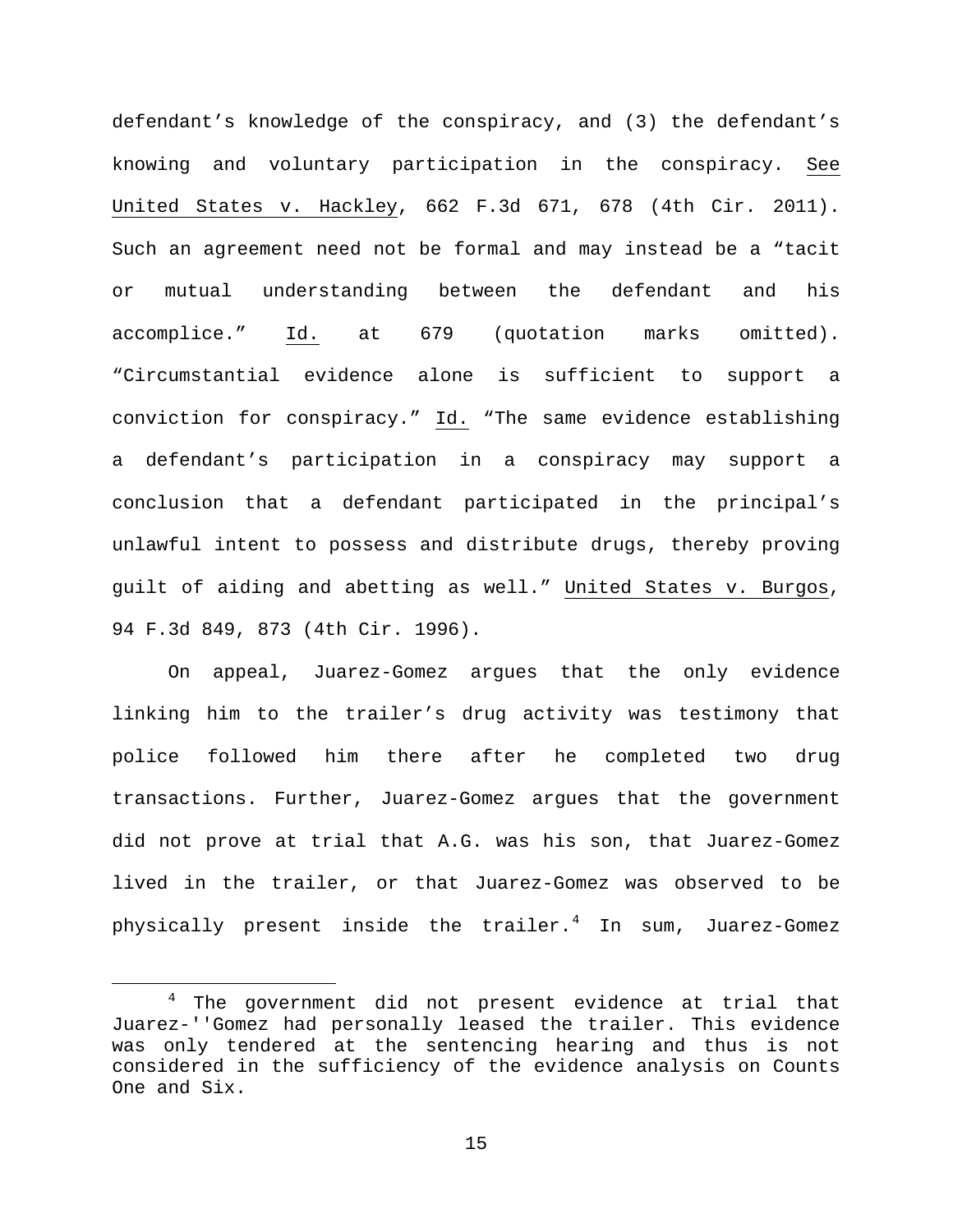argues that evidence that he stopped at the trailer for an undetermined period of time following two drug transactions did not constitute substantial evidence to support the jury's verdict against him on Count One, conspiracy and Count Six, aiding and abetting.

Notwithstanding his argument, Juarez-Gomez concedes that the government "presented strong evidence of his guilt on the four counts of the indictment that alleged he sold or attempted to sell cocaine." (Opening Br. 30.) Juarez-Gomez simply contends that despite this strong, and uncontested, evidence of guilt with respect to Counts Two through Five, the government has not presented substantial evidence linking him to the trailer and, thus, the conspiracy or aiding and abetting. Yet Juarez-Gomez fails to recognize that the government also presented conclusive evidence that the trailer in question was a drug stash house filled with large quantities of cash, cocaine, and firearms, and used for the storage, processing, and packaging for sale of cocaine. The government's trial evidence established that Juarez-Gomez drove to the trailer as a final destination following two cocaine sales, drove from the trailer to a third cocaine sale, and stayed at the trailer overnight. $5$  The

<span id="page-15-0"></span><sup>&</sup>lt;sup>5</sup> The record reflects that the government presented evidence at trial sufficient to permit the jury to draw a reasonable inference that Juarez-Gomez stayed at the trailer overnight. The (Continued)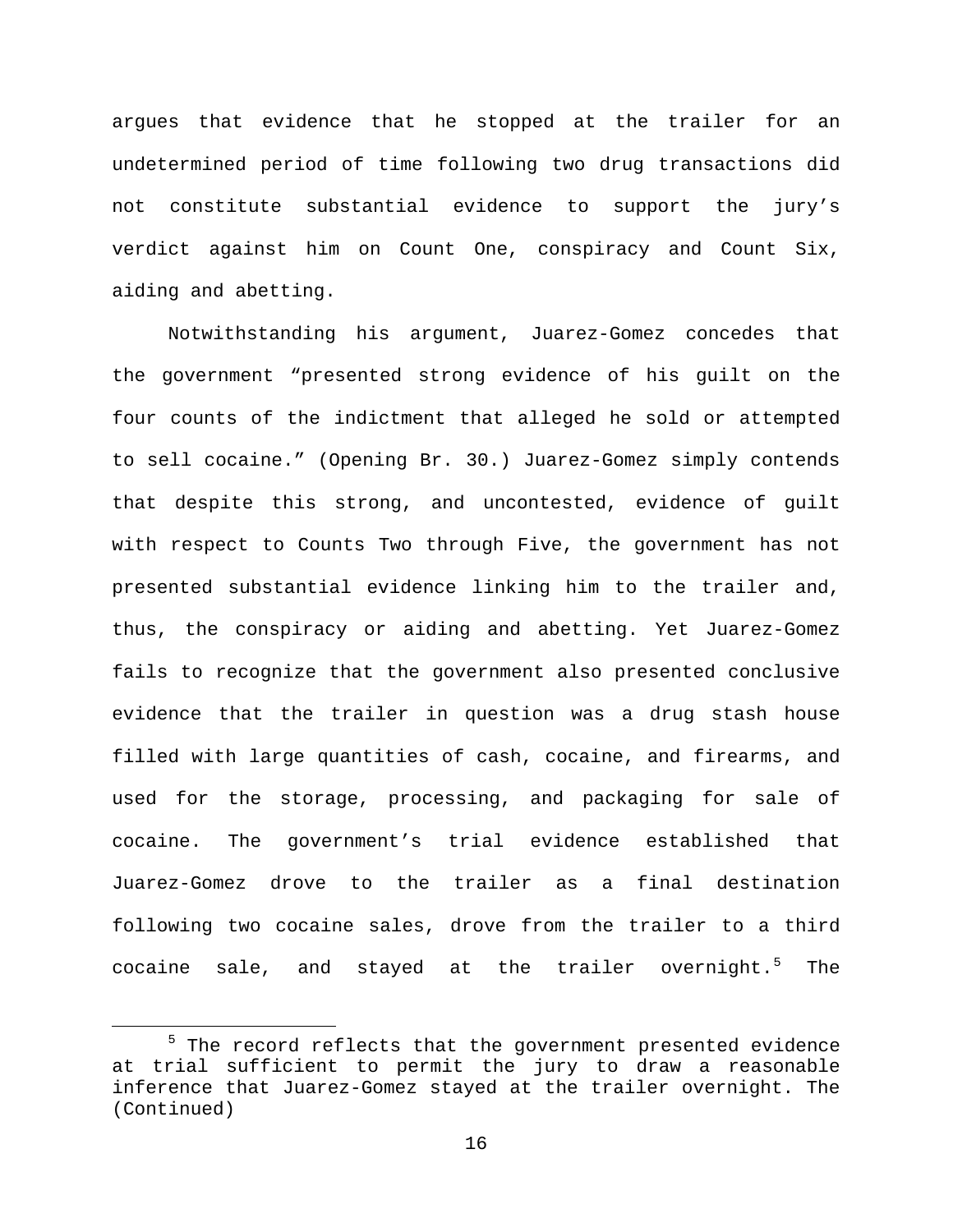government also presented sufficient evidence to allow the jury to infer that Juarez-Gomez's son, A.G., lived in the trailer.<sup>[6](#page-16-0)</sup> This evidence permitted the jury to draw one of two conclusions: either Juarez-Gomez did not enter the trailer or conduct any significant business there, or Juarez-Gomez was connected to the contents of the trailer as well as the individuals residing therein.

Where physical facts and evidence are capable of more than one interpretation and reasonable inferences therefrom can be drawn by a jury, its verdict should not be disturbed. See Glasscock v. United States, 323 F.2d 589, 591 (4th Cir. 1963). It is the jury's duty to weigh contradictory evidence and

Ĩ.

government provided testimony indicating that Juarez-Gomez drove to and stopped at the trailer for an extended period of time on two separate days after drug sales. On the second day that Juarez-Gomez drove to the trailer, Detective Marbrey asked the landlord of the trailer to notify him when the yellow truck left the trailer. The landlord called Marbrey the next morning when the truck had departed the trailer, permitting the jury to draw the reasonable inference that Juarez-Gomez stayed at the trailer

<span id="page-16-0"></span>overnight.<br><sup>6</sup> The government presented both argument and evidence at trial sufficient to permit the jury to conclude that A.G. was Juarez-Gomez's son. The government presented evidence that A.G. shared his father's name and that officers informed A.G. that his father, Juarez-Gomez, had been arrested at the time of the search. At trial, Juarez-Gomez objected to a line of questioning revealing that A.G. shared his father's name on grounds of hearsay. The district court overruled that objection, and Juarez-Gomez does not challenge the district court's evidentiary rulings on appeal. Moreover, A.G. was repeatedly referred to as Juarez-Gomez's son, or as "Junior," at trial with no objection from Juarez-Gomez. (See J.A. 208–10, 211, 279.)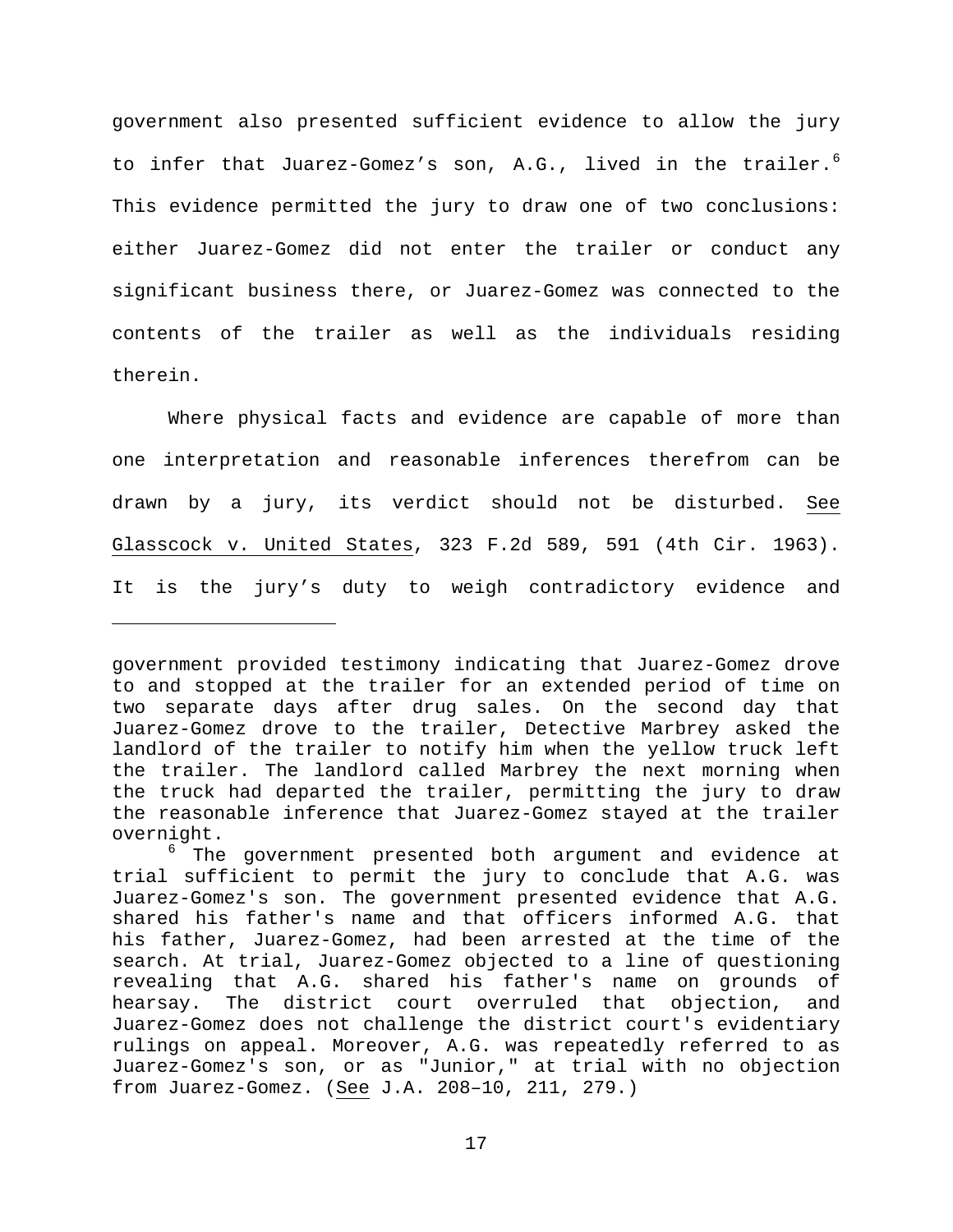inferences, pass on the credibility of witnesses, and draw the ultimate factual conclusions. When there is substantial evidence to support the jury's verdict, as there is in this case, the verdict should not be set aside, even if we were inclined to draw contrary inferences. Id. at 591.

Here, the government's evidence provided the jury with enough circumstantial evidence—Juarez-Gomez's drug sales, his frequent and extended presence at the trailer, his minor son's living situation at the trailer, and the drug-stash contents of the trailer—to support the jury's factual determination that Juarez-Gomez was involved in a conspiracy with, and aided and abetted, the person or persons residing in the trailer. In other words, the jury had sufficient evidence to conclude that Juarez-Gomez's involvement in several cocaine sales supported a reasonable inference that his repeated visits to a drug stash house were less than coincidental. Because we are required on appeal to construe all facts and reasonable inferences in favor of the government, we conclude that the jury's verdict must be upheld.

# B Juarez-Gomez: Use of a Minor Enhancement

"[W]e review the district court's sentencing procedure for abuse of discretion, and must reverse if we find error, unless we can conclude that the error was harmless." United States v.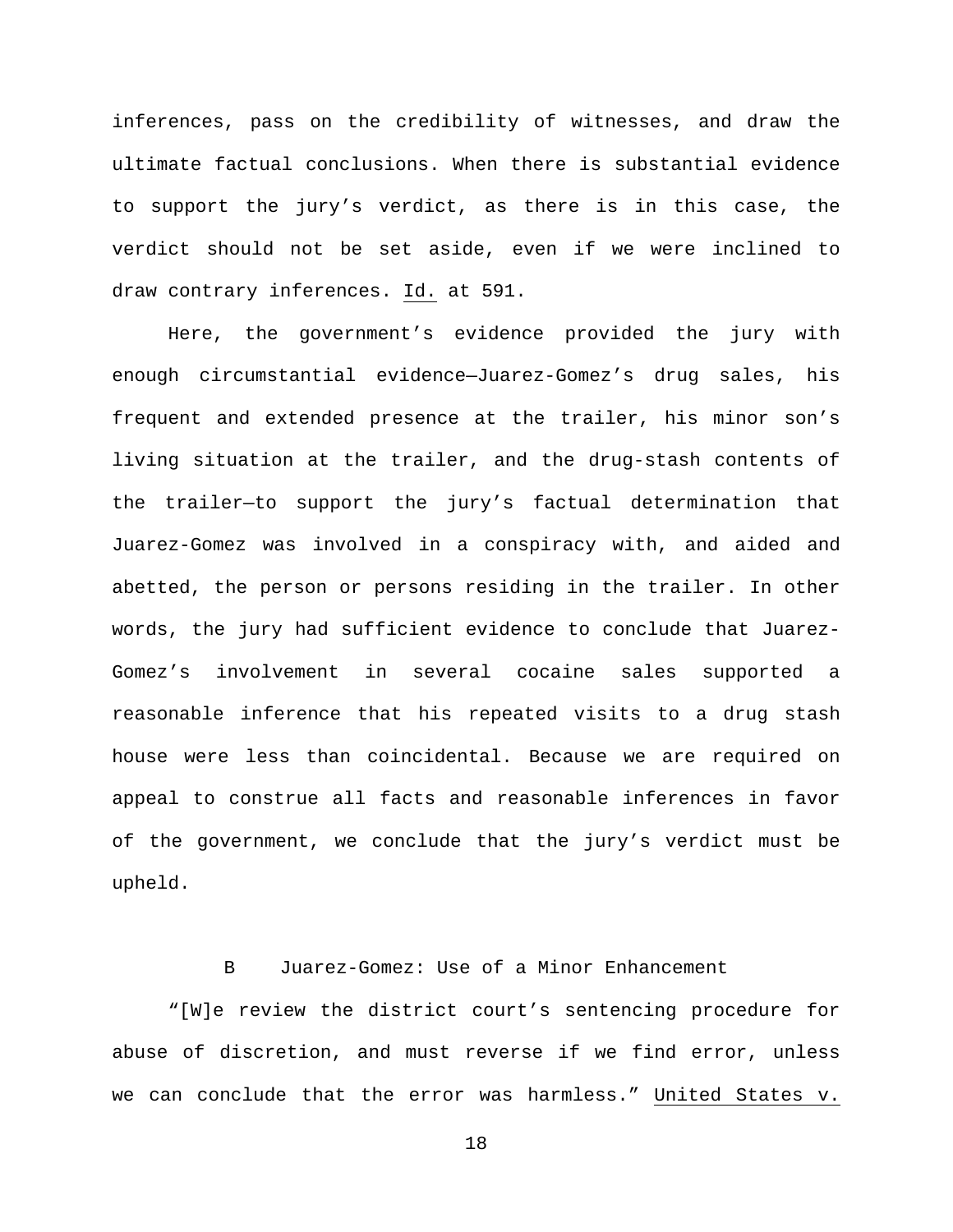Lynn, 592 F.3d 572, 581 (4th Cir. 2010). In determining whether the district court properly calculated the Guidelines range, we "review the district court's legal conclusions de novo and its factual findings for clear error." United States v. Layton, 564 F.3d 330, 334 (4th Cir. 2009).

Under section 3B1.4 of the Guidelines, a defendant's offense level will be increased by two levels when the defendant "used or attempted to use a person less than eighteen years of age to commit the offense or assist in avoiding detection of, or apprehension for, the offense." U.S.S.G. § 3B1.4. "Used or attempted to use" includes any affirmative act "directing, commanding, encouraging, intimidating, counseling, training, procuring, recruiting, or soliciting" a minor to engage in the charged offense. Id. n.1; see United States v. Taber, 497 F.3d 11[7](#page-18-0)7, 1181 (11th Cir. 2007).<sup>7</sup>

<span id="page-18-0"></span> $7$  We note the existence of a circuit split on the issue of whether a defendant must take affirmative steps to involve the minor in the offense or whether that defendant can be held responsible for a co-conspirator's use of a minor when that use is reasonably foreseeable. See United States v. Acosta, 474 F.3d 999, 1002 (7th Cir. 2007) (describing the circuit split). Because we conclude that Juarez-Gomez took affirmative steps to involve A.G. in the drug conspiracy at issue in this case, we need not enter the debate as to whether the section 3B1.4 enhancement could also be applicable only upon evidence that the use of the minor was reasonably foreseeable to the defendant. We also take no position on whether the court's existing precedent in United States v. Moore, applying Guidelines section 3B1.3, also determines co-conspirator accountability under section 3B1.4. See 29 F.3d 175, 179 (4th Cir. 1994) (holding that co- (Continued)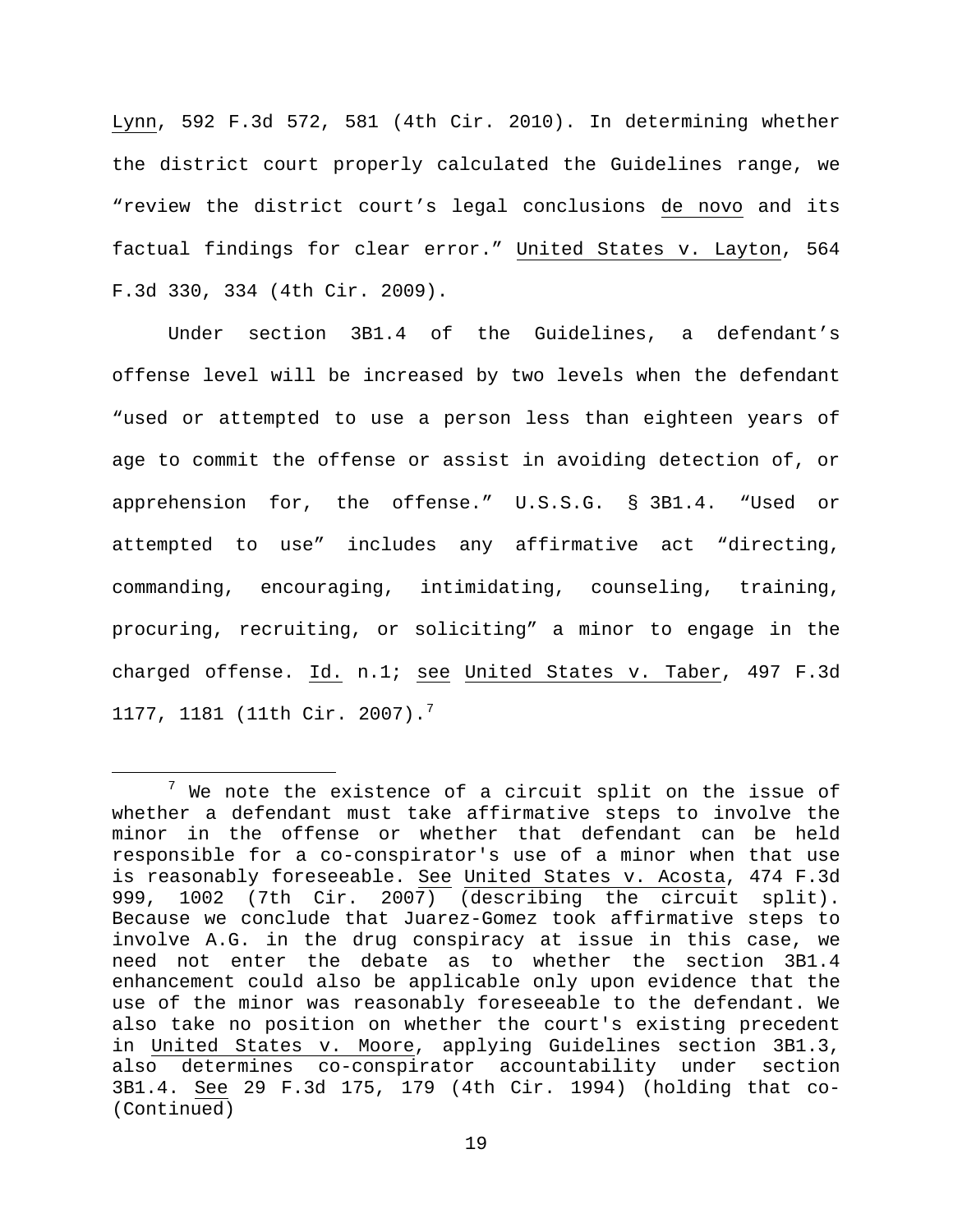To apply the enhancement, courts generally require evidence of circumstances "beyond the minor's mere presence." United States v. Molina, 469 F.3d 408, 414 (5th Cir. 2006). Still, an "affirmative act" may include the defendant "driving himself and the minor to [a] robbery location," Taber, 497 F.3d at 1181; or "asking the minor to accompany him or her to a crime," United States v. Voegtlin, 437 F.3d 741, 747 (8th Cir. 2006). In fact, when "a defendant's crime is previously planned—when, for example, she leaves the house knowing she is on her way to smuggle drugs . . . the act of bringing the child along instead of leaving the child behind is an affirmative act that involves the minor in the offense" and constitutes more than mere presence. United States v. Mata, 624 F.3d 170, 176 (5th Cir. 2010).

Juarez-Gomez argues that the district court erred in applying the section 3B1.4 enhancement to him because the evidence showed only that A.G. made one rental payment. Juarez-Gomez also posits that the government demonstrated only that A.G. accompanied Pedro and Erasto on drug transactions and provided no evidence that Juarez-Gomez directly involved A.G. in his drug sales.

Ĩ.

conspirators cannot be held responsible for another member of the conspiracy's abuse of a position of trust under section 3B1.3 of the Guidelines).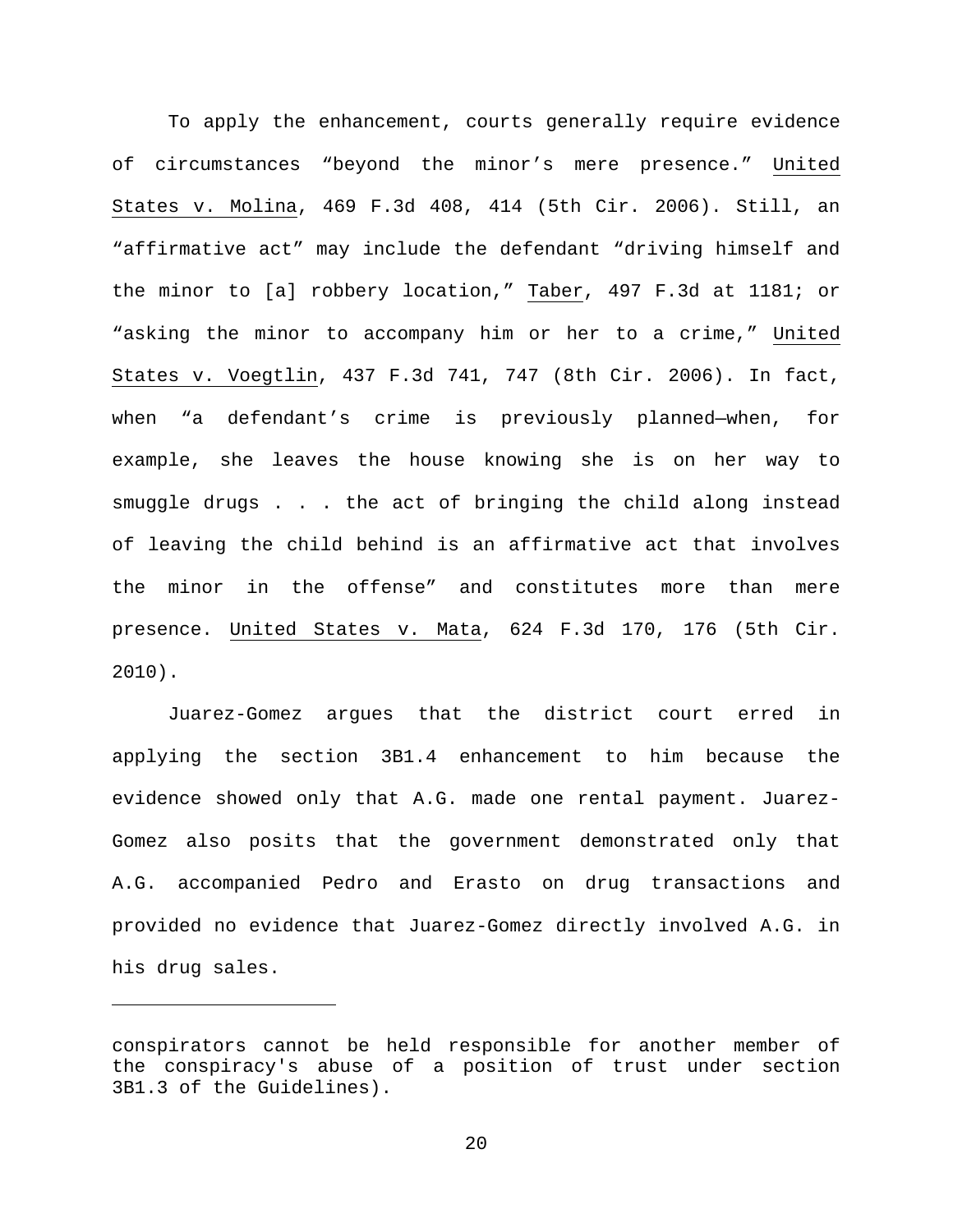This argument, however, ignores the evidence in the full record. "[A] sentencing court may give weight to any relevant information before it, including uncorroborated hearsay, provided that the information has sufficient indicia of reliability to support its accuracy." United States v. Wilkinson, 590 F.3d 259, 269 (4th Cir. 2010). Thus, the district court could consider not only the rental receipt found among A.G.'s belongings, but also the testimony that A.G. paid rent on the trailer "from time to time," the testimony that Juarez-Gomez held the lease on the trailer, and the fact that A.G. was Juarez-Gomez's son. (J.A. No. 13-4059 476.)

Given the evidence before the district court that the trailer was a drug stash house that formed the hub of a cocainedealing conspiracy, that Juarez-Gomez leased the trailer, that A.G. lived in the trailer, that A.G. attended drug deals with Pedro and Erasto, that A.G. assisted Pedro in the extraction of cocaine base from liquid cocaine, that A.G. was Juarez-Gomez's son, and that A.G. repeatedly paid rent on the trailer, the district court had ample evidence to conclude that Juarez-Gomez took the affirmative act of directing his minor son, A.G., to pay rent on the trailer that he had leased for use as a drug stash house. Further, given the evidence that the trailer was filled with large quantities of drugs, money, and firearms, Juarez-Gomez's act of bringing A.G. into the trailer to live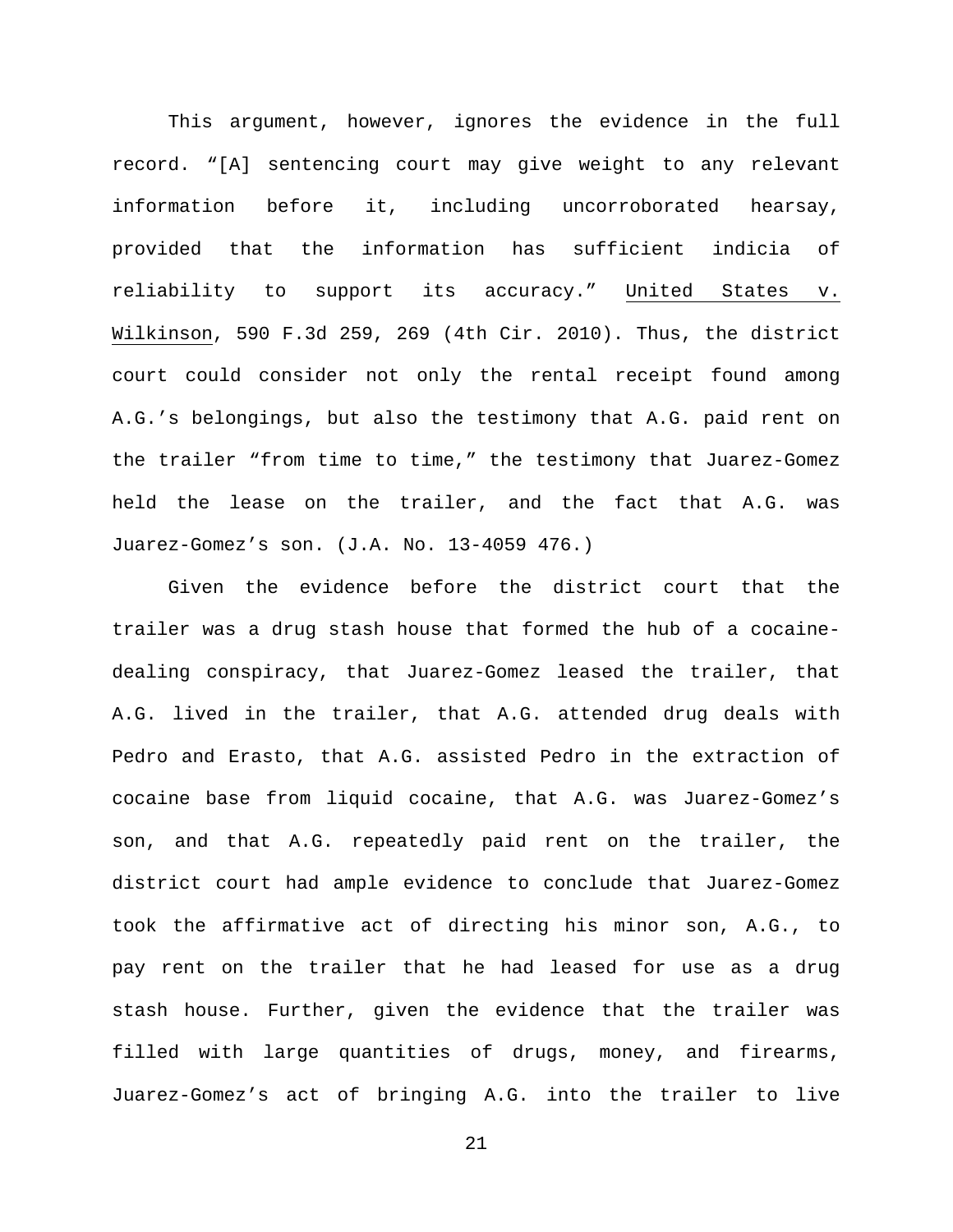instead of leaving A.G. in another location "is an affirmative act that involves the minor in the offense" and constitutes more than the minor's mere presence. Mata, 624 F.3d at 176.

We therefore affirm the district court's application of the section 3B1.4 use of a minor enhancement as to Juarez-Gomez.

# C Erasto: Possession of a Dangerous Weapon

Again, "we review the district court's sentencing procedure for abuse of discretion, and must reverse if we find error, unless we can conclude that the error was harmless." Lynn, 592 F.3d at 581. We "review the district court's legal conclusions de novo and its factual findings for clear error." Layton, 564 F.3d at 334.

Erasto challenges the district court's application of the section 2D1.1(b)(1) possession of a dangerous weapon enhancement, arguing that there is no direct evidence that he physically possessed a firearm during any drug transaction. Erasto further argues that the guns found in the trailer all belonged to Juarez-Gomez because they were found in Juarez-Gomez's bedroom.

At Erasto's sentencing, the government produced evidence that authorities found three firearms during their search of the trailer. The district court attributed those firearms to Erasto, concluding that it was reasonably foreseeable to him that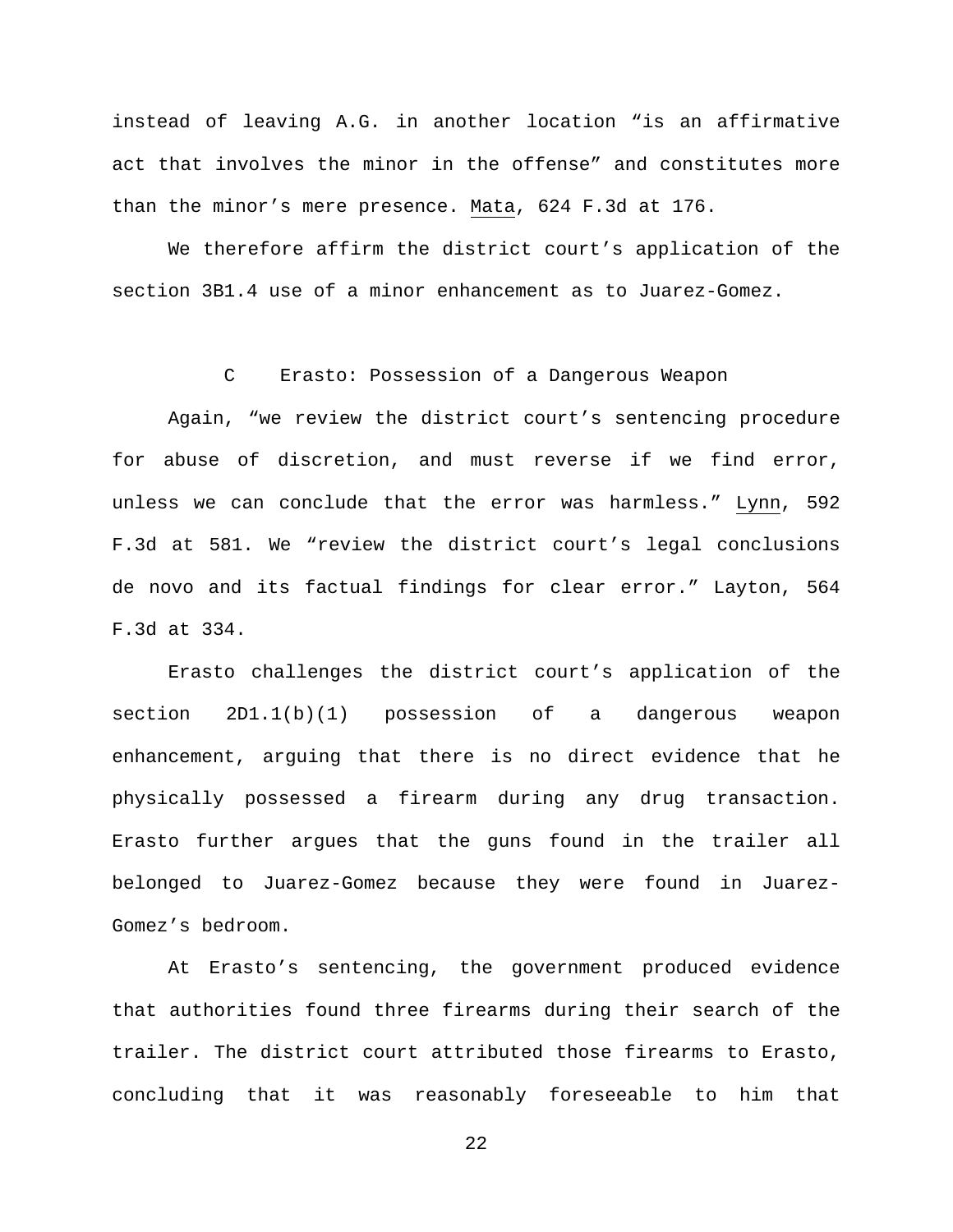firearms would be used in the conspiracy. On appeal, Erasto acknowledges that this court has held that weapons carried by a member of a conspiracy are attributable to a co-conspirator when "'under the circumstances of the case, it was fair to say that it was reasonably foreseeable to [the defendant] that his coparticipant was in possession of a firearm.'" United States v. Kimberlin, 18 F.3d 1156, 1160 (4th Cir. 1994) (quoting United States v. White, 875 F.2d 427, 433 (4th Cir. 1989)). Erasto further acknowledges that this court holds that "[a]bsent evidence of exceptional circumstances, . . . it [is] fairly inferable that a codefendant's possession of a dangerous weapon is foreseeable to a defendant with reason to believe that their collaborative criminal venture includes an exchange of controlled substances for a large amount of cash." Id. (quoting United States v. Bianco, 922 F.2d 910, 912 (1st Cir. 1991)).

The facts of this case afforded the district court, under our precedents and the Guidelines, ample evidence on which to find that the defendant's conduct merited the enhancement. As the district court noted, the commentary to the Guidelines states that "[t]he enhancement [for possession of a dangerous weapon] should be applied if the weapon was present, unless it is clearly improbable that the weapon was connected with the offense." U.S. Sentencing Guidelines Manual § 2D1.1 cmt. n.11(A); (J.A. 159). Undisputed portions of the PSR give every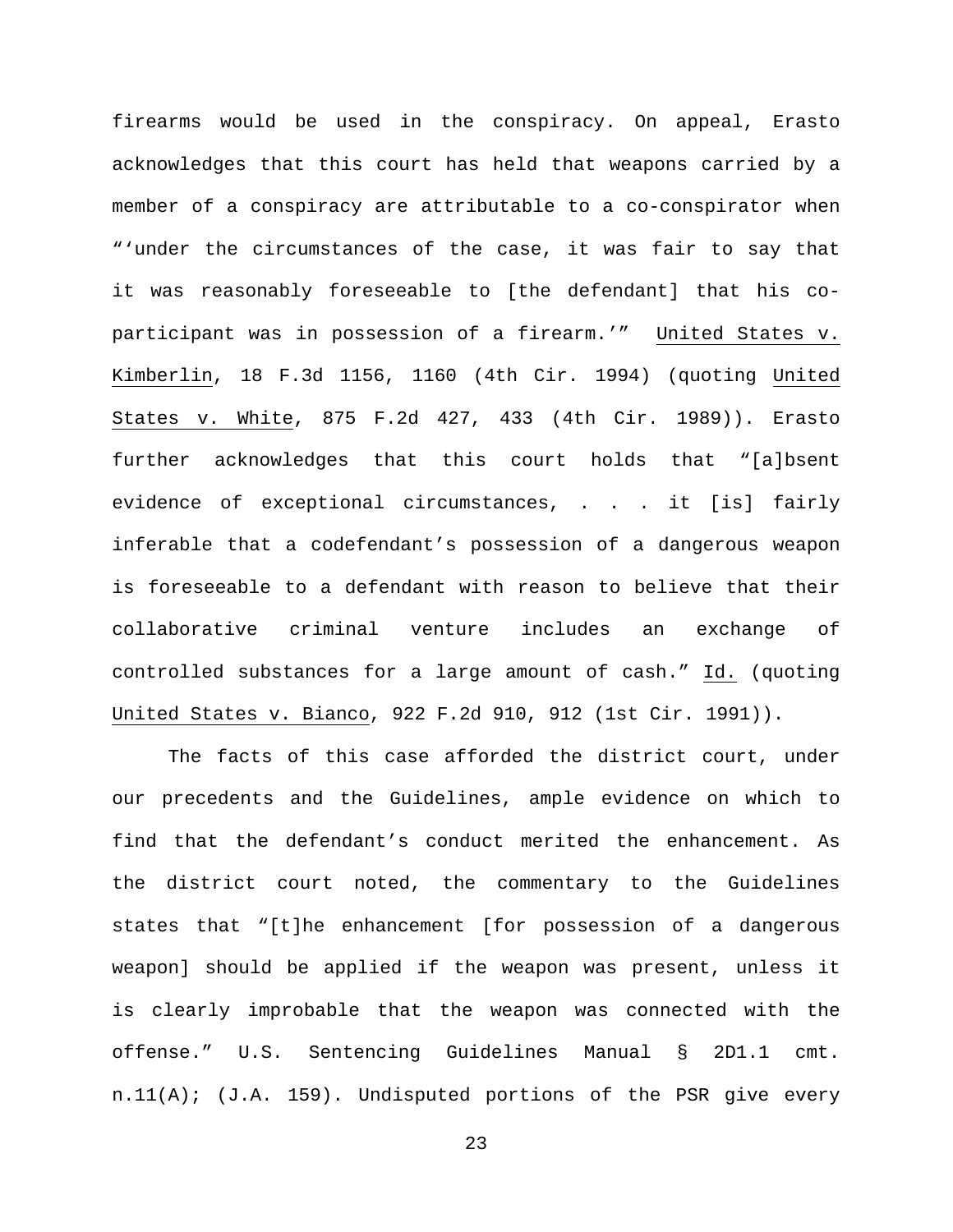reason to believe that the weapons in question were connected to the conspiracy and substantive counts on which Erasto was convicted. The PSR found that Erasto was responsible for more than 8,000 grams of cocaine and 700 grams of cocaine base recovered in the form of narcotics and currency from the residence. (See J.A. 212.) Three firearms—one stolen assault rifle and two handguns—were discovered in the residence as well, including one that was in plain view. (See J.A. 201, 203, 211.) Various tools for measuring, storing, and dissolving cocaine were also present. (See J.A. 211.) The district court found that Erasto was tied to the residence through both his presence there when the police arrived as well as the existence of an energy bill for the residence in his name. (See J.A. 158.)

Erasto also appears to have been close with his coconspirators: one was his brother, and Erasto brought the son of the third co-conspirator along with him to several drug deals. (See J.A. 211-12, 213.) The CW told the government that he had engaged in an unspecified number of drug deals with Erasto and his brother in the time leading up the arrest. (See J.A. 211- 12.)

Together these facts, not objected to by Erasto, give no reason to overturn the district court's factual finding that the weapons were connected to the drug trafficking conspiracy and that this was reasonably foreseeable on the part of Erasto.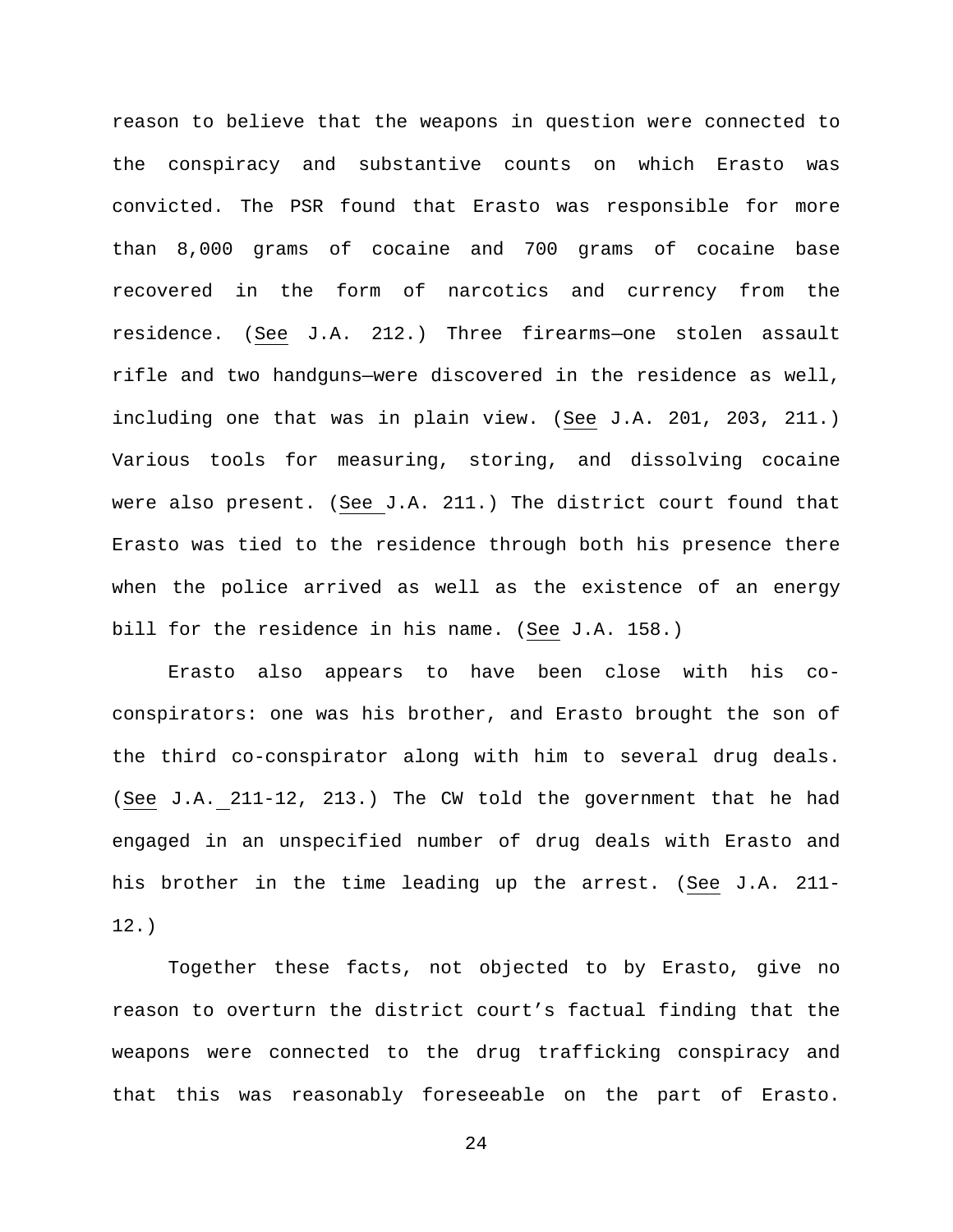There is nothing in the record to suggest that the weapons were unconnected to the offense, and the district judge did not err when he found that the defendant was connected with the residence through his presence at the time of the search and the energy bill in his name. Defense counsel had the opportunity at sentencing to challenge Erasto's connection to the firearms beyond his objections to the PSR but stated "I don't need to be heard further on the gun." (J.A. 154.) We thus decline to disturb the court's finding that the facts of this case supported a two-level dangerous weapons enhancement under Guidelines section 2D1.1(b)(1).

### D Assumed Error Harmlessness Review

Juarez-Gomez challenges the district court's application of the section 3B1.1(c) leadership enhancement, arguing on appeal that he performed only the functions of a street-level drug dealer, the lowest rung on a drug-conspiracy ladder. Erasto challenges the district court's application of the section 3B1.4 use of a minor enhancement, arguing on appeal that A.G.'s presence at a drug deal conducted by he and Pedro was not legally sufficient to support that enhancement.

Consistent with our circuit precedent in Savillon-Matute and Hargrove, rather than review the merits of each of these challenges, we may proceed directly to an "assumed error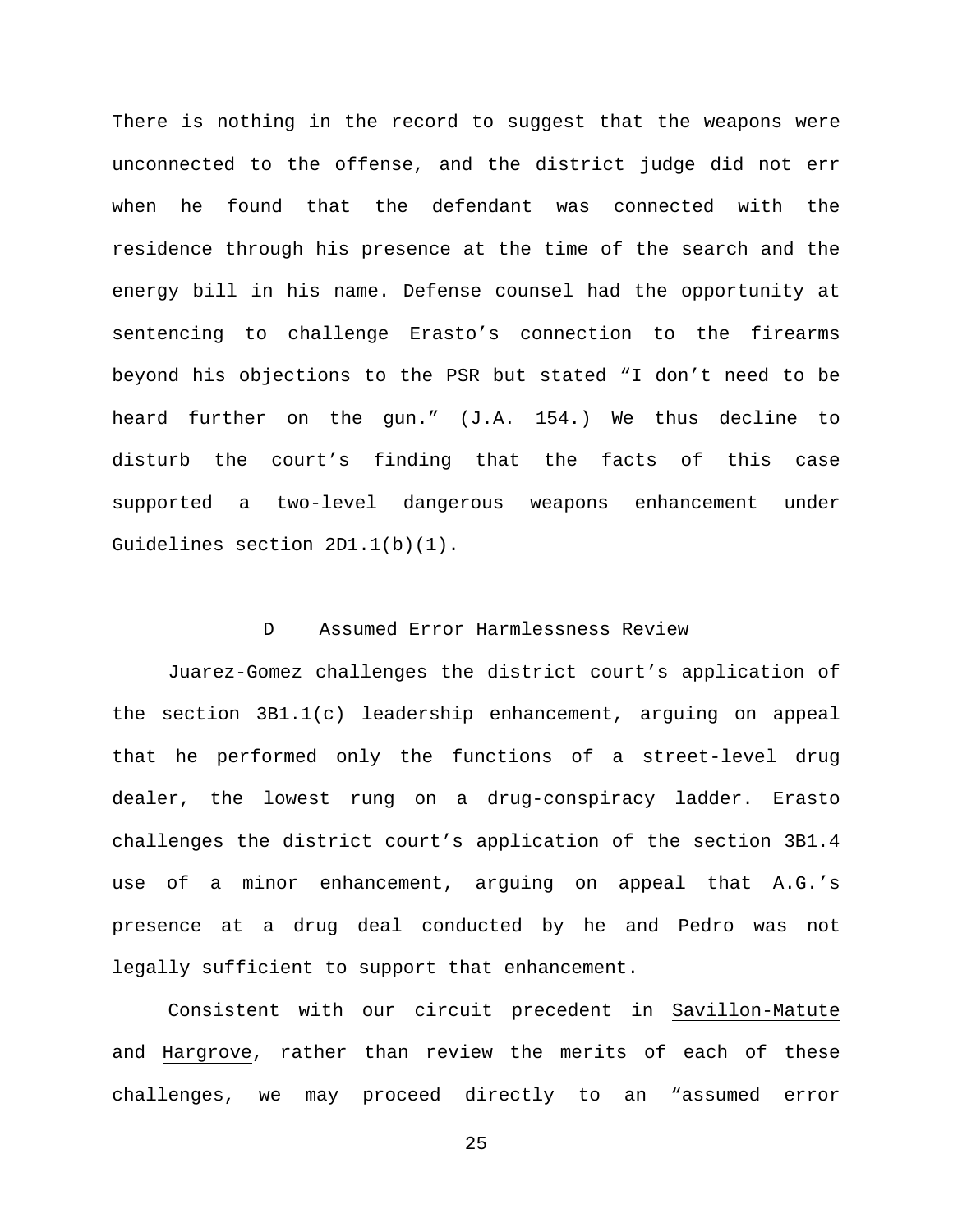harmlessness inquiry." Hargrove, 701 F.3d at 162. In Savillon-Matute, we held that harmless error review applies to a district court's procedural sentencing errors made during its Guidelines calculation. 636 F.3d at 123–24 (holding that "'procedural errors at sentencing . . . are routinely subject to harmlessness review'" (quoting Puckett v. United States, 556 U.S. 129, 141 (2009))). A Guidelines error is considered harmless if we determine that (1) "the district court would have reached the same result even if it had decided the guidelines issue the other way," and (2) "the sentence would be reasonable even if the guidelines issue had been decided in the defendant's favor." Savillon-Matute, 636 F.3d at 123.

In this case, the district court made it abundantly clear that it would have imposed the same sentence against both Juarez-Gomez and Erasto regardless of the advice of the Guidelines. For example, in pronouncing Juarez-Gomez's sentence, the district court stated,

> I have considered all the 3553(a) factors[,] and [in] imposing this sentence I do believe that I have properly calculated the advisory guideline range. If, however, for some reason someone were to determine that I did not, I announce an alternative variant sentence pursuant to [Keene, 470 F.3d 1347, Savillon-Matute, 636 F.3d 119, and Hargrove, 701 F.3d 156].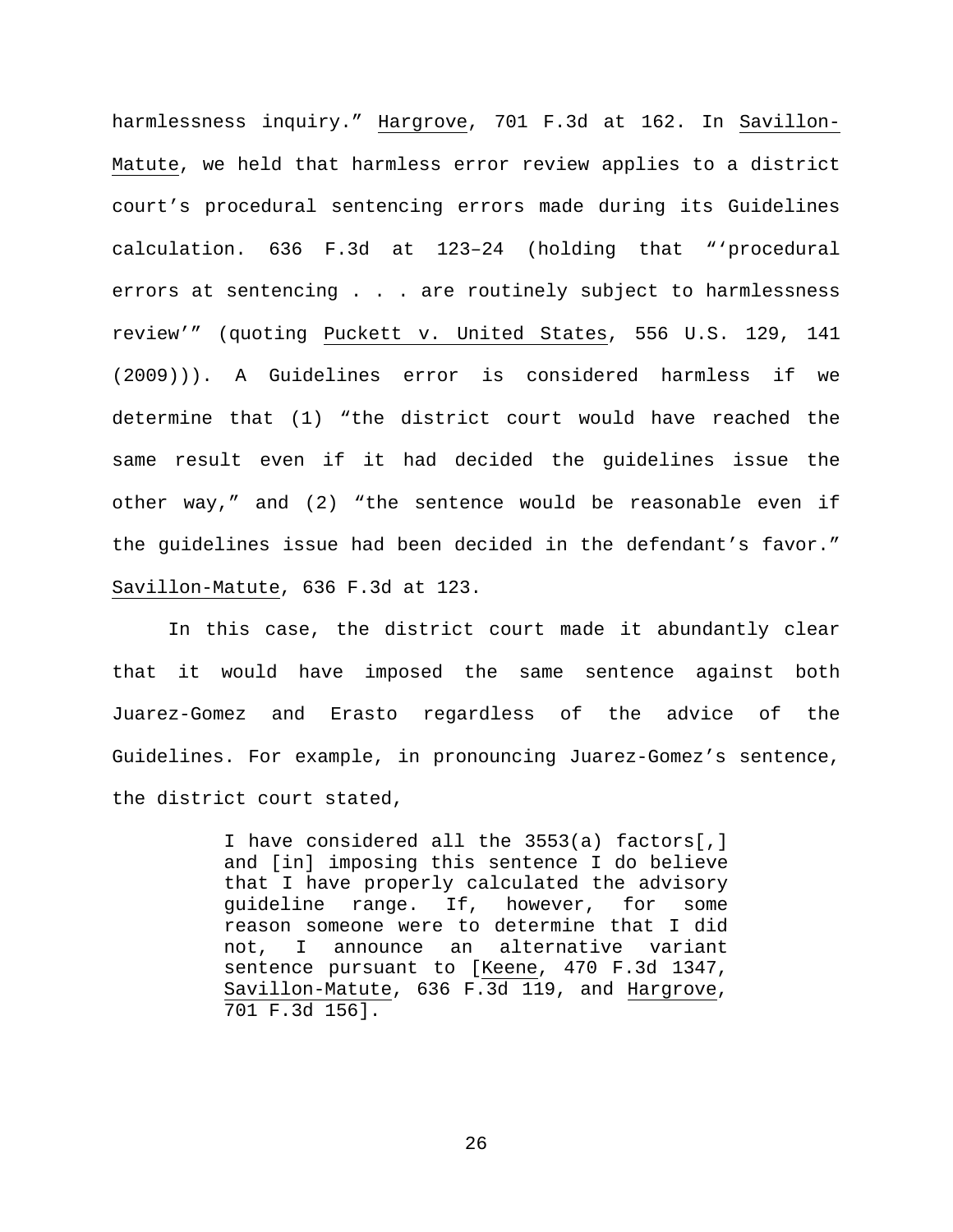(J.A. No. 13-4059 519; see J.A. No. 12-5030 170 (making a nearly identical statement in pronouncing Erasto's sentence, quoted in full supra).)

Thus, even assuming, arguendo, that the district court erred in its application of the challenged sentencing enhancements, the first element of the assumed error harmlessness inquiry is met in each case because the district court has expressly stated in a separate and particular explanation that it would have reached the same result, specifically citing to Savillon-Matute, Hargrove, and its review of the § 3553(a) factors. We therefore proceed to the second step of the inquiry, whether the district court's sentences are substantively reasonable.

When reviewing the substantive reasonableness of a sentence, we "examine[] the totality of the circumstances to see whether the sentencing court abused its discretion in concluding that the sentence it chose satisfied the standards set forth in § 3553(a)." United States v. Mendoza-Mendoza, 597 F.3d 212, 216 (4th Cir. 2010). And while we presume that sentences within the advisory Guidelines range are substantively reasonable, even sentences that vary outside the Guidelines range are entitled to due deference. See United States v. Engle, 592 F.3d 495, 504 (4th Cir. 2010).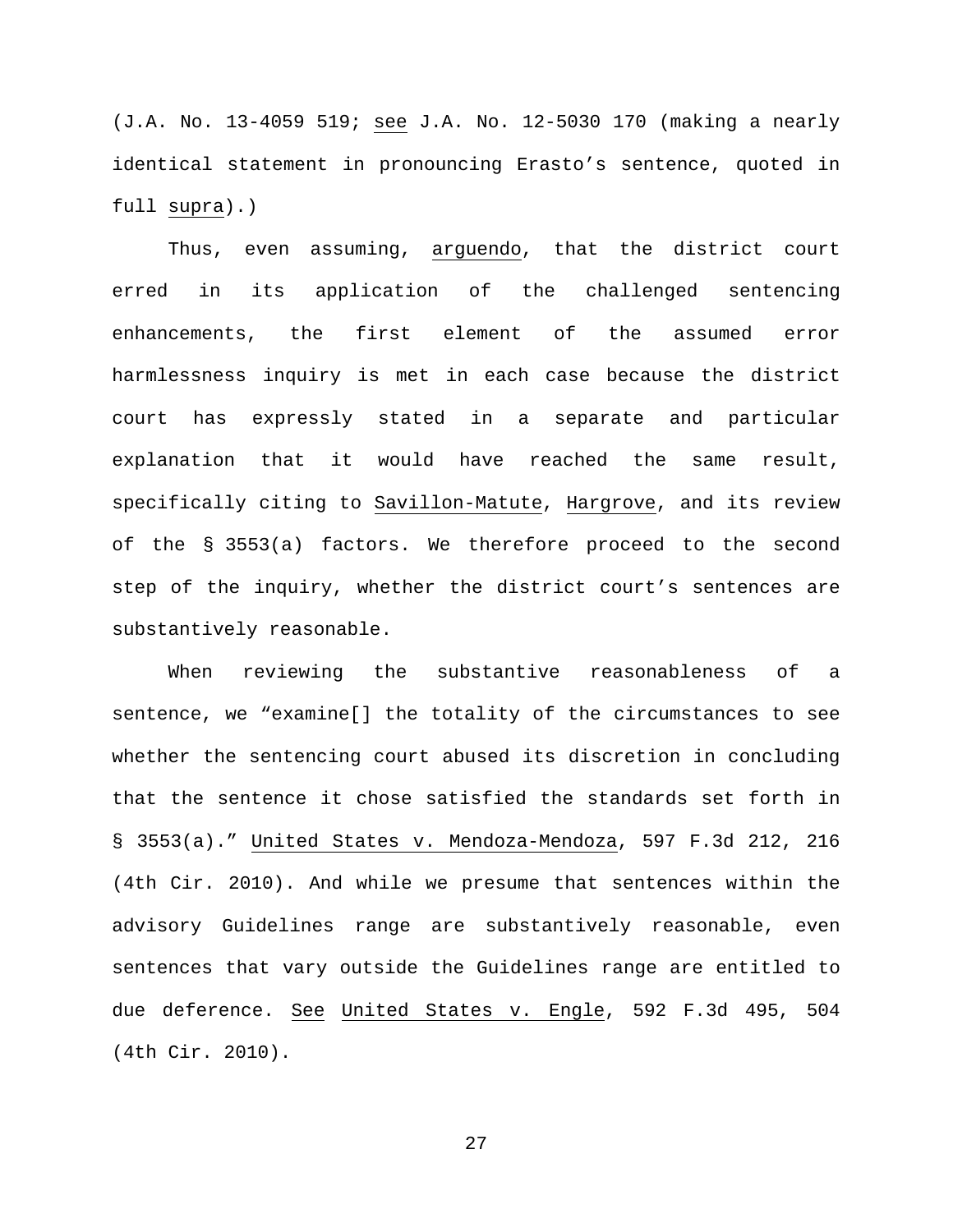While Juarez-Gomez provides no argument regarding the substantive reasonableness of his sentence, Erasto argues that his sentence is substantively unreasonable because he had participated in the conspiracy for a short amount of time, the length of his Guidelines range is based primarily upon the large quantity of drugs found in the trailer, he had no serious criminal history, and he faces additional sanctions in immigration proceedings following his incarceration.

The record reflects that, in each case, the district court provided a thorough and persuasive § 3553(a) analysis, carefully considering each of the defendant's arguments. With respect to Erasto, the district court recognized its "obligation to impose a sentence sufficient, but not greater than necessary, to comply with the purposes set forth in the statute." (J.A. No. 12-5030 165.) The district court noted that Erasto had conspired to distribute and possess with intent to distribute large quantities of both powder cocaine and cocaine base. It considered the short length of the conspiracy and concluded that it was not particularly mitigating due to the large quantity of cocaine found in the trailer. Despite the short duration of the conspiracy, the district court concluded, "you knew who you were in business with and you were in business to make money as a drug dealer. So you then pay a price for the size of the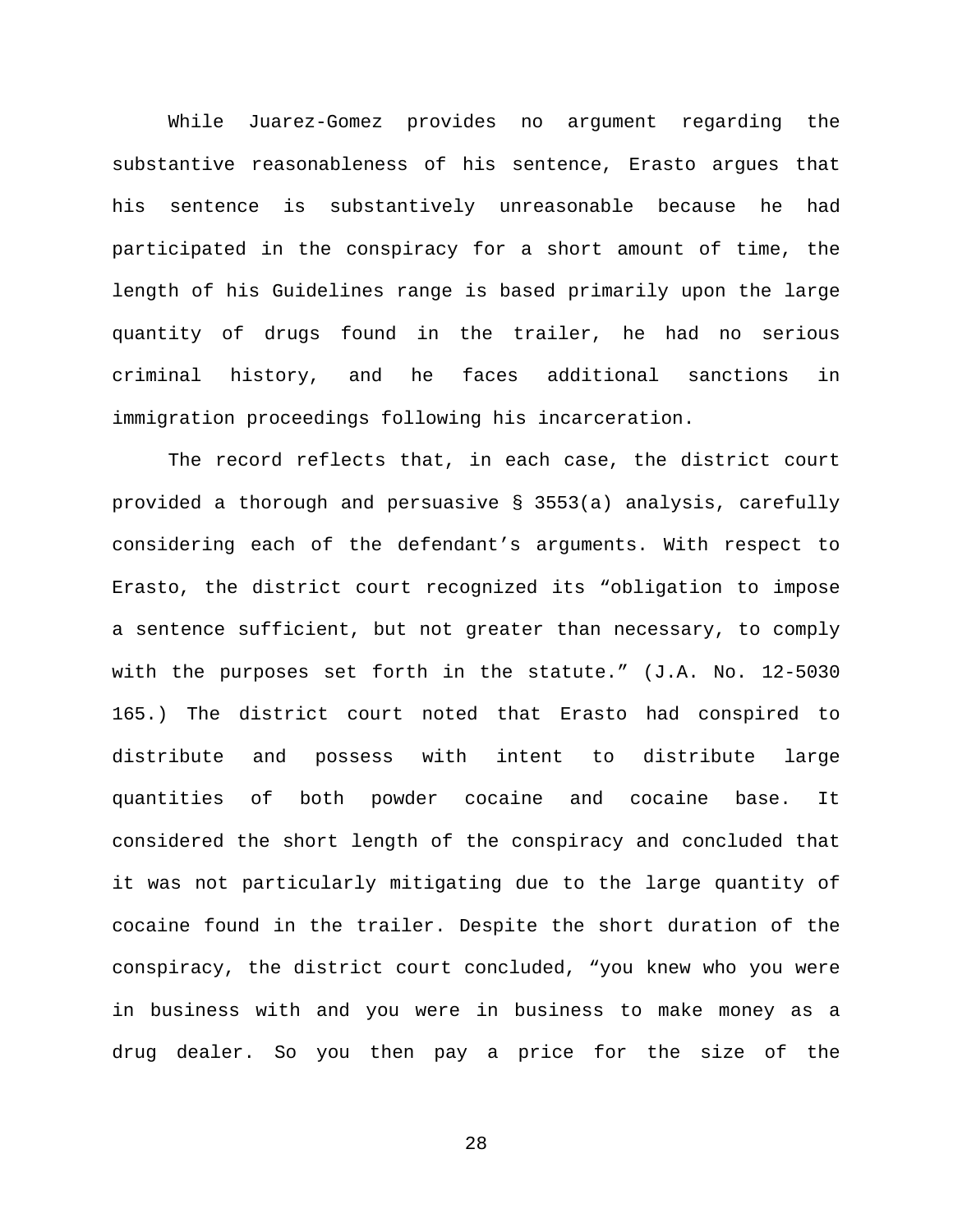business you go into, and I do think you knew what you were doing." (J.A. No. 12-5030 167.)

The district court then considered Erasto's history and characteristics, including his family status and upbringing and the fact that he entered the country illegally. The district court identified the need for both individual and general deterrence, expressing concern over "the presence of such a large amount of drugs, the large amount of currency and the firearms." (J.A. No. 12-5030 168.) Based upon all of these considerations, the district court sentenced Erasto to 180 months' imprisonment.

Given the district court's thorough consideration of Erasto's arguments and individual circumstances, we do not find his sentence to be substantively unreasonable.<sup>[8](#page-28-0)</sup>

<span id="page-28-0"></span> $8$  We conclude that the district court did not abuse its discretion by declining to consider Erasto's status as a deportable alien as a mitigating factor at sentencing. We also note that Erasto's argument that his status as a deportable alien is a mitigating factor requiring a lesser sentence has been squarely rejected in other circuits. See United States v. Thavaraja, 740 F.3d 253, 262–63 (2d Cir. 2014) (holding that in determining an appropriate sentence under § 3553(a), "a district court may[, but not must,] take into account the uncertainties presented by the prospect of removal proceedings"); United States v. Morales-Uribe, 470 F.3d 1282, 1287 (8th Cir. 2006) (vacating a sentence as unreasonable<br>resentencing when a district court ju a district court judge considered the defendant's impending deportation as a mitigating factor and that defendant had repeatedly entered the country illegally); see also United States v. Flores-Olague, 717 F.3d 526, 535 (7th Cir. 2013) (affirming the sentencing court's consideration of (Continued)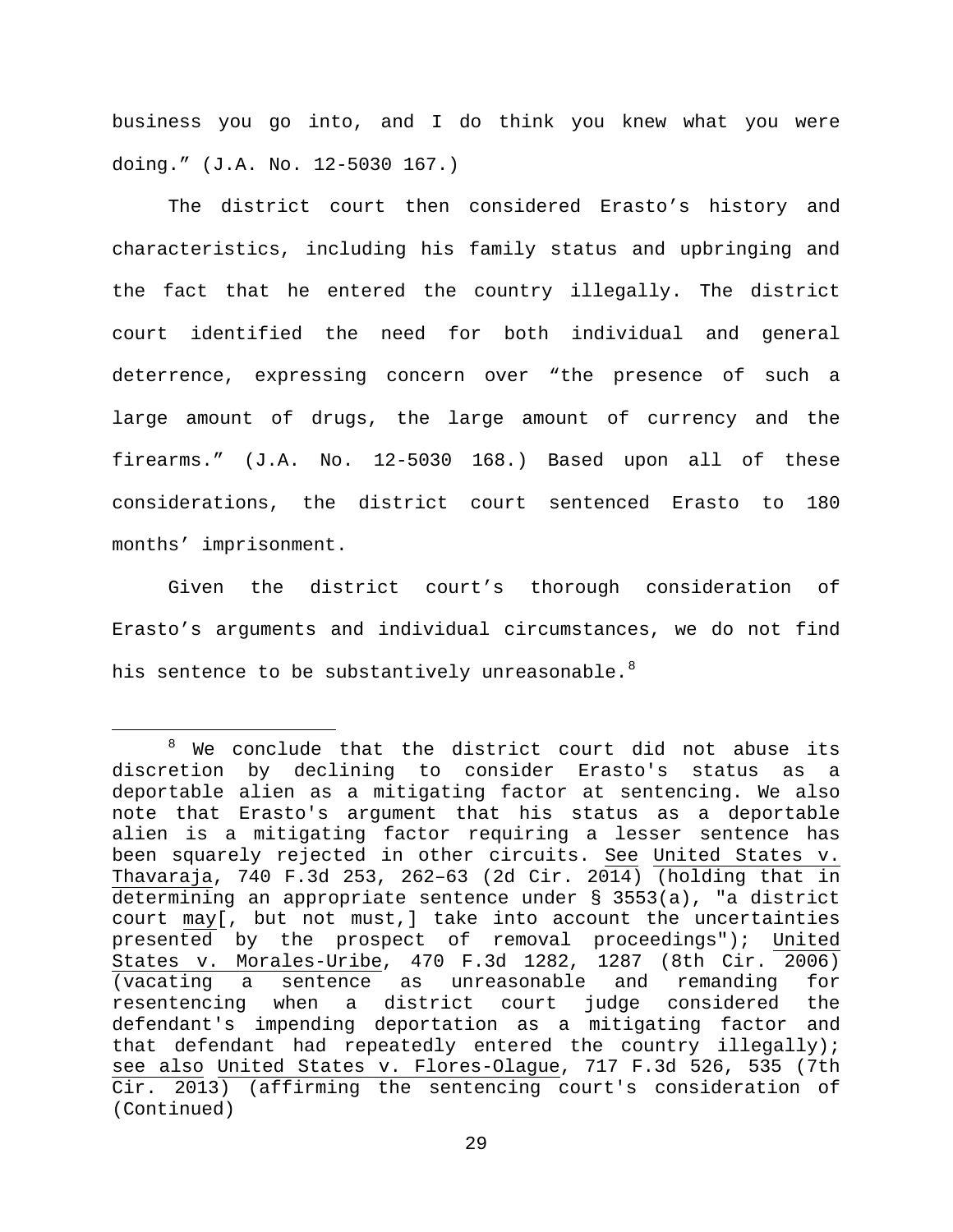With respect to Juarez-Gomez, the district court again considered all of the arguments made at sentencing and evaluated his individual history and characteristics. Among other things, the district court considered that Juarez-Gomez "gr[e]w up in poverty in Mexico" and that he has "repeatedly come to the United States illegally." (J.A. No. 13-4059 514.) The district court then recounted a "variety of crimes" Juarez-Gomez committed while in the United States, including illegal reentry following deportation, which the district court concluded "shows no respect for the law." (J.A. No. 13-4059 514.) The district court considered Juarez-Gomez's involvement of his minor son,

Ĩ.

defendant's status as a deportable alien as an aggravating factor under § 3553(a)); United States v. Petrus, 588 F.3d 347, 356 (7th Cir. 2009) (holding that, dependent upon the circumstances of the case, a defendant's deportability could be viewed as either a mitigating or an aggravating factor). And several more circuits, including this one, have rejected such an argument in unpublished decisions. See United States v. Gutierrez, 506 F. App'x 714, 722 (10th Cir. 2012) (unpublished) (holding that "deportable alien status is not a ground for departing downward"); United States v. Salguero-Ortiz, 483 F. App'x 858, 864 (4th Cir. 2012) (unpublished) (affirming a defendant's sentence when the district court did not sua sponte consider his status as a deportable alien at sentencing); United States v. Kiss-Velasquez, 449 F. App'x 634, 637 (9th Cir. 2011) (unpublished) (holding that a district court "did not err in concluding that [the defendant] was not entitled to a downward departure due to his status as an alien subject to removal"); United States v. Arroyo Mojica, 131 F. App'x 80, 82 (9th Cir. 2005) (unpublished) (vacating a defendant's sentence and remanding for resentencing when the district court considered the defendant's status as a deportable alien as a mitigating factor justifying a downward departure).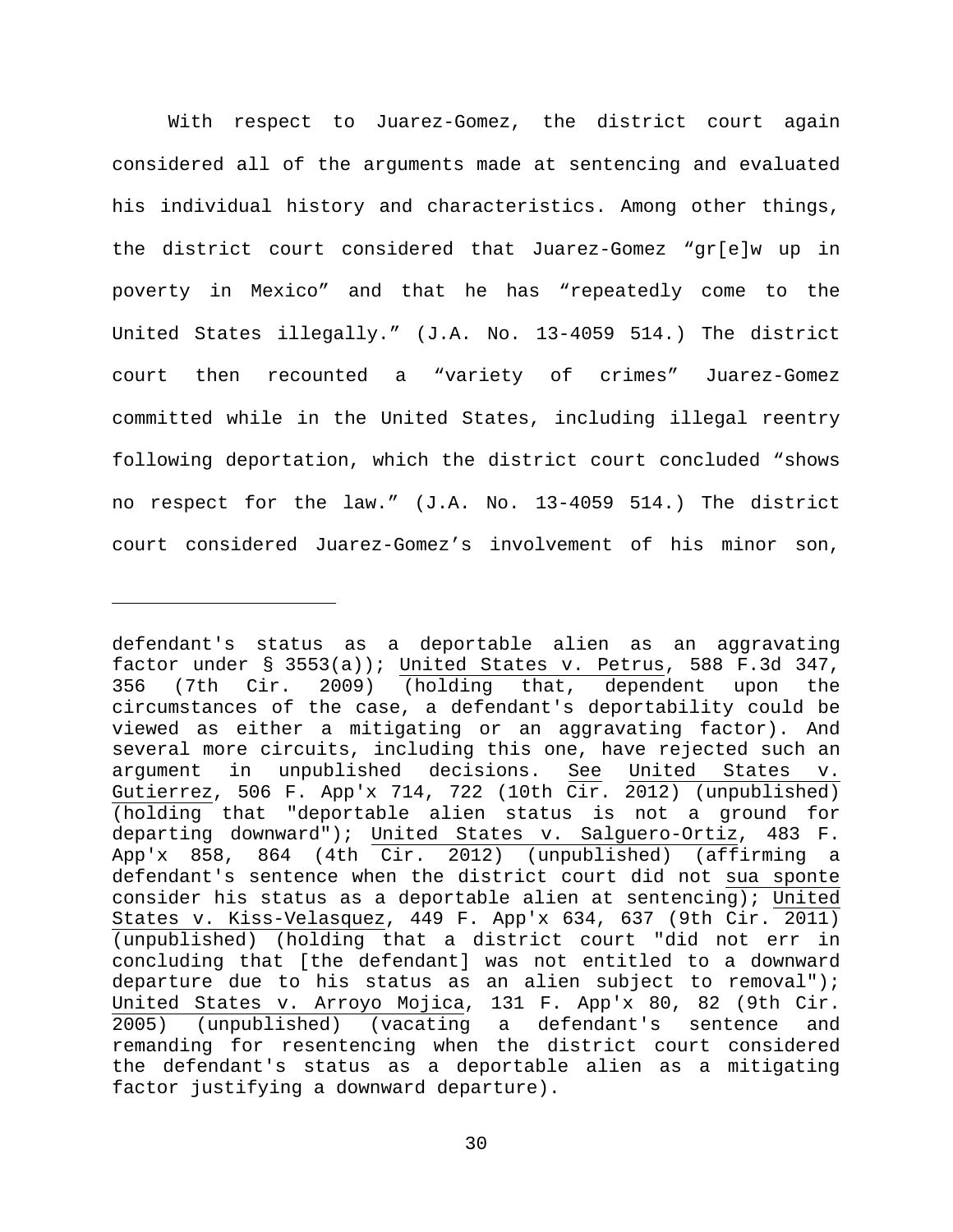A.G., in the drug conspiracy to be an aggravating factor warranting a higher sentence and distinguished him from Pedro and Erasto based upon his aggravated criminal history. Further citing the need for both individual and general deterrence, the district court sentenced Juarez-Gomez to concurrent sentences of 390 months' imprisonment on Counts One and Six and 240 months' imprisonment on Counts Two through Five.

Again, based upon the district court's thorough consideration of the totality of Juarez-Gomez's circumstances as well as our deferential standard of review and Juarez-Gomez's failure to provide argument regarding substantive reasonableness on appeal, we find no basis upon which to reverse his sentence.

Erasto makes one additional argument that our precedent in Savillon-Matute and Hargrove should apply only in cases where a district court imposes a sentence above the Guidelines range determined at sentencing. While both Savillon-Matute<sup>[9](#page-30-0)</sup> and Hargrove<sup>[10](#page-30-1)</sup> did involve consideration of sentences above the

<span id="page-30-0"></span> $9$  In Savillon-Matute, the district court determined that the defendant's advisory Guidelines range was 12 to 18 months' imprisonment. Due to the seriousness of the defendant's criminal history, however, the district court ultimately sentenced the defendant to 36 months' imprisonment, announcing a variant sentence pursuant to § 3553(a).

<span id="page-30-1"></span><sup>&</sup>lt;sup>10</sup> In Hargrove, the district court determined that the defendant's advisory Guidelines range was 41-51 months' advisory Guidelines imprisonment. Based upon its consideration of the factors in § 3553(a), the district court ultimately sentenced the defendant to 60 months' imprisonment.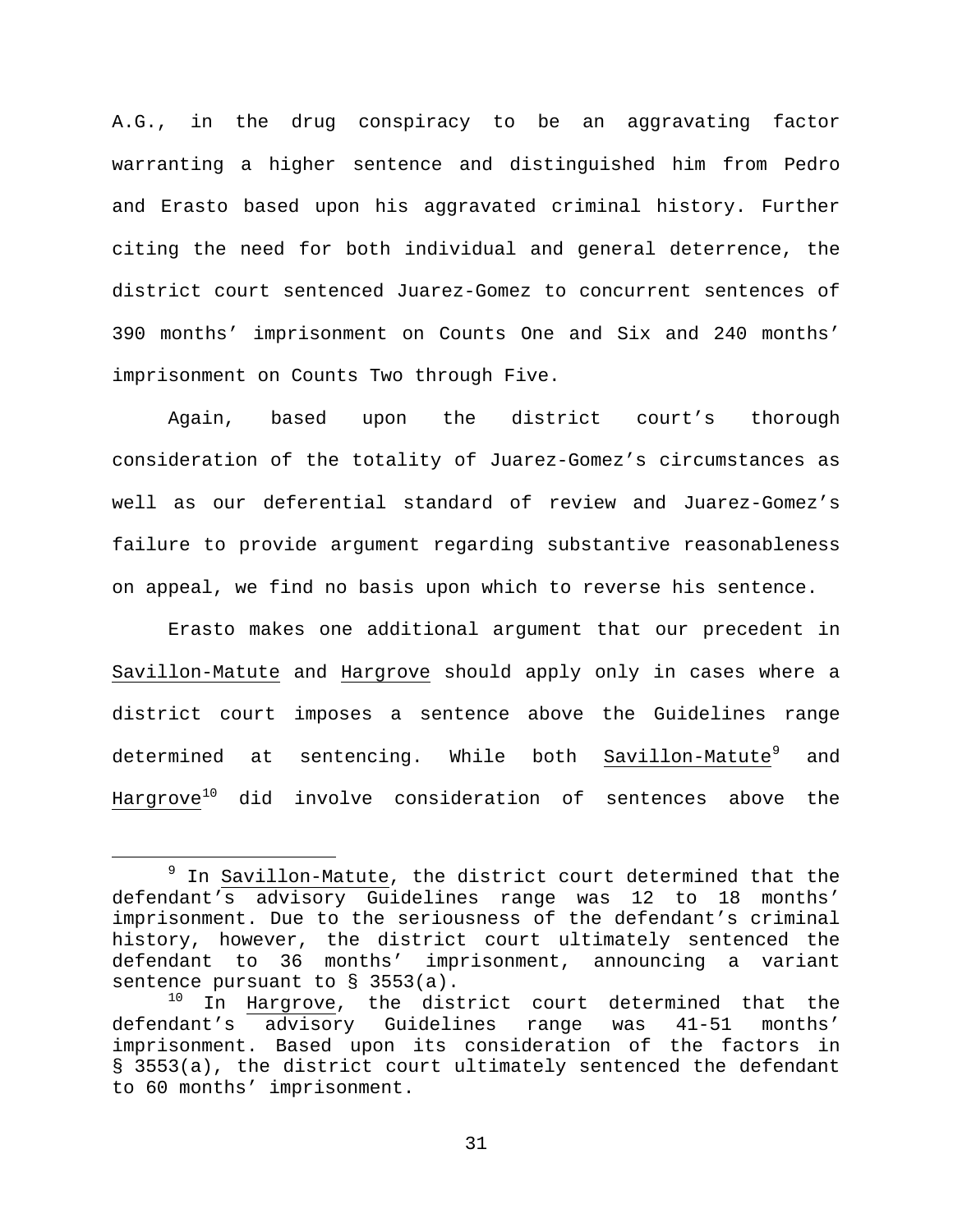district court's determined Guidelines range, harmless error review can apply to all claims of procedural error at sentencing. As clearly stated by the Supreme Court in Puckett, and quoted by this court in Savillon-Matute, "procedural errors at sentencing . . . are routinely subject to harmlessness review." Puckett, 556 U.S. at 141; Savillon-Matute, 636 F.3d at 123; see United States v. Zabielski, 711 F.3d 381, 387 (3d Cir. 2013) (applying harmlessness review to a below-Guidelines sentence); Keene, 470 F.3d at 1350 (applying harmlessness review to a within-Guidelines sentence). Here, the district court explicitly made a separate and particular statement of its consideration of the § 3553(a) factors in "announcing an alternate variant sentence."

Moreover, in Keene, the Eleventh Circuit case establishing the standards for "assumed error harmlessness review" that we adopted in Savillon-Matute, the court reviewed and affirmed a sentence that was within the Guidelines range determined by the district court at sentencing, but would have been above the Guidelines range advocated by the defendant on appeal. At sentencing, the district court concluded that the defendant's advisory Guidelines range was 100 to 125 months' imprisonment, based in part on its application of a sentencing enhancement for making death threats under Guidelines section 2B3.1(b)(2)(F). The defendant argued that the district court had wrongly applied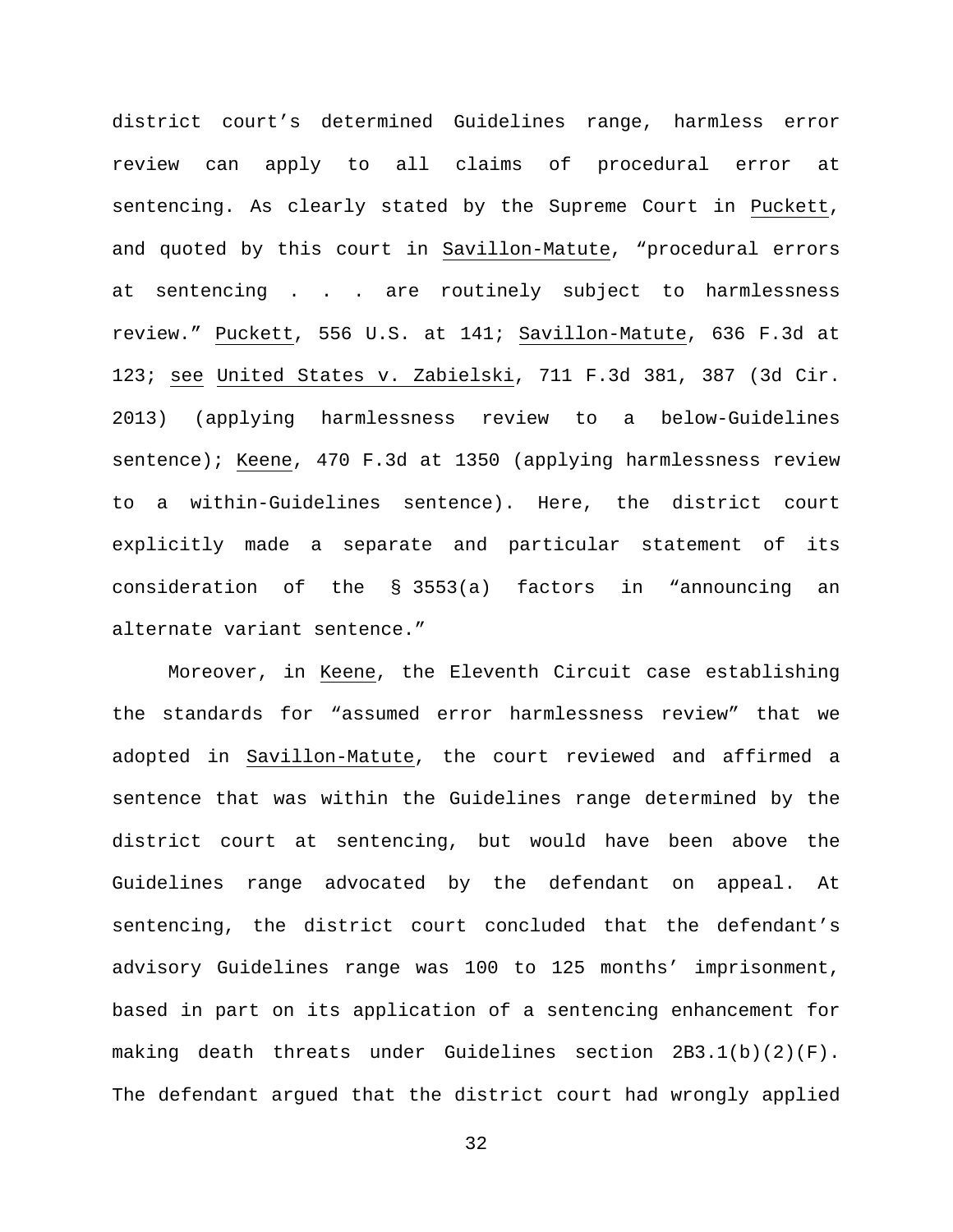the death threat enhancement and asserted that his Guidelines range should have been 84 to 105 months' imprisonment. The district court ultimately rejected the defendant's arguments and sentenced him to 120 months' imprisonment. The district court stated for the record that it would have imposed the same sentence pursuant to § 3553(a) even if it had decided the Guidelines issue in favor of the defendant.

On appeal, the Eleventh Circuit assumed that the district court had incorrectly determined the advisory Guidelines range, and reviewed that assumed error for harmlessness. The court thus treated the sentence imposed as an above-Guidelines sentence and considered whether that sentence was reasonable. The Eleventh Circuit concluded that the sentence was supported by the district court's analysis of the § 3553(a) factors regardless of the advice of the Guidelines. The court reasoned that "it would make no sense to set aside [a] reasonable sentence and send the case back to the district court since it has already told us that it would impose exactly the same sentence, a sentence we would be compelled to affirm." 470 F.3d at 1350.

Our decision in this case is in complete parity with Keene. As in Keene, the district court sentenced the defendants to terms of imprisonment that were within the Guidelines range established at sentencing. And also, like Keene, if the Guidelines issues asserted by the defendants on appeal had been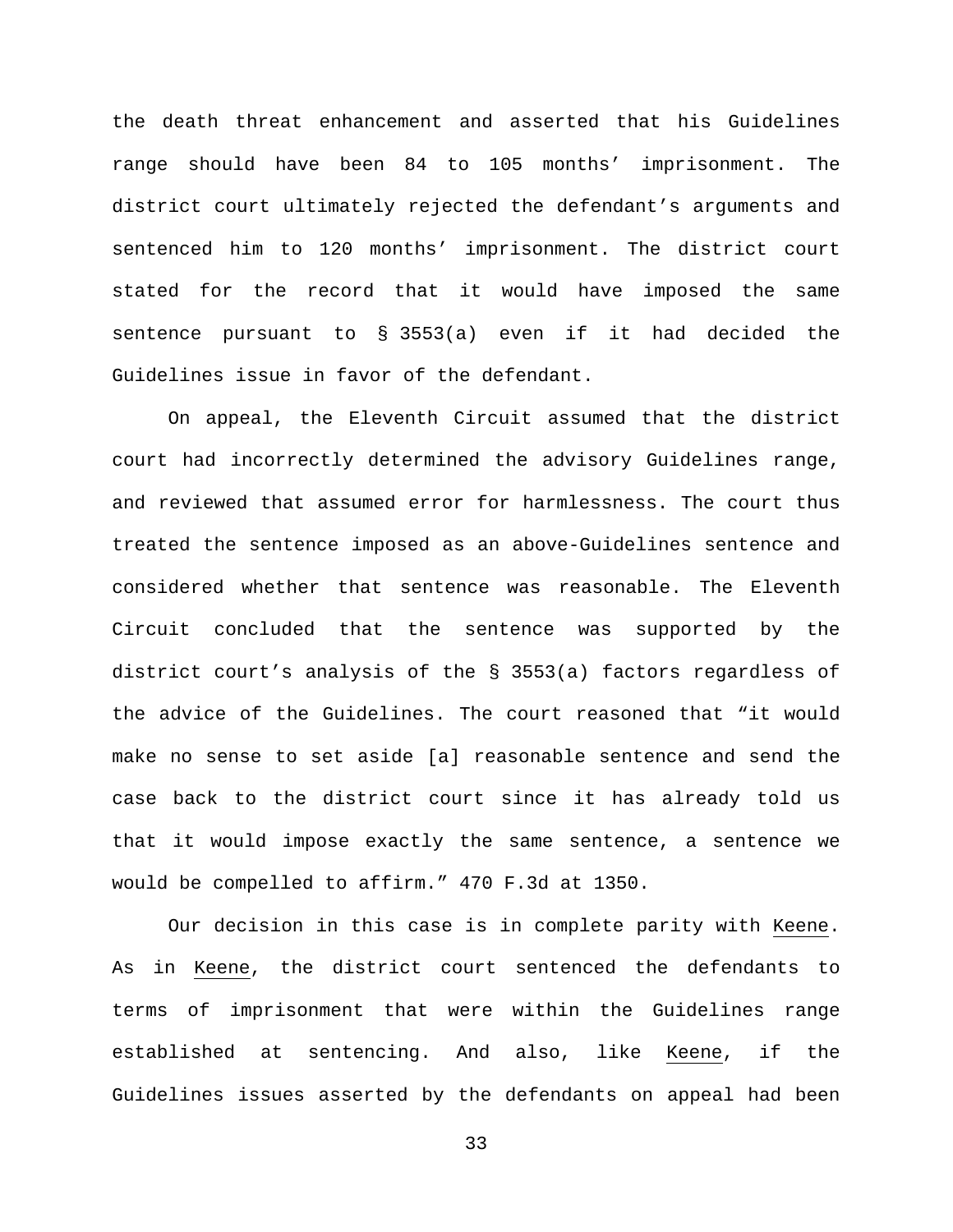decided in their favor, their sentences would be above-Guidelines sentences. Because the district court has explicitly stated that it would have imposed the same sentences regardless of the advice of the Guidelines, however, we can affirm as long as those sentences are reasonable. See Hargrove, 701 F.3d at 164–65; Savillon-Matute, 636 F.3d at 124; Keene, 470 F.3d at 1348–50. As described above, the district court supported its sentences with a separate and particular analysis under § 3553(a), and we conclude that the district court's ultimate sentences were reasonable under that analysis. We therefore affirm the district court's sentencing decisions and conclude that any assumed errors in the district court's application of the section 3B1.1(c) leadership enhancement to Juarez-Gomez or the section 3B1.4 use of a minor enhancement to Erasto were harmless in this case.

#### III

For the foregoing reasons, we affirm the district court's judgments.

#### AFFIRMED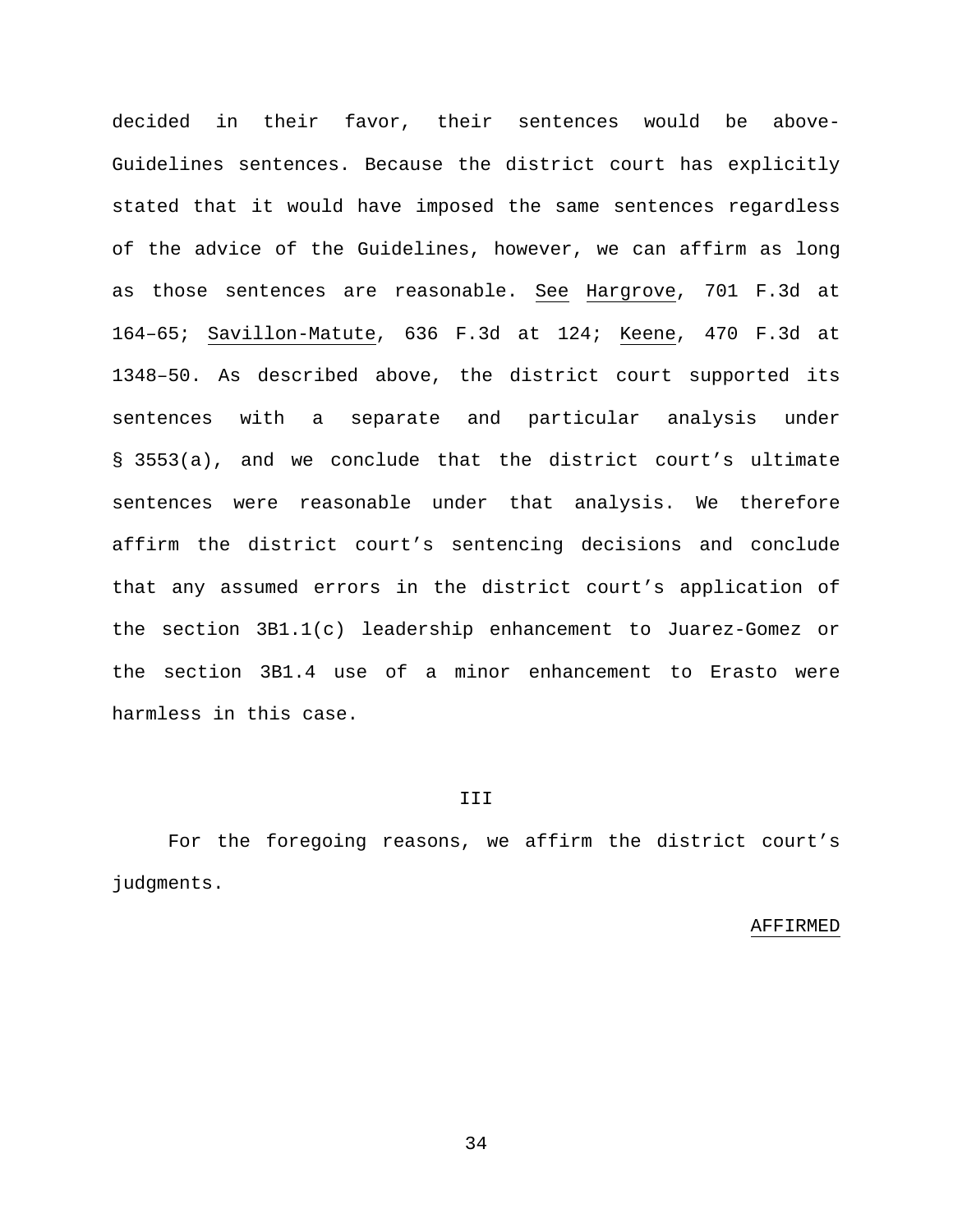GREGORY, Circuit Judge, concurring in part and dissenting in part:

I concur in the majority opinion as to the sufficiency of evidence for Juarez-Gomez's conviction and the enhancement for firearm possession. I dissent from the disposition of the remaining sentencing enhancement challenges: use of a minor, U.S.S.G. § 3B1.4, and the majority's harmless error analysis.

I.

I would reverse the district court's enhancement of Juarez-Gomez's sentence for the use of a minor. The Sentencing Guidelines impose a two-level enhancement where a defendant "used or attempted to use" a minor in committing the offense of conviction or in avoiding detection thereof. U.S.S.G. § 3B1.4. Congress defined "use" in a manner that encompasses a host of actions ranging from direction to training to solicitation. U.S.S.G. § 3B1.4 cmt. n.1. Based on this broad definition, the majority concludes that the enhancement is appropriate based on the affirmative acts of (1) directing A.G. to pay rent and (2) "bringing A.G. into the trailer to live instead of leaving A.G. in another location." Maj. Op. at 21-22. Whether a defendant "uses" a minor under the Guidelines is a legal conclusion reviewed de novo. United States v. Feaster, 43 F. App'x 628, 632 (4th Cir. 2002) (citing United States v. McClain, 252 F.3d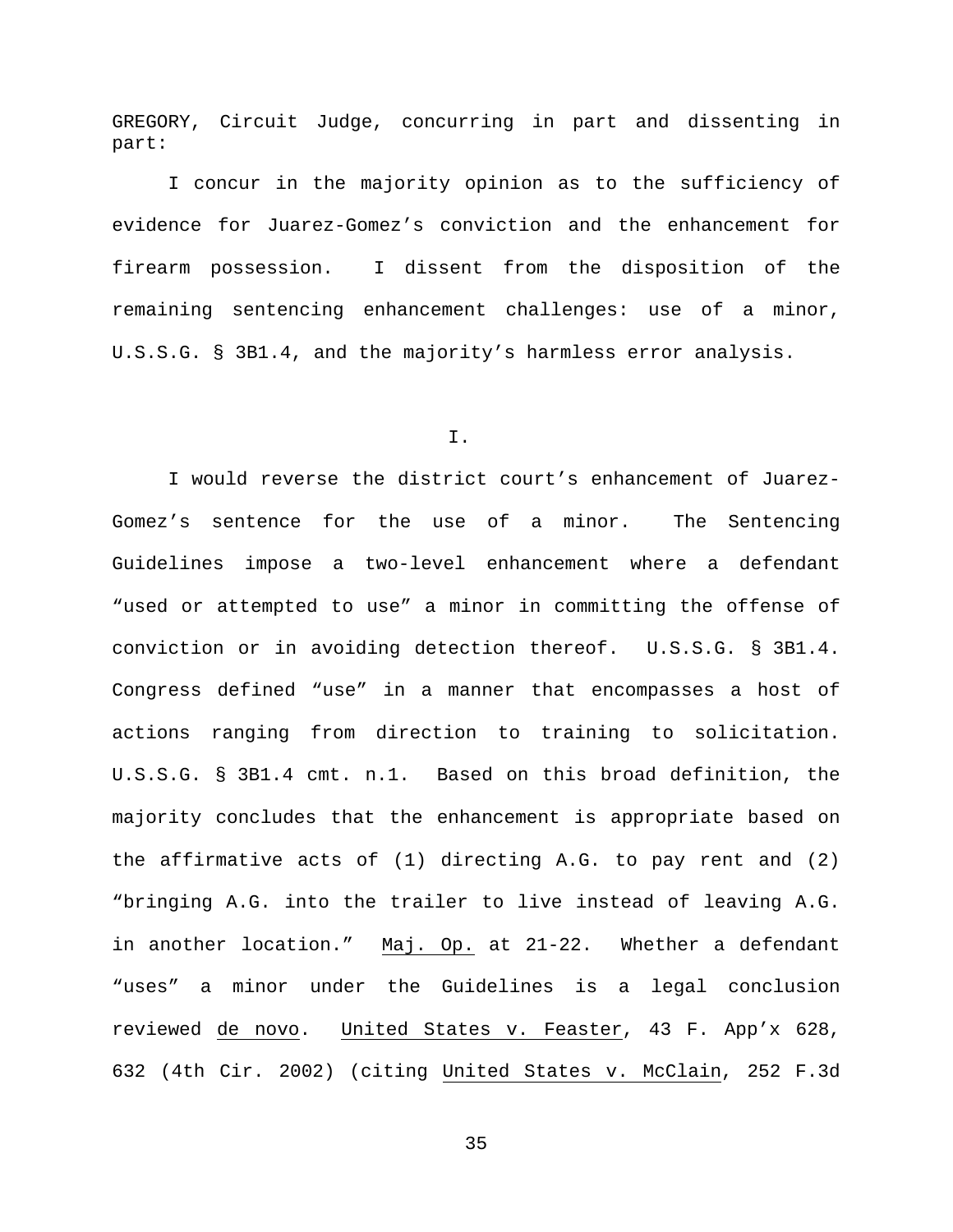1279, 1284 (11th Cir. 2001)); United States v. Powell, 732 F.3d 361, 380 (5th Cir. 2013).

As elastic as the Guidelines definition may be, I find that the majority's conclusion stretches "use" beyond its limits. Absent other evidence, a minor's mere presence does not warrant enhancement under § 3B1.4. See, e.g., United States v. Molina, 469 F.3d 408, 414 (5th Cir. 2006). The majority concludes that there was more than mere presence, such that the use of a minor enhancement is appropriate as to Juarez-Gomez. I find that to the extent that there is something more than presence, those acts do not fall within the Guidelines definition. United States v. Mata, which the majority opinion cites, provides a clear line of demarcation between that case and the facts now before us.<sup>[1](#page-35-0)</sup> In <u>Mata</u>, the court explained that presence could

<span id="page-35-0"></span> $1$  Two other cases referenced in the majority opinion are also distinguishable. In United States v. Taber, the fact that the defendant drove the minor to the robbery location was viewed in connection with the fact that the minor broke into a building and stole firearms, a patently affirmative criminal act, and that the defendant acted as a lookout while the minor stole weapons. 497 F.3d 1177, 1181 (11th Cir. 2007). The record does not demonstrate the same confluence of criminal activity involving Juarez-Gomez and A.G.

United States v. Voegtlin noted that enhancement may be proper where a minor is asked to accompany a defendant who commits a crime. 437 F.3d 741, 747 (8th Cir. 2006). However, the case upon which Voegtlin relied for this rule involved a minor asked to accompany the defendant to a crime because the defendant would not have had the courage to commit the crime without the minor present. See United States v. Paine, 407 F.3d 958, 965 (8th Cir. 2005). Again, nothing in this record crafts (Continued)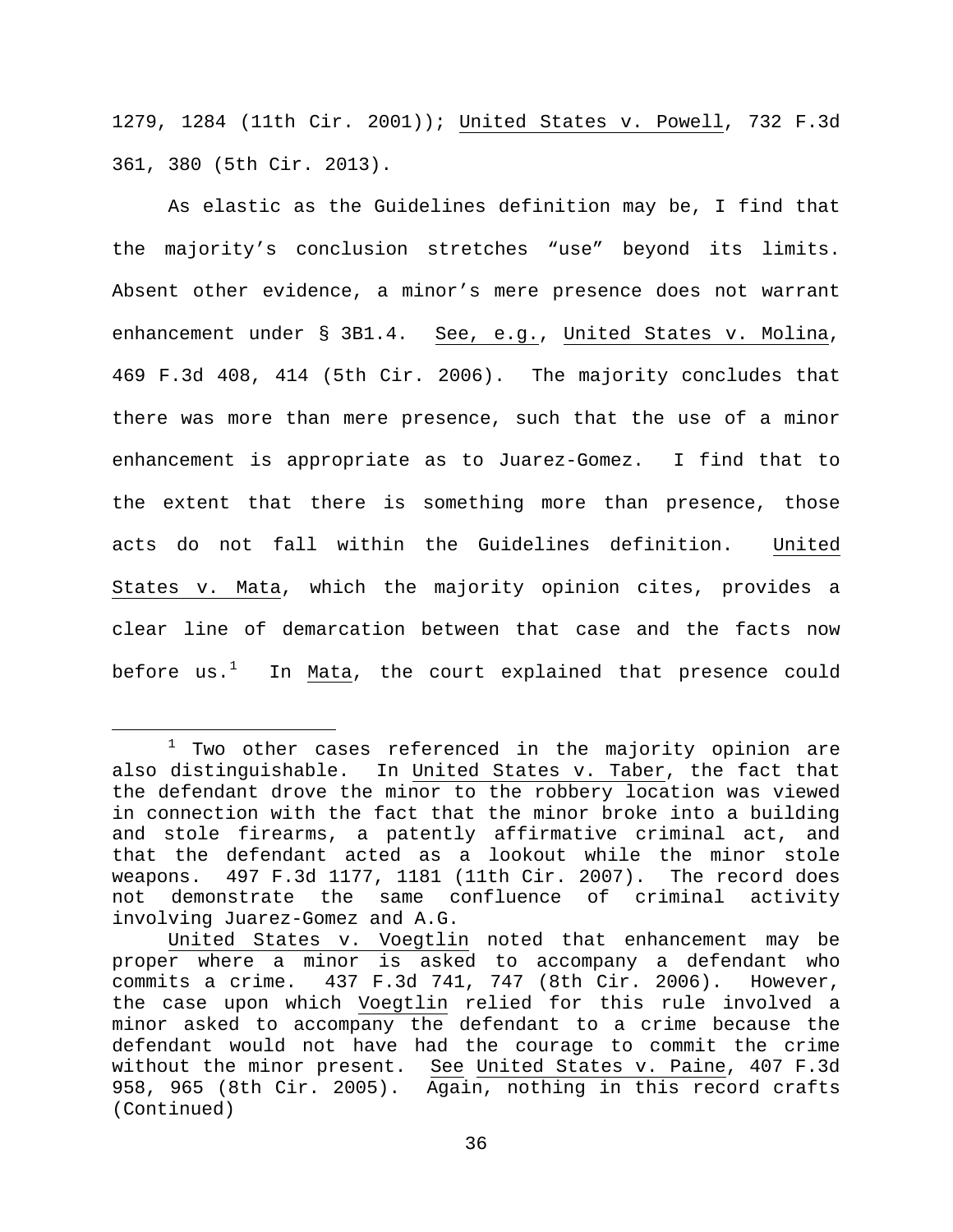sufficiently constitute an affirmative act where the minor's presence served as a decoy or was otherwise instrumental in evading detection of criminal activity. 624 F.3d 170, 176 (5th Cir. 2010). Discovering such connection "requires a purpose driven inquiry." United States v. Powell, 732 F.3d 361, 380 (5th Cir. 2013). Juarez-Gomez's actions cited by the majority fall short of being acts intended to "commit the offense or assist in avoiding detection of, or apprehension for, the offense." U.S.S.G. § 3B1.4.

A.

On this record, paying rent for the trailer was neither criminal activity nor a means of avoiding detection. Without any evidence that submitting the monthly rent for the place where he and his father lived is a criminal act, I do not see how A.G.'s act of paying the rent amounts to committing the offense of conspiracy to distribute. Were that the case, then all parents who ask their children to drop off a rent payment for a residence that is used to engage in criminal activity would be subject to a two-level enhancement. Furthermore, nothing in the record so much as hints at how A.G. paying the rent, rather than Juarez-Gomez, somehow kept the landlord or

Ĩ.

an analogous situation whereby Juarez-Gomez needed A.G. in order to sell drugs.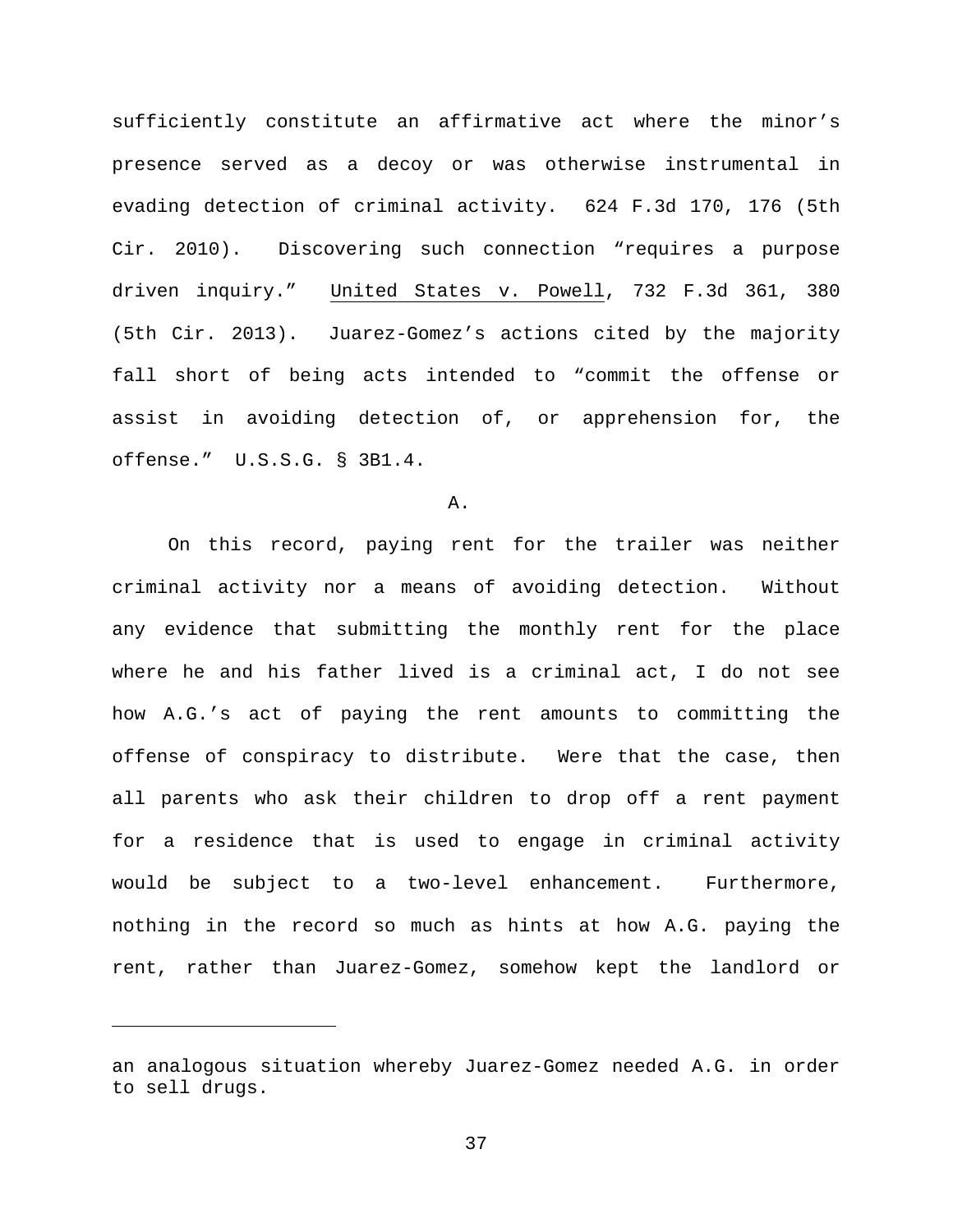anyone else from discovering criminal activity in the trailer. $^2$  $^2$ Without a showing that paying rent for A.G.'s residence was criminal or linked to evasion from authorities, merely paying rent cannot amount to an affirmative act involving the minor in the offense of conviction.

In much the same way, I also disagree that the enhancement applies on the ground that Juarez-Gomez brought A.G. to live in the trailer rather than leave A.G. elsewhere. The majority's reliance on Mata for this conclusion is misplaced. In Mata, the court explicitly found a connection between the minors' presence and a plan for evading detection. See Mata, 624 F.3d at 177 (the presence of the minors in the car was intended to "give the appearance that the group was traveling as a family unit and to reduce the likelihood of coming under suspicion for being engaged in criminal conduct"). The court cited evidence demonstrating that the defendant, who planned to use her children to avoid detection from law enforcement, "could have avoided bringing her children with her by leaving them under the care of her friend who, like Mata, lived in San Antonio." Mata, 624 F.3d at 177. Here, there is no proof that A.G.'s presence

<span id="page-37-0"></span><sup>&</sup>lt;sup>2</sup> The landlord stated that he collected rent from A.G. from time to time. This does not suggest that A.G. exclusively, as This does not suggest that A.G. exclusively, as opposed to intermittently, paid the rent. Thus, there is no inference that A.G. paying rent was a method for Juarez-Gomez to avoid being known by the landlord or anyone else.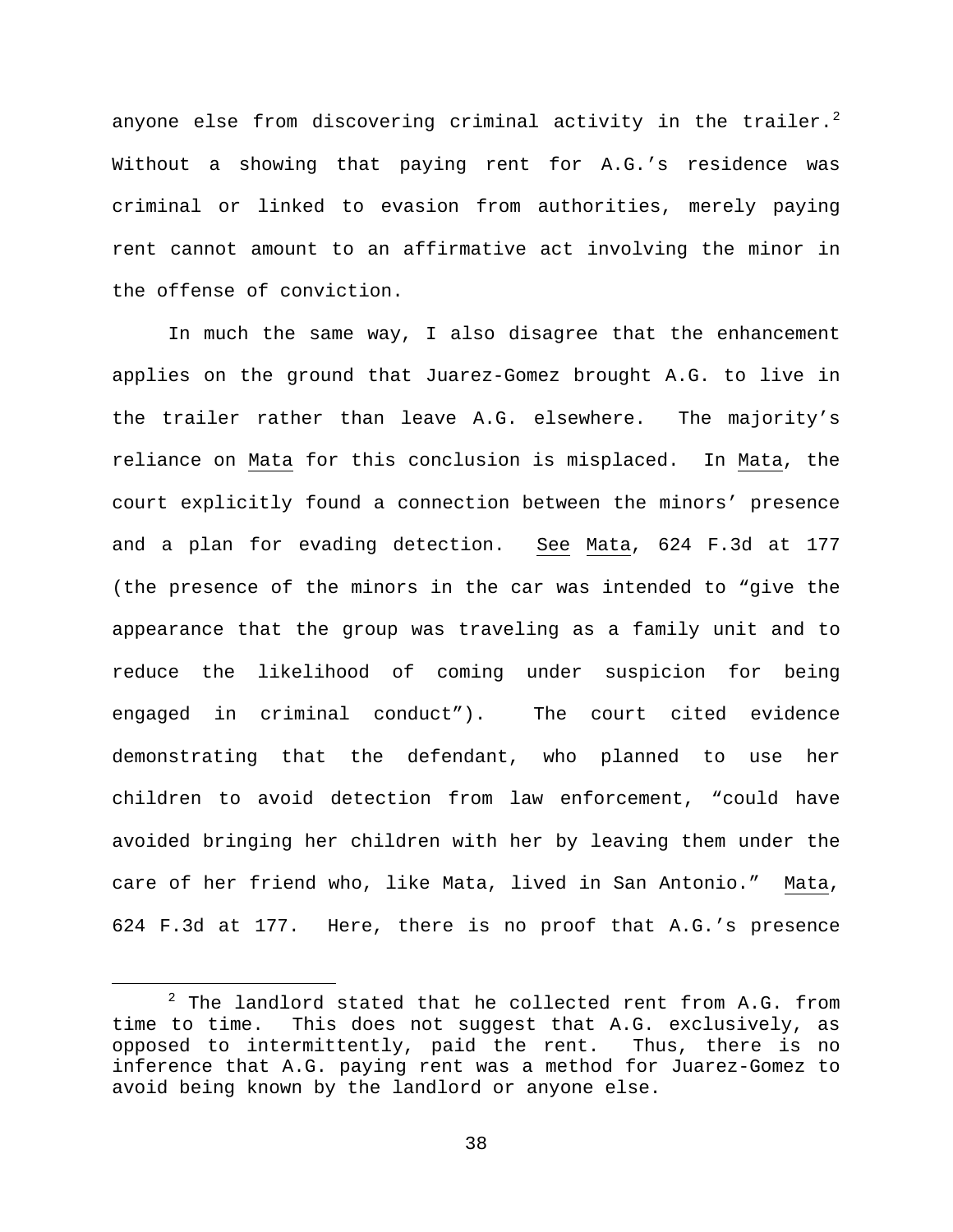at the trailer served as an explanation or cover for criminal activity. See Molina, 469 F.3d at 413-14 (enhancement inappropriate where no evidence in drug conspiracy conviction could show that the defendant "believed that his seventeen-yearold girlfriend's presence in the vehicle during the drug run would assist in avoiding detection"). Furthermore, no evidence demonstrates that Juarez-Gomez could have left his son to live with someone, whether in the same city or elsewhere.

The Fifth Circuit was careful to limit its decision in order to ensure that § 3B1.4 was not applied to "every defendant who brings a minor child along while [engaging in criminal conduct] is subject to" the § 3B1.4 enhancement. Mata, 624 F.3d at 176. By contrast, the majority opinion lays the very trap that the Fifth Circuit refused to set. The facts in this case do not show that A.G. paying rent or living with Juarez-Gomez was criminal or calculated to elude authorities. By applying § 3B1.4 regardless, the majority expands the enhancement beyond its language.

B.

A.G.'s presence at drug deals with Pedro and Erasto involve some additional facts, yet not enough for me to agree that the use of a minor enhancement was appropriate for Juarez-Gomez. The confidential witness explained that A.G. was present at multiple drug deals with both Pedro and Erasto, and that another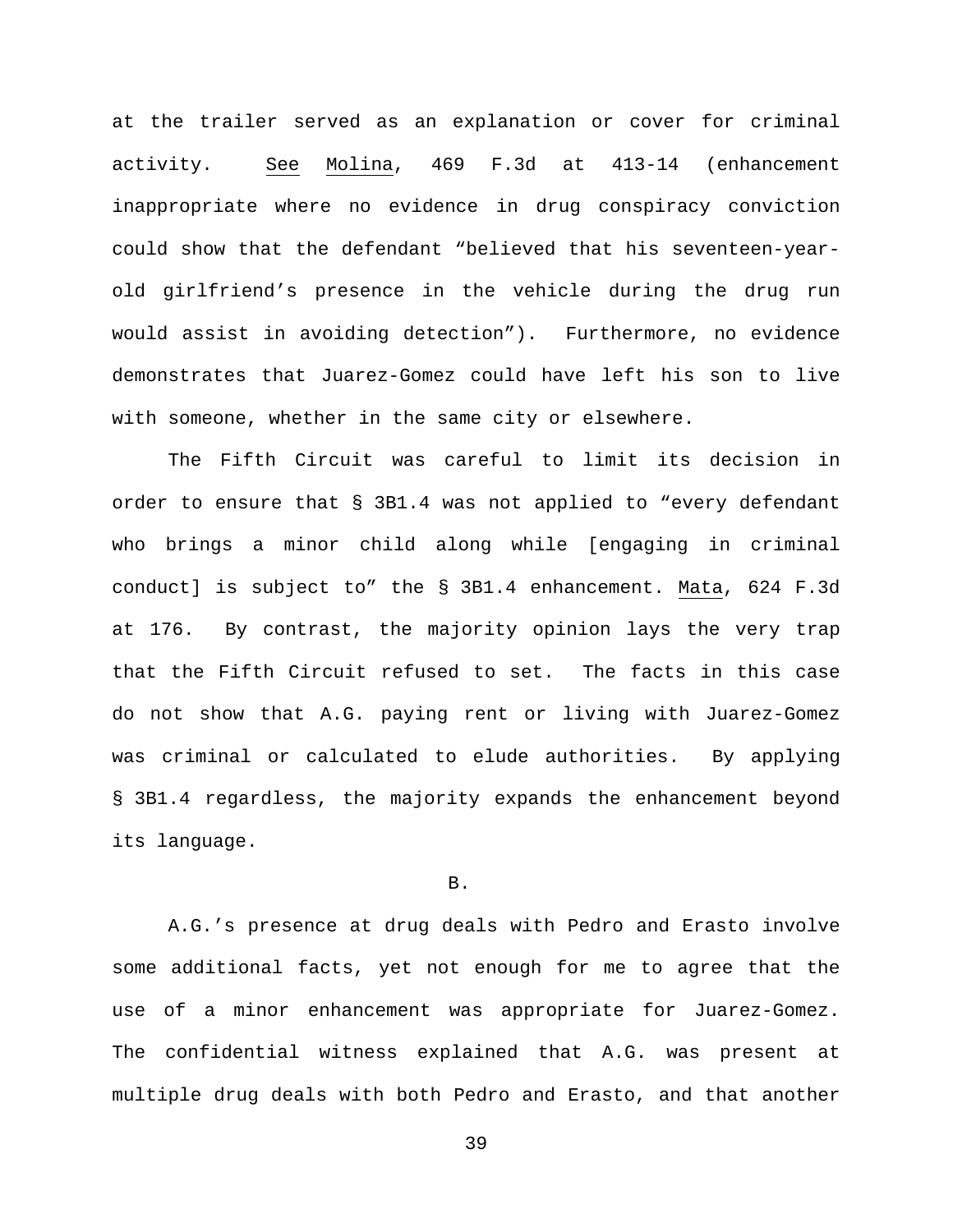deal where only Pedro and A.G. were present involved A.G. assisting Pedro in cooking cocaine base. No facts demonstrate that Juarez-Gomez instructed A.G. to join Pedro and Erasto, or that he instructed A.G. to engage in criminal activity, e.g. cooking cocaine. $3$ 

To the extent that the majority implicitly relies upon A.G.'s acts in connection with Pedro and Erasto's activities, see Maj. Op. at 21, enhancement could only be proper if it was reasonably foreseeable that Pedro and Erasto would involve A.G. in criminal activity. The majority declined to take a position on this issue, having otherwise found sufficient proof of an affirmative act within the definition of § 3B1.4. See Maj. Op. at 19 n.7. I address this issue only to make two brief points. First, with respect to those deals involving both Erasto and Pedro, no evidence shows that A.G.'s presence in any way assisted the commission of the drug deals or diminished the likelihood of detecting criminal activity.<sup>[4](#page-39-1)</sup> Cf. Mata, 624 F.3d at 176-77. Second, the deal where A.G. assisted Pedro in cooking cocaine base undoubtedly presents a use of minor within

<span id="page-39-0"></span> $3$  At oral argument, the government averred that having A.G. in the trailer where individuals were storing and cooking drugs equates to training and encouragement. Taken to its logical conclusion, presence at any criminal activity would be construed as encouraging a minor to engage in the same activity, rendering "mere presence" a mere theory.

<span id="page-39-1"></span> $^4$  Although the majority does not reach the issue, I would find § 3B1.4 inapplicable to Erasto for this same reason.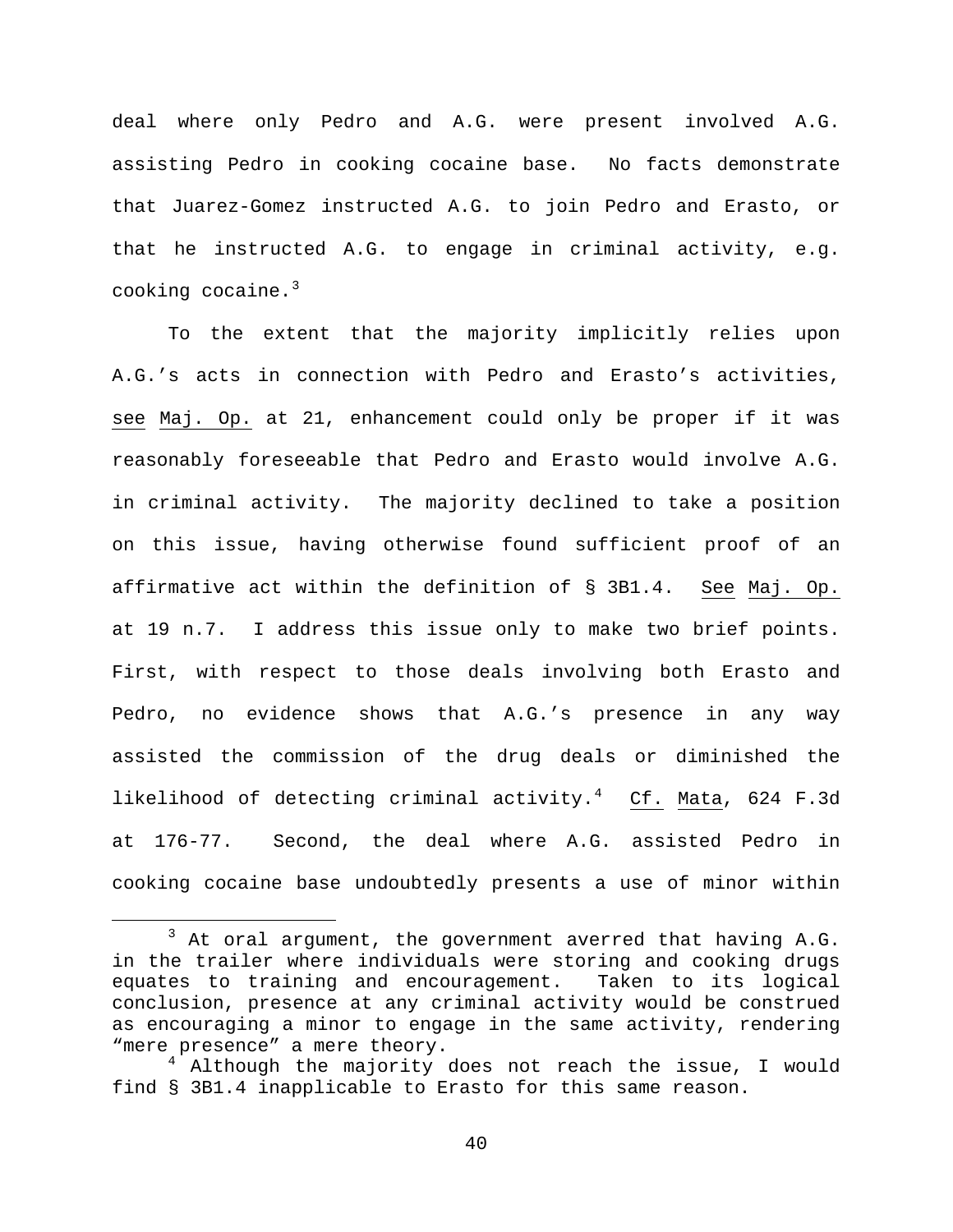the Guidelines definition. However, I would conclude that Pedro's conduct, even if reasonably foreseeable, cannot trigger the use of a minor enhancement as to Juarez-Gomez. See United States v. Pojilenko, 416 F.3d 243 (3d Cir. 2005) (coconspirator's reasonably foreseeable use of a minor cannot apply to other conspiracy members for the purpose of applying § 3B1.4). I believe the principles recognized in our United States v. Moore decision apply equally to § 3B1.4. See 29 F.3d 175 (4th Cir. 1994). Moore looked to the structure and defendant-specific language of role in the offense enhancements under chapter three and held that the Guidelines require a finding that the defendant, not any co-conspirators, engage in the proscribed behavior. Id.; see also Pojilenko, 416 F.3d at 248-249 (applying Moore's reasoning to § 3B1.4).

For these reasons, I would find that neither the conduct of Juarez-Gomez nor that of his co-conspirators supports a § 3B1.4 enhancement for Juarez-Gomez.

#### II.

I further disagree that, even assuming the district court committed error in applying the leadership enhancement to Juarez-Gomez and the use of a minor enhancement to Erasto, the errors were harmless.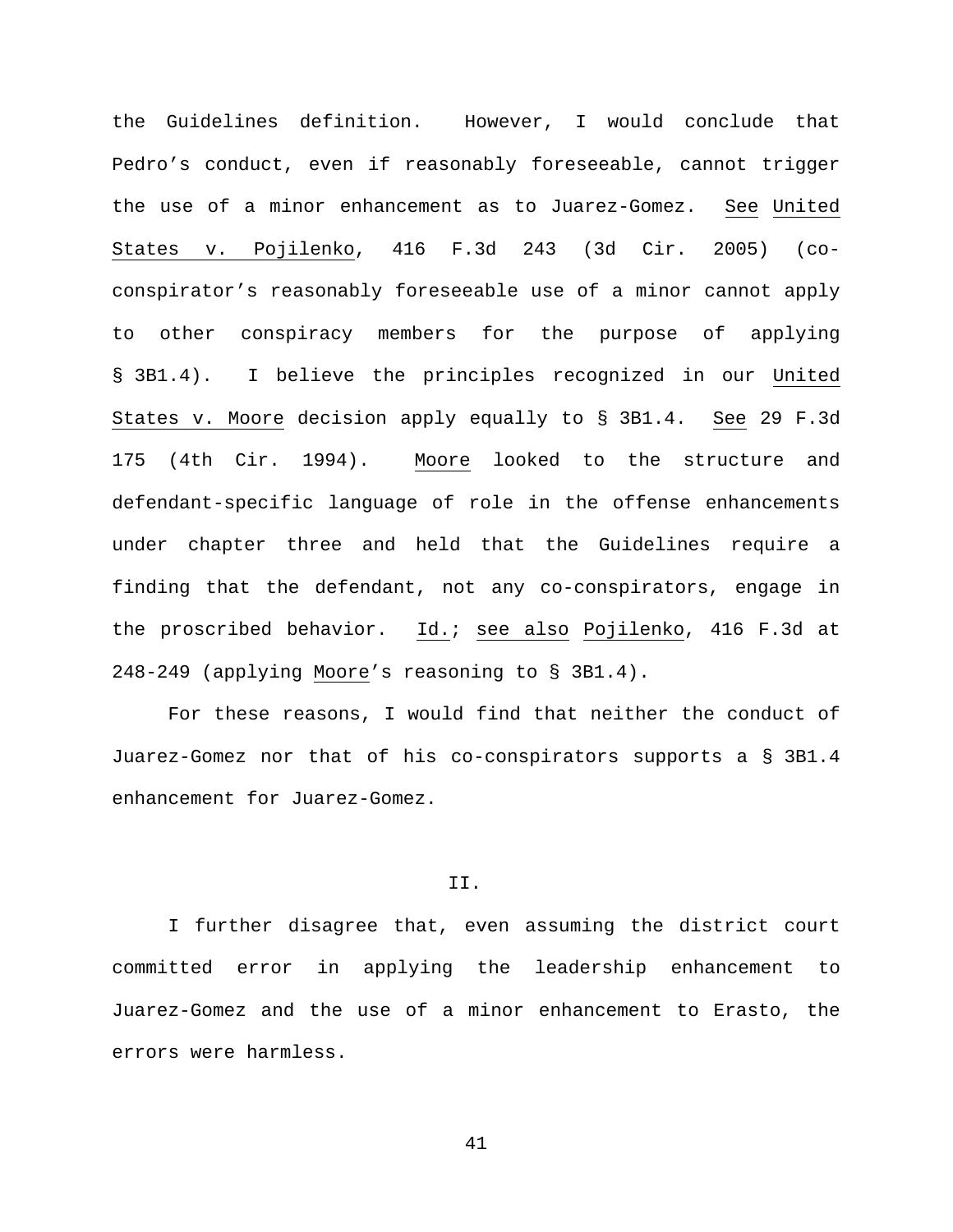In order to avoid remanding a sentence that we would otherwise affirm despite a procedural error, we conduct an "assumed error harmlessness inquiry" consisting of two steps. United States v. Hargrove, 701 F.3d 156, 162-63 (4th Cir. 2012); see also United States v. Savillon-Matute, 636 F.3d 119, 123-24 (4th Cir. 2011). First, this Court must have the "knowledge that the district court would have reached the same result even if it had decided the [G]uidelines issue the other way." Savillon-Matute, 636 F.3d at 123. Second, this Court must determine that the imposed sentence would be reasonable even after resolving the procedural error in the defendant's favor. Id. Only where the Court is "certain" of these two factors will an error be deemed harmless. United States v. Gomez, 690 F.3d 194, 203 (4th Cir. 2012).

I am not certain that we have the requisite knowledge that the district court would have reached the same result absent any error in calculating the Guidelines range. To be sure, the district court stated that it would have imposed the same sentence even if the Guidelines calculations were erroneous. This explicit statement presents a different circumstance from Savillon-Matute, Hargrove, and our recent decision in United States v. Montes-Flores, 736 F.3d 357 (4th Cir. 2013), where the district courts made no such statement. Even so, I do not believe that a simple statement that the court would have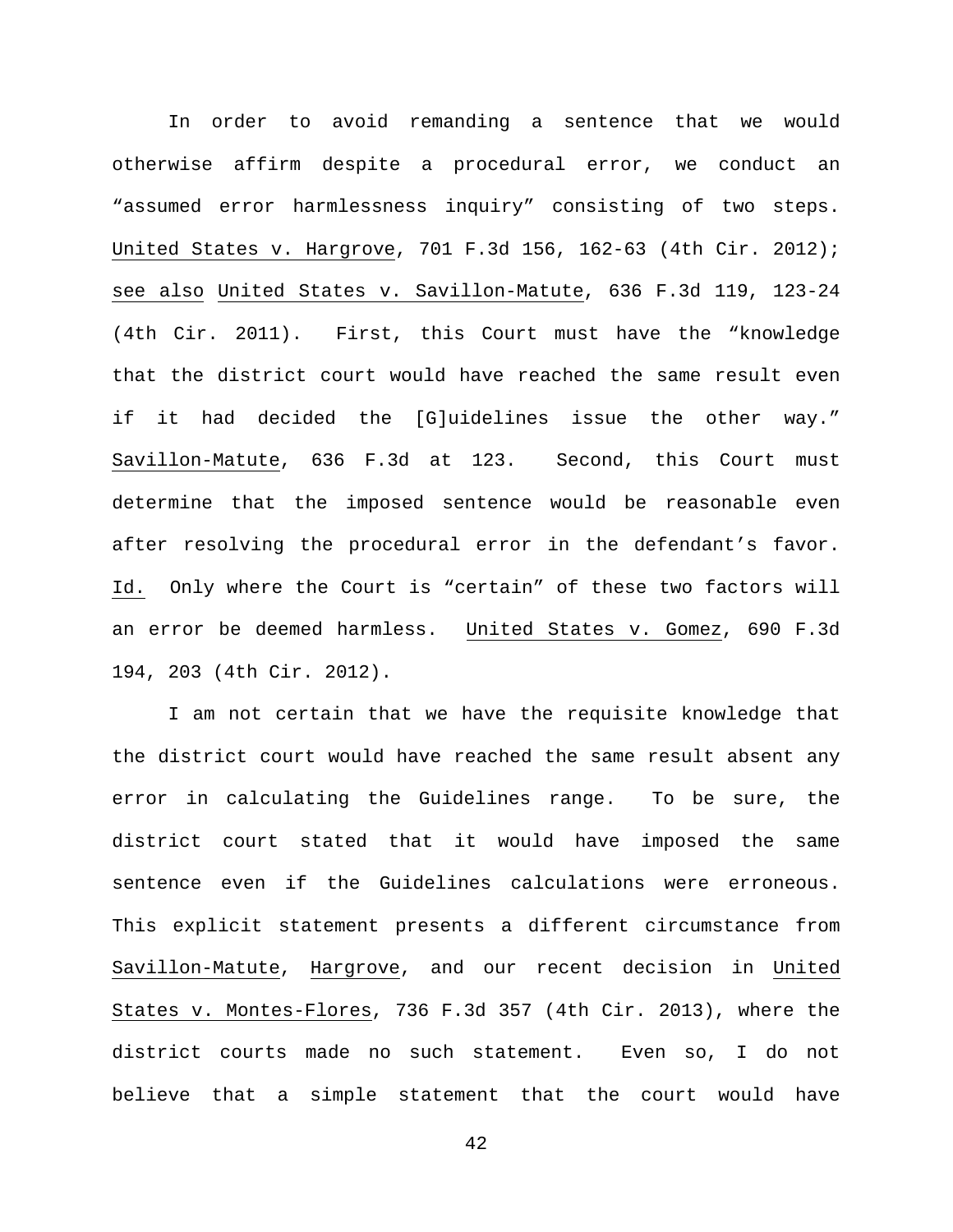imposed the same sentence is sufficient, at least where the imposed sentence exceeds what would have been the Guidelines range absent the procedural error.<sup>[5](#page-42-0)</sup> The district court's explanation fails to distinguish its reasons for a within-Guidelines sentence from those for an above-Guidelines sentence, and thus fails to provide the necessary certainty to know it would have imposed the same sentence. See United States v. Zabielski, 711 F.3d 381, 389 (3d Cir. 2013) ("Though probative of harmless error, [a statement that the court would have imposed the same sentence] will not always suffice to show that an error in calculating the Guidelines range is harmless; indeed, a district court still must explain its reasons for imposing the sentence under either Guidelines range."); United States v. Abbas, 560 F.3d 660, 667 (7th Cir. 2009) (Guidelines error harmless because district court's alternative sentence provided "detailed explanation of the basis for the parallel result"); see also United States v. Peña-Hermosillo, 522 F.3d

<span id="page-42-0"></span><sup>&</sup>lt;sup>5</sup> If we assume the court erred in applying the use of a minor enhancement to Erasto, then his 180-month sentence exceeds what would be a Guidelines range of 135-168 months.

If we likewise assume the court erred in applying both the use of a minor and the leadership enhancements to Juarez-Gomez, his 390-month sentence also exceeds what would be a Guidelines range of 262-327 months. This would result from a four-level reduction--two levels for each enhancement. If we only assume error as to the leadership enhancement, since the majority affirmed the use of a minor enhancement, then the two-level reduction would result in a range of 320-405 months.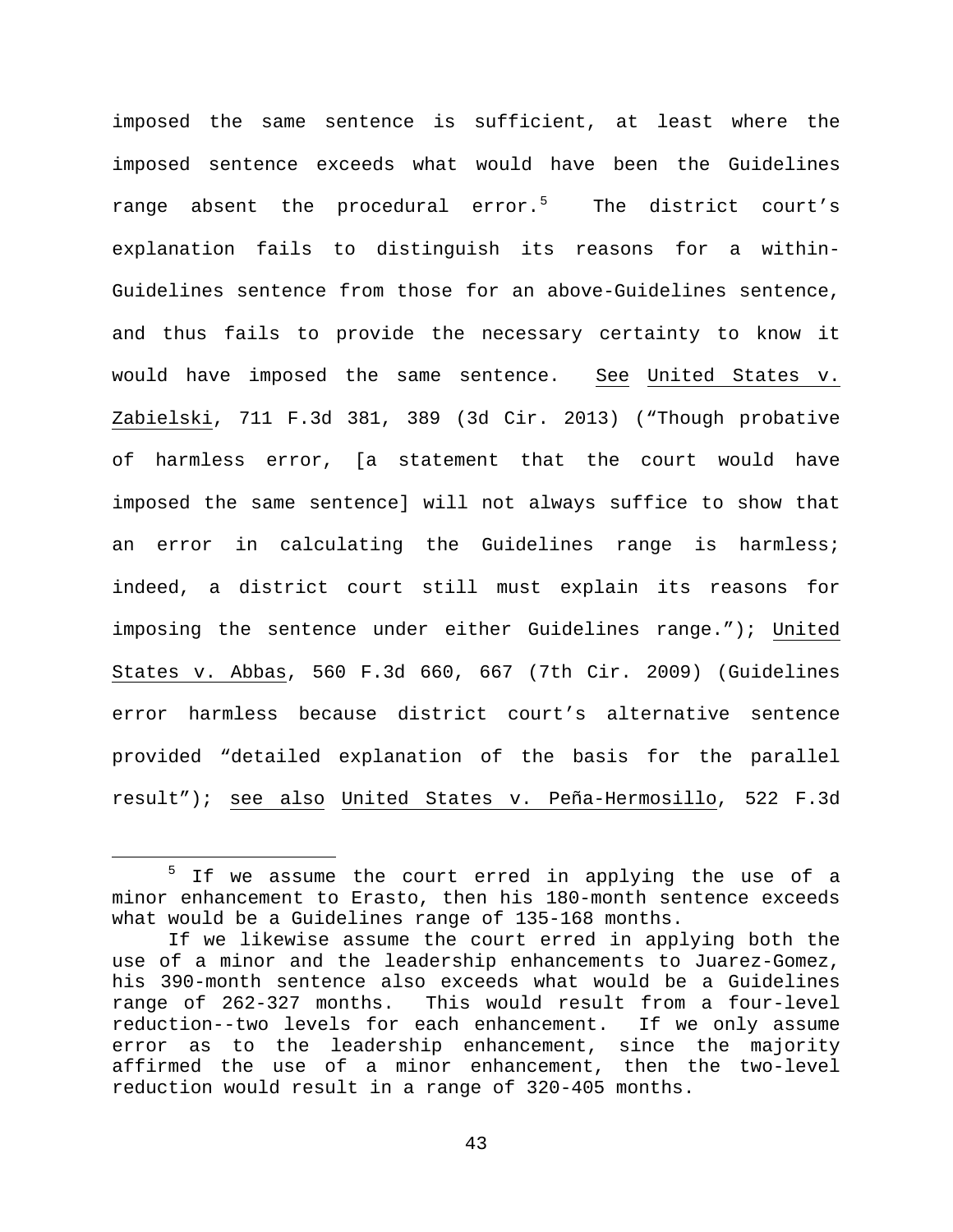1108, 1117 (10th Cir. 2008) ("Indeed, it is hard for us to imagine a case where it would be procedurally reasonable for a district court to announce that the same sentence would apply even if correct guidelines calculations are so substantially different, without cogent explanation.").

In reviewing above-Guidelines sentences, without the harmless error analysis, we would require the district court to "explain his conclusion that an unusually lenient or an unusually harsh sentence is appropriate." United States v. Gall, 552 U.S. 38, 46 (2007). The majority is content with considering harmless what would otherwise require a separate and particular explanation for a variance. To allow what is, as a matter of analytical fiction, an above-Guidelines sentence without the explanation normally required for such sentences fails to comport with the need "to allow for meaningful appellate review and to promote the perception of fair justice." Id. at 50. Nothing could be less meaningful than labeling an error harmless so long as a district court states it would impose the same sentence in the event it erred, without also "thorough[ly] expla[ining]" why it would do so. Zabielski, 711 F.3d at 389. The exception has now swallowed the rule.

Our good colleague, who previously authored Savillon-Matute, recognized that harmlessness is difficult to prove where a district court calculates a guidelines range and sentences a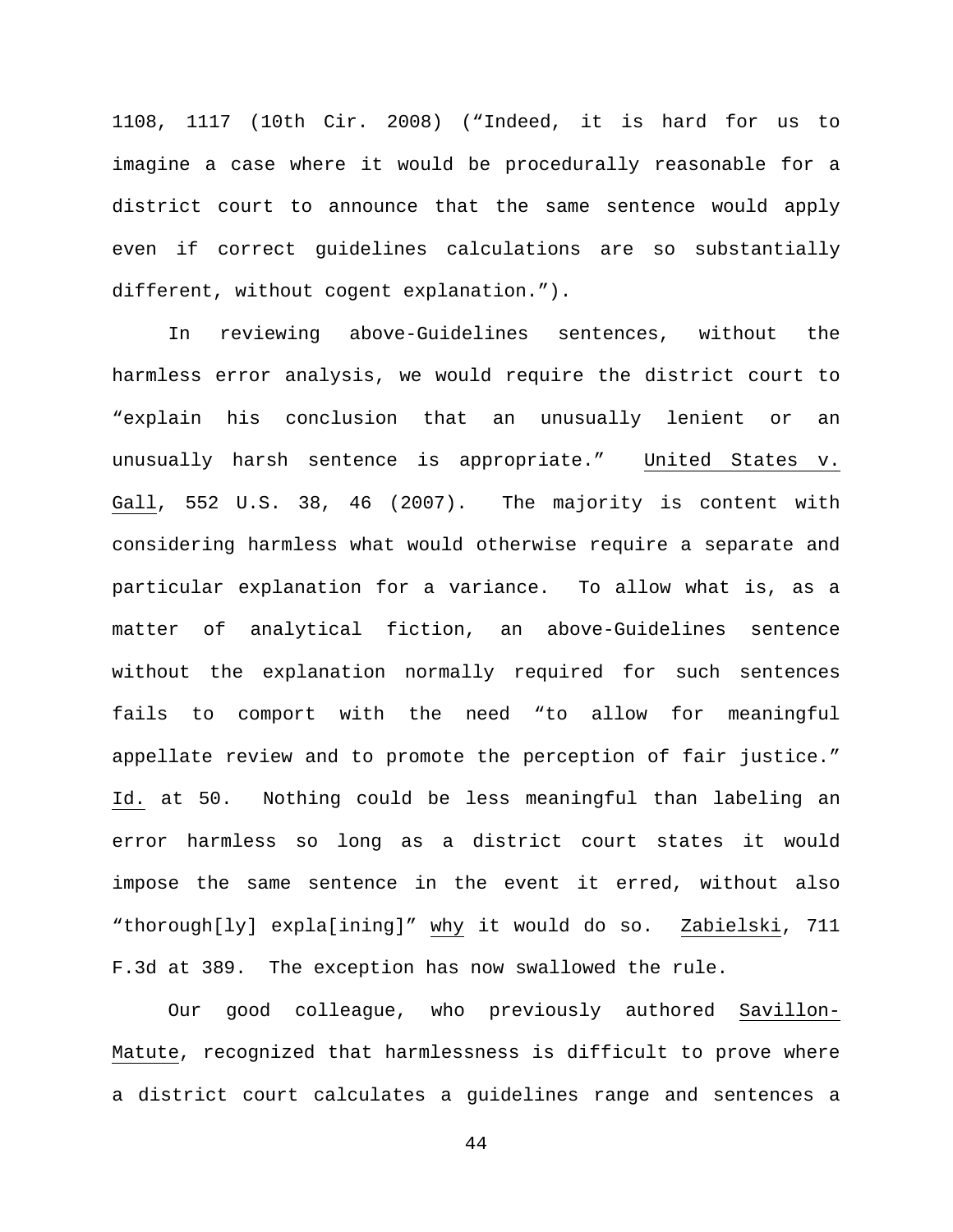defendant within that range, for "it is logical to assume that if a district court is content to sentence within whatever the guidelines range happens to be, then a lower range would lead to a sentence within that lower range." Montes-Flores, 736 F.3d at 372 (Shedd, J., dissenting). It would seem equally logical that if the ranges for Erasto and Juarez-Gomez were erroneously calculated, the district court would have imposed a sentence within the new ranges just as it imposed sentences within the erroneous ranges. We cannot be certain that it would have varied upward without some appropriate and stated justification for doing so.

Within-Guidelines sentences, the scenario Judge Shedd referenced in Montes-Flores, appear in the majority of convictions. Undoubtedly, some cases will also involve reprehensible behavior and criminal history that may warrant punishment beyond what the Guidelines recommend. I do not doubt a district court's power to impose such sentences. I only call for what would be required if we were to apply Gall and consider procedural reasonableness: a "justification for an above-Guidelines sentence." Montes-Flores, 736 F.3d at 371 (emphasis added). If the standard for harmlessness truly is "a high bar," id., we should not be so forgiving as to find harmlessness without the explanation that would be otherwise required, see, e.g., United States v. King, 673 F.3d 274, 283 (4th Cir. 2012)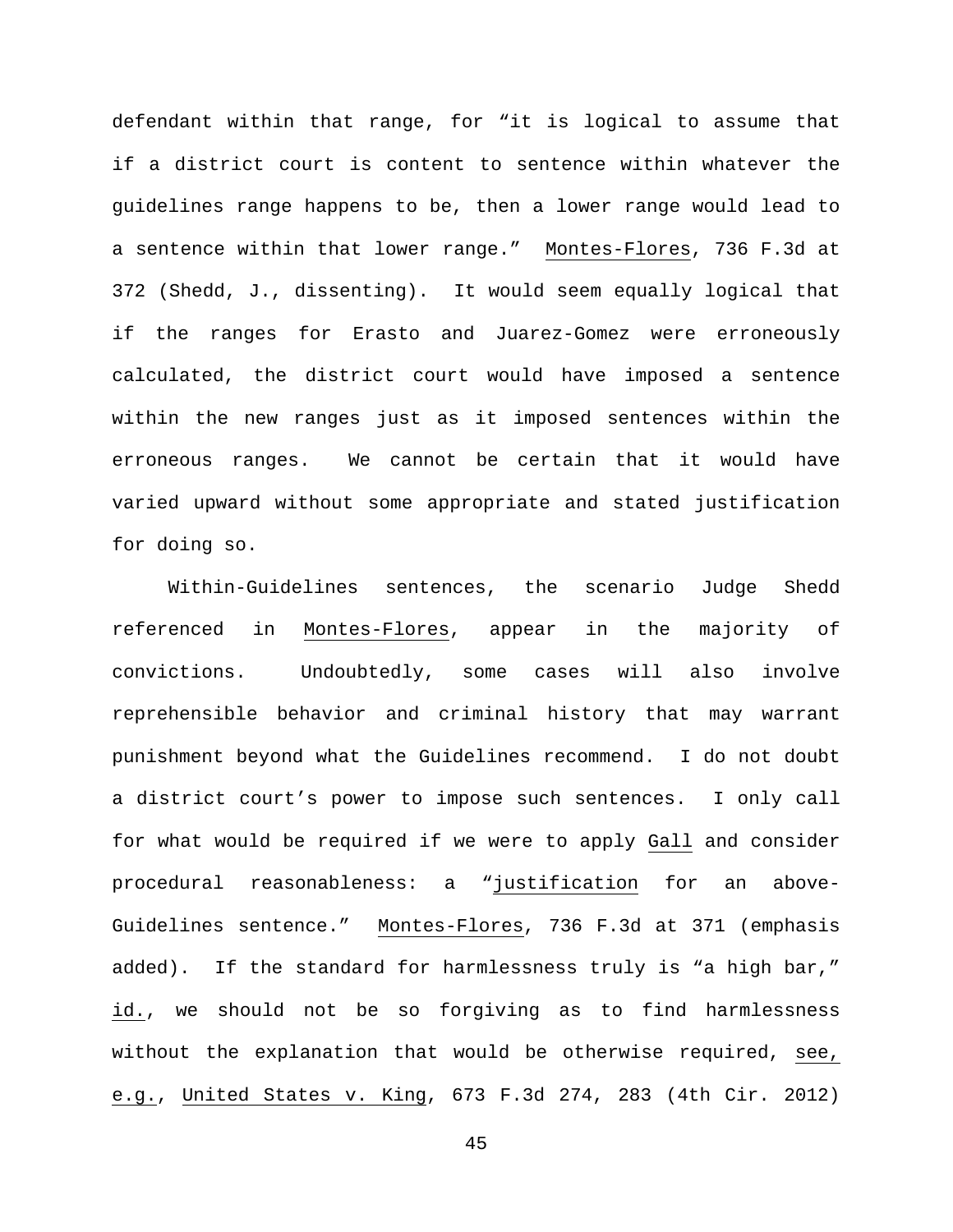(appellate review must ensure that district courts "adequately explain . . . any deviation from the Guidelines range"). Only with the assistance of such an explanation or justification may we then conduct a meaningful review.

The absence of such justification for the alternative sentence cannot be more at odds with the perception of fair justice. The majority perceives the district court as specifically citing, in a "separate and particular explanation" for its alternative sentence, Maj. Op. at 26, the § 3553(a) factors. In reality, that "separate and particular explanation" was a single sentence, in which the district court simply referenced our harmless error precedent and its § 3553(a) analysis, which was devoid of any indication that an upward variance was necessary to impose an appropriate sentence. A court must provide more than just the § 3553(a) factors as a reason for varying upward, as those are required for every sentencing. Montes-Flores, 736 F.3d at 371. Absent a stated reason for varying upward where the court was otherwise satisfied to impose a sentence in the middle of the Guidelines range, I do not find that the district court's § 3553(a) review would justify an upward variance. See Peña-Hermosillo, 522 F.3d at 1117 (alternative rationale inadequately explained where district court's "cursory" reasoning made "vague" reference to § 3553(a) factors). While district courts need not employ any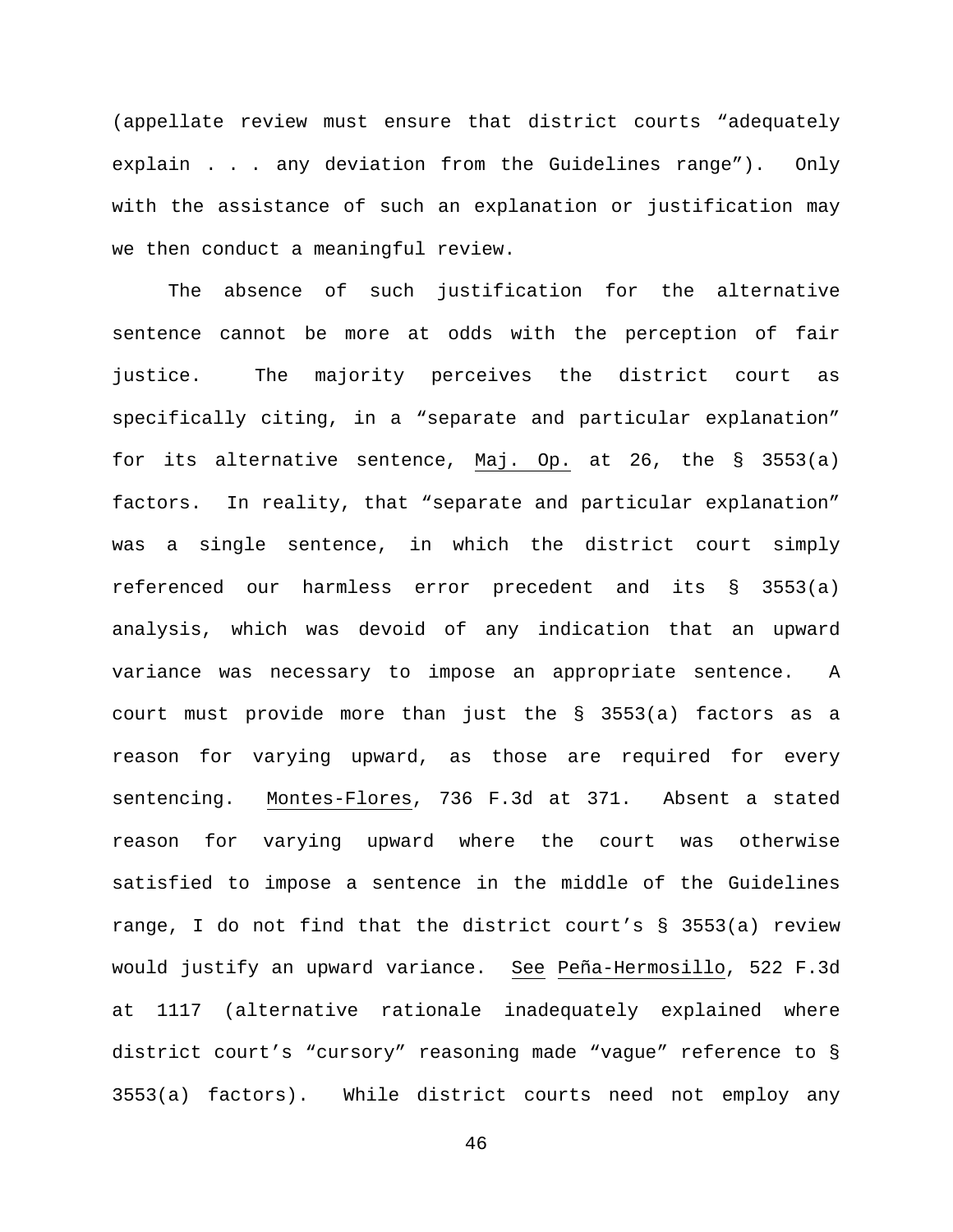particular verbiage to justify an above-Guidelines sentence, the imposition of an alternative sentence demands "a thorough explanation" that "can help us identify when an erroneous Guidelines calculation had no effect on the final sentencing determination." Zabielski, 711 F.3d at 389. Without this explanation, we should be "inclined to suspect that the district court did not genuinely consider the correct guidelines calculation in reacting the alternative rationale." Peña-Hermosillo, 522 F.3d at 1117. To accept the perfunctory reasoning offered here for an alternative, variant sentence essentially values form over the substance Gall requires.

The evolution of our harmless error jurisprudence has reached the point where any procedural error may be ignored simply because the district court has asked us to ignore it. In other words, so long as the court announces, without any explanation as to why, that it would impose the same sentence, the court may err with respect to any number of enhancements or calculations. More to the point, a defendant may be forced to suffer the court's errors without a chance at meaningful review. Gall is essentially an academic exercise in this circuit now, never to be put to practical use if district courts follow our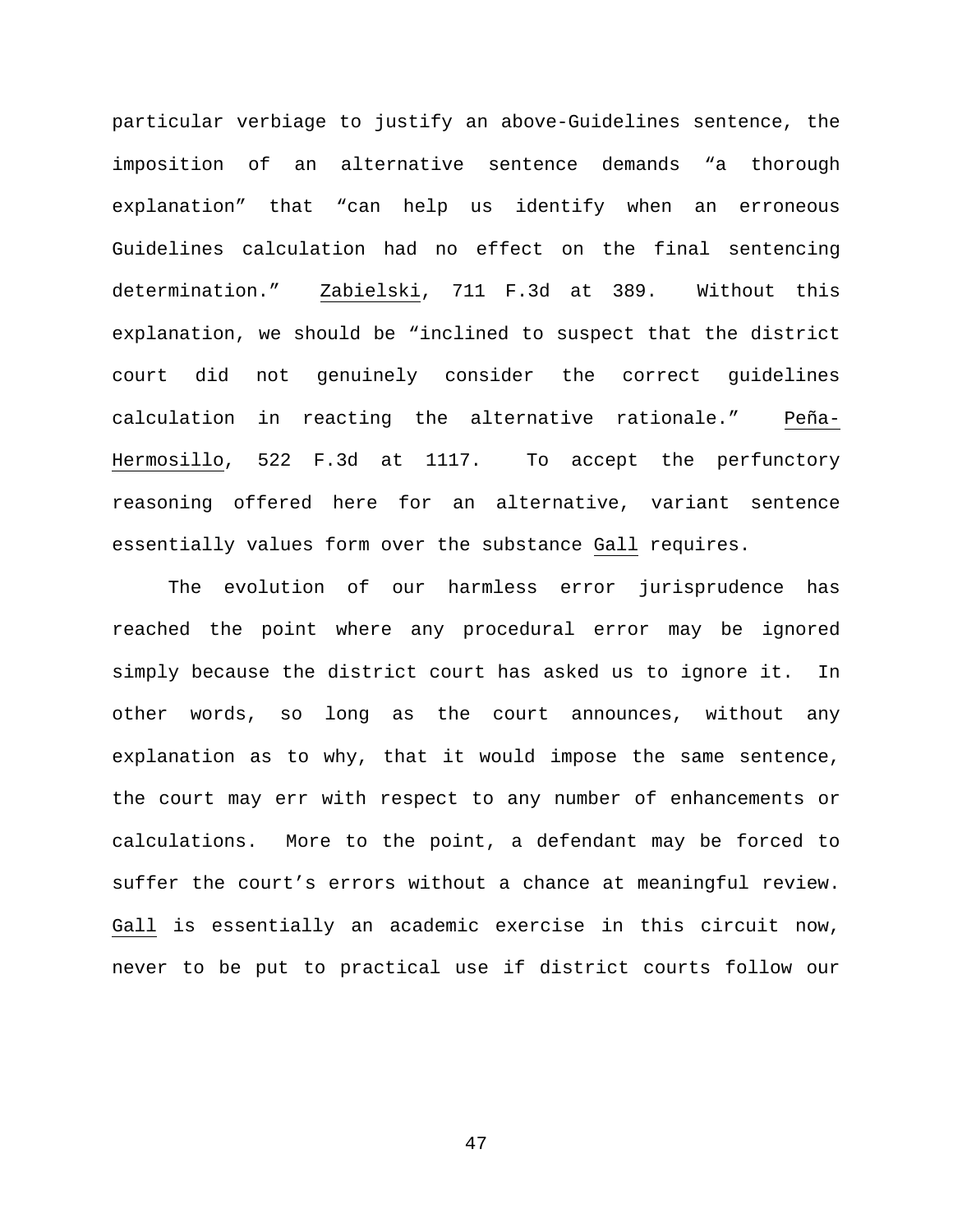encouragement to announce alternative, variant sentences.<sup>[6](#page-47-0)</sup> If the majority wishes to abdicate its responsibility to meaningfully review sentences for procedural error, the least it can do is acknowledge that it has placed Gall in mothballs, available only to review those sentences where a district court fails to cover its mistakes with a few magic words.

The majority upholds the challenged sentences because they are accompanied by a cursory statement that essentially renders procedural mistakes irrelevant. This is perhaps the most troubling aspect of the majority's conclusion: the combination of the district court's statement and a one-sentence argument at the end of the government's brief is a sufficient basis for this Court's refusal to review the propriety of a sentencing enhancement. As an initial matter, this approach deprives us of the opportunity to address the applicability of sentencing

<span id="page-47-0"></span> <sup>6</sup> While this Court has reviewed alternative sentences for more than twenty years, we recently began encouraging the imposition of alternative sentences in light of uncertainties eventually resolved by United States v. Booker. See United States v. Hammoud, 378 F.3d 426 (4th Cir. 2004), vacated 543 U.S. 1097 (2005); see also Montes-Flores, 736 F.3d at 374 & n.4 (Shedd, J., dissenting). Alternative sentences serve a purpose in extraordinary circumstances of constitutional importance, such as that time period where we questioned whether the Guidelines were mandatory or advisory. See Hammoud, 378 F.3d at 426; see also United States v. Alvarado Perez, 609 F.3d 609, 619 (4th Cir. 2010) (noting the "limited context" in which this Court encouraged alternate sentences). However, absent legal uncertainties of the magnitude present in the time between Blakely v. Washington and Booker, I would hesitate to encourage alternative sentences.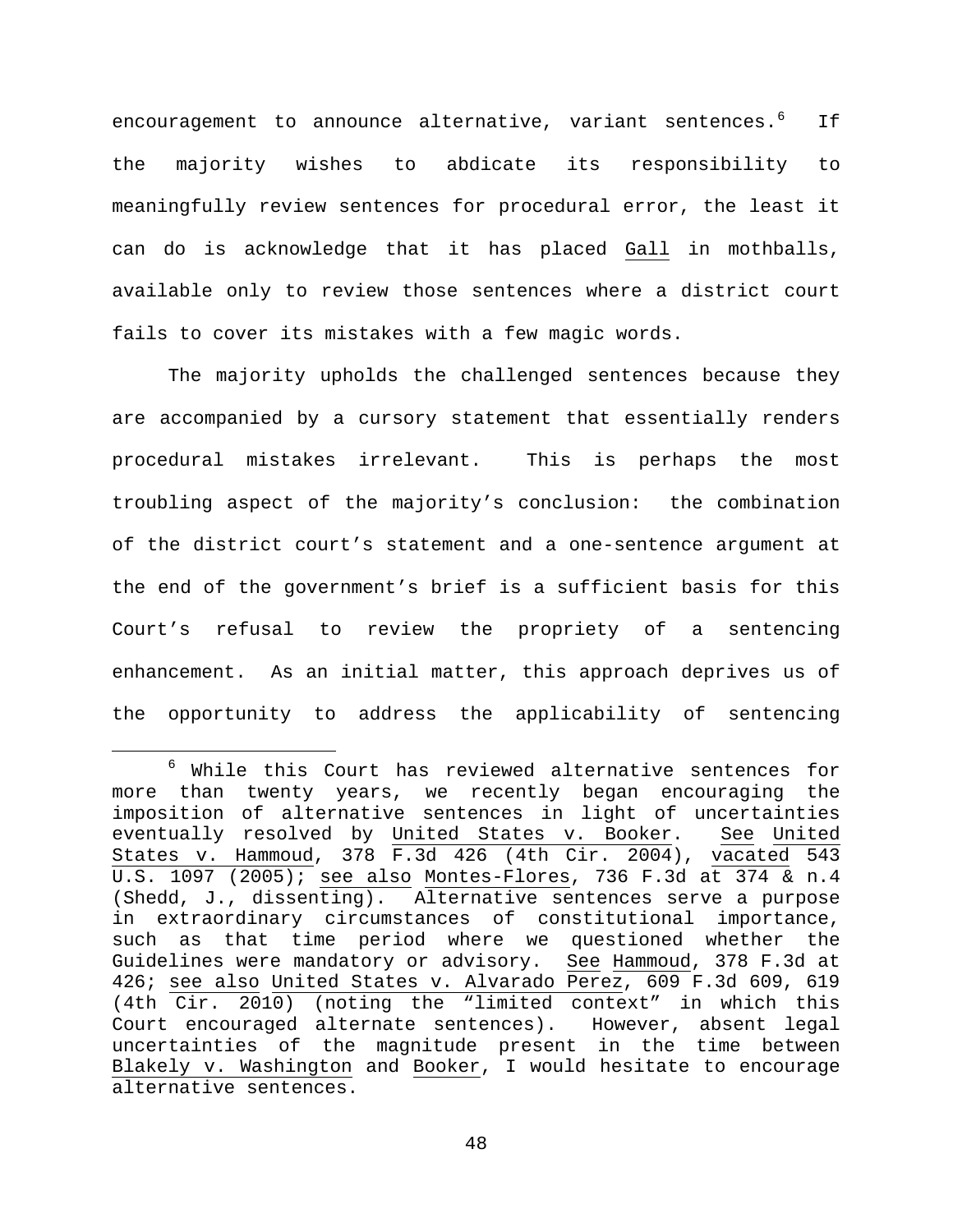enhancements. More importantly, the practical effect of this conclusion is the creation of a mechanism whereby district courts may impose one-size-fits-all sentences that appellate courts would refrain from meaningfully reviewing. Courts could apply any number of enhancements to justify reaching the sentence they desire, then use this Court's harmless error jurisprudence to prompt us to uphold a sentence that otherwise lacks a sufficient justification. The notion of consistent sentences for similarly situated defendants disappears where errors regarding conduct and enhancements--errors which would make defendants dissimilar--are swept under the rug of harmlessness.

For these reasons, I remain unconvinced we have the requisite knowledge for harmless error where, as here, the district court merely announces an alternative variant sentence, equal to the initial within-Guidelines sentence, without a thorough explanation demonstrating that an error in calculating the sentencing range had no bearing on the imposed sentence. This would justify what would be an upward deviation from a